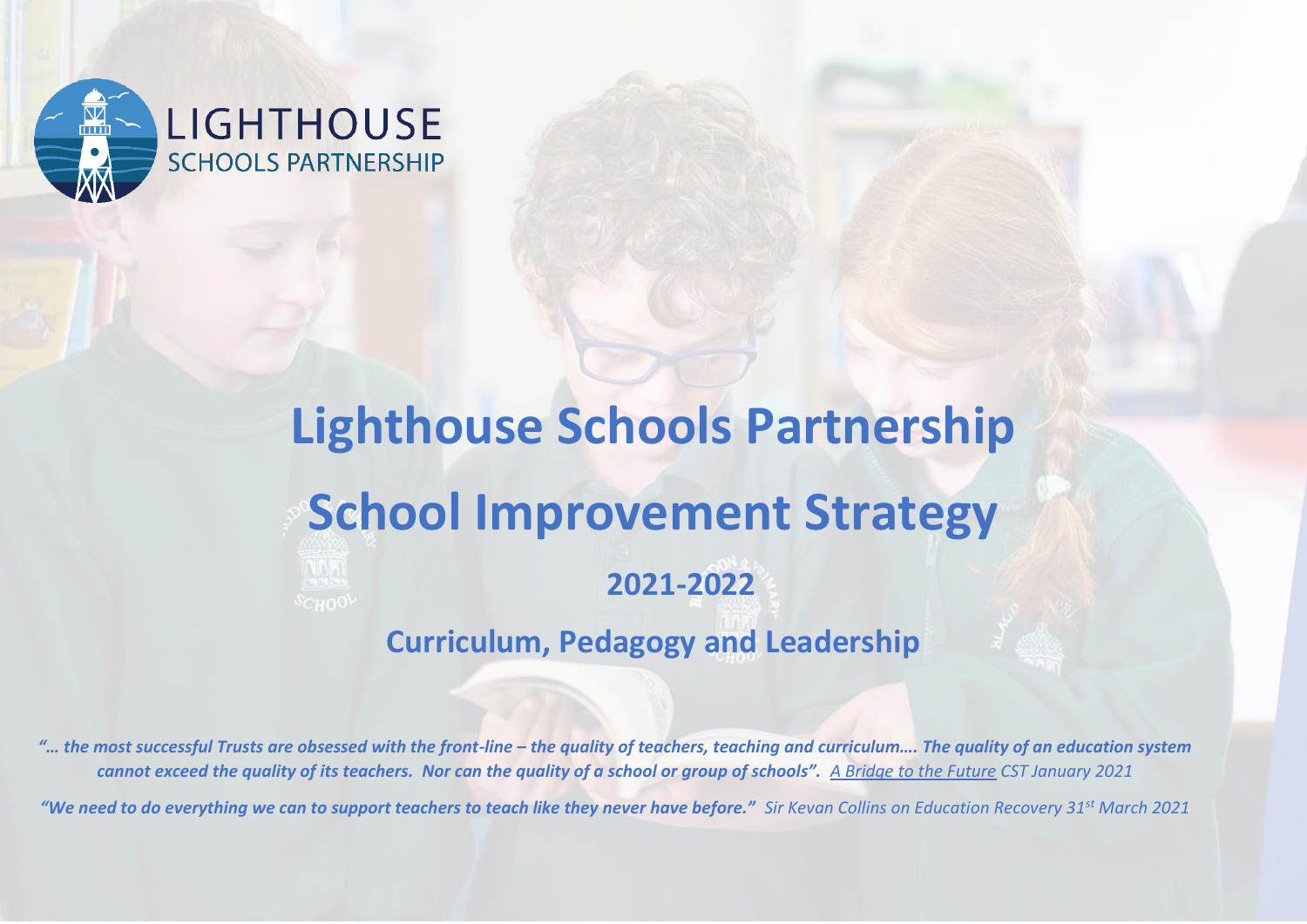## **Contents:**

**LSP School Improvement Strategy** 

- **Appendix 1: LSP Individual School Strategic Plan Format**
- **Appendix 2: Model RAPP for 2021/122**
- **Appendix 3: LSP School Self Evaluation Summary Format**
- **Appendix 4: LSP Note of Visit Format**



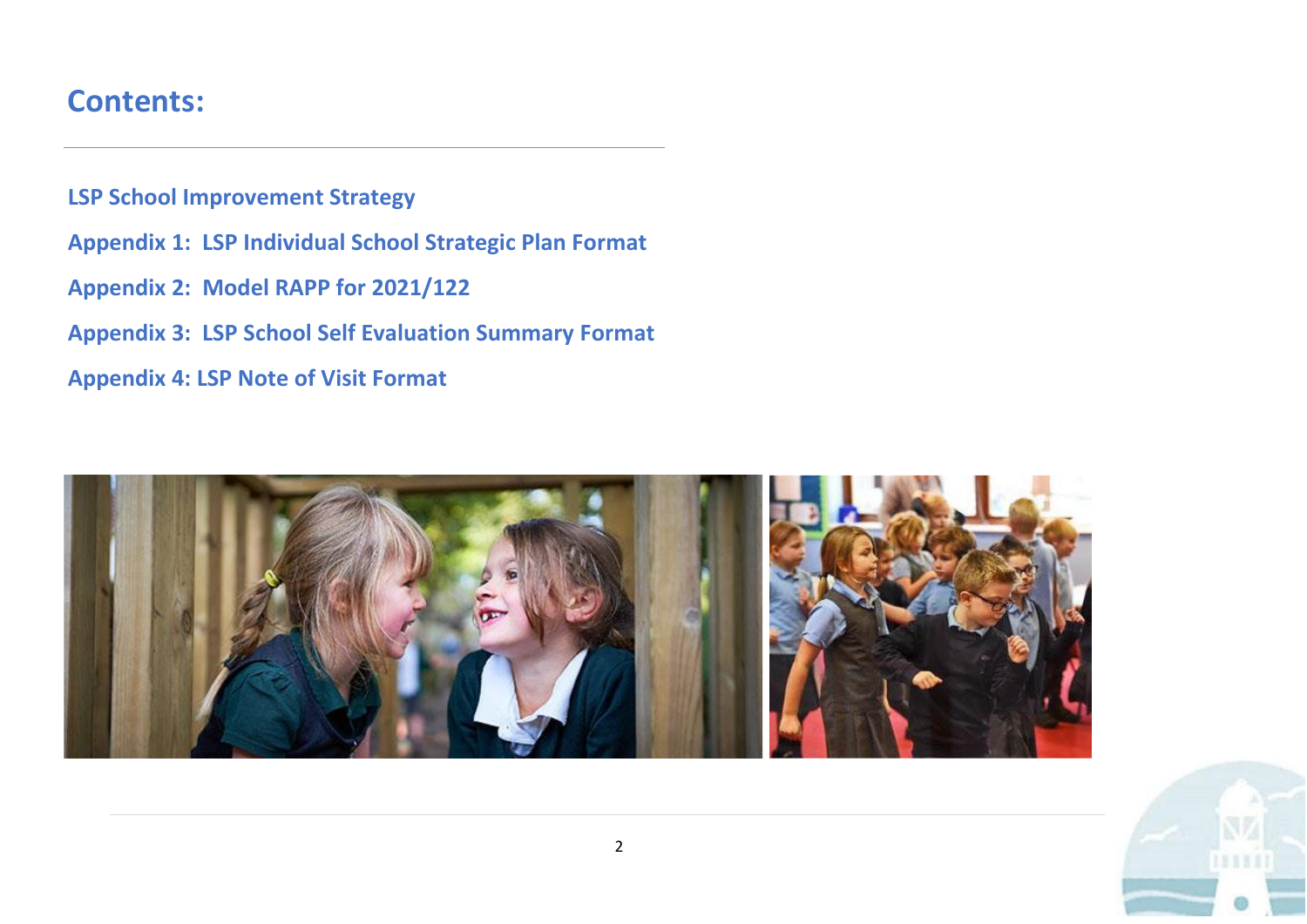## **A Vision for the Future:**

Theories of school improvement have come and gone. Previously, responsibility for school improvement sat with the LA and it was 'an outside in' model. In more recent times the locus from school improvement has been within the system and school leaders were deemed responsible for improvement. A third way is to look at school improvement as a collaborative strategic enterprise:

"We are attempting to develop a **coherence model** that embraces the complexity of leading a group of schools – one that views all aspects as integral to improvement rather than fixing one teacher or indeed one school at a time. This is improvement through deep partnership rather than improvement by initiative… of course it will be necessary to have models to improve a specific school in a trust at a specific point in its improvement journey. This proposed improvement model is at the strategic work of the trust across the group." *The power of the group* CST 2019

As a Trust we have already begun to explore school improvement as a collaborative strategic enterprise. The development of the option of using a shared primary curriculum in 20/21 combined with the impact of the work we did together throughout the pandemic has helped us to move into a new depth of partnership. We have seen that leadership of learning at a strategic Trust level can have immediate impact and benefit in all our schools and for all our pupils in a way that bespoke individualised approaches do not. This was also clearly demonstrated in the development of a Trust vision for remote learning and implemented in schools through our remote leaders' network. In this initiative we combined the school improvement function of the trust with carefully planned and supported CPD to enable schools to move forward quickly.

The Confederation of School Trusts have now developed Four Propositions on School Improvement as a way of further defining this new model of school improvement (*Knowledge-building – School Improvement at scale* CST 2021). These propositions are:

- 1. The goal is for every teacher in every classroom to be as good as they can be in what they teach and how they teach.
- 2. For this to happen, we need to mobilise for every teacher the best evidence from research.
- 3. There is no improvement for pupils without improvement in teaching, and no improvement in teaching without the best professional development for teachers.
- 4. Strong structures can enable strong practice to exist in all schools.

**If we accept these four propositions then fully integrated school improvement and professional development services are essential. This integrated service will provide all schools in the Trust with strong structures to support staff to deliver the very best curriculum (what they teach) and pedagogy (how they teach) and also ensure the very best leadership in every school.**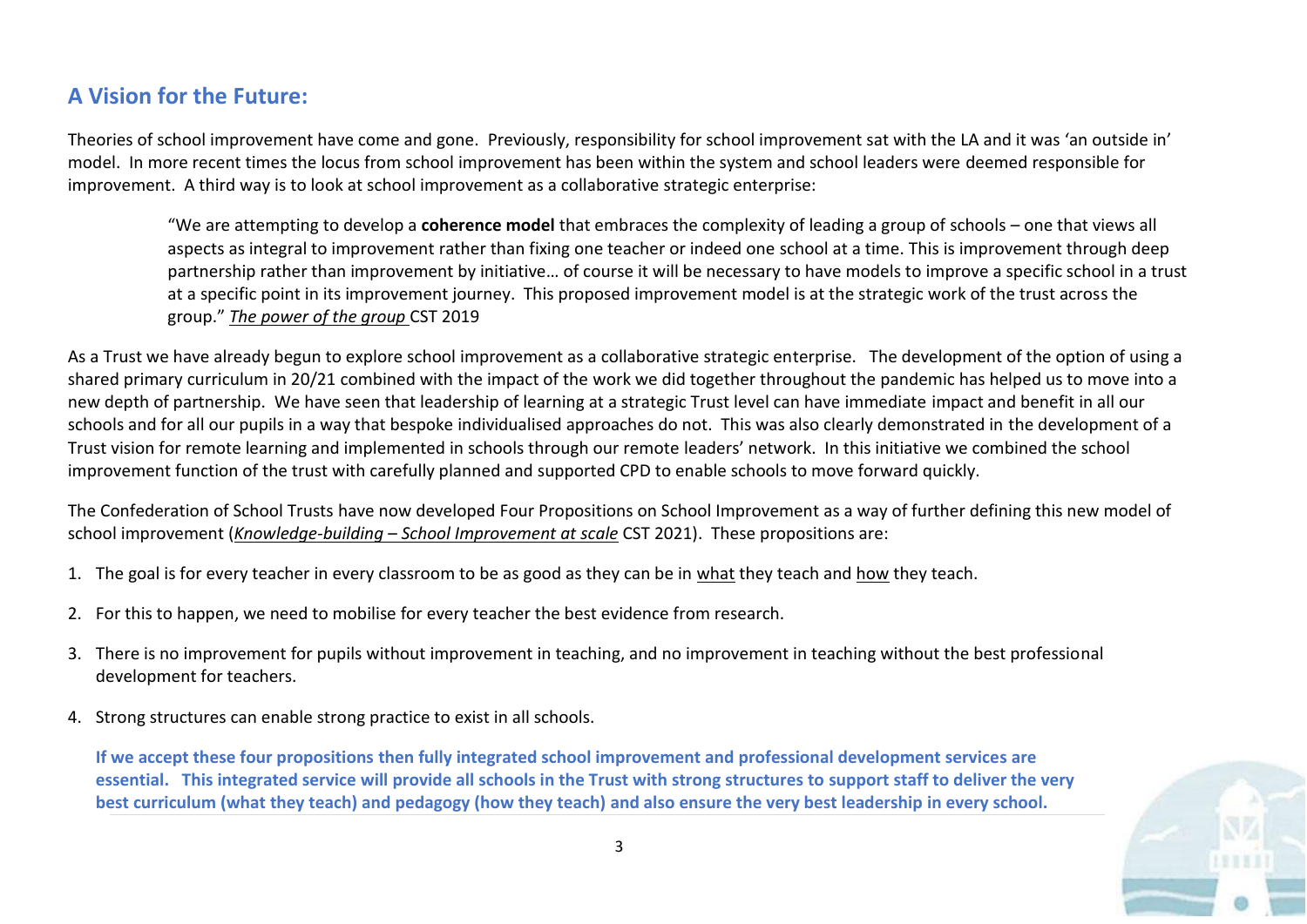# **Leadership of Learning at the Strategic Level of Lighthouse Schools Partnership**

The LSP integrated school improvement and Professional Learning Development Centre delivering on the above four propositions works jointly with the heads, staff and Local Governing Bodies to deliver:

## **1. An excellent curriculum in every school**

The curriculum is the strongest lever we have for school improvement. CST has noted 7 features of a strong curriculum and LSP school leaders have also recognised that each school in the Trust must have a curriculum and schemes of work which have the following features:

- 1. Clarity about knowledge content selected what it is and why it is there;
- 2. Organised by subject domain because it is the best for learning and progress;
- 3. Understanding that skill is the practised and fluent application of knowledge skills are not acquired 'naturally' in the absence of knowledge;
- 4. The important of sequencing foundation knowledge is given special attention so that there is sufficient knowledge for the next stage of learning;
- 5. What we teach is inherently interesting so that learning is the primary motivator;
- 6. Clarity about purpose of tasks and activities: to practice and embed new knowledge in long term memory, enabling knowledge to be integrated and applied with increasing fluency and independence;
- 7. The curriculum is the progression model progress in learning does not happen outside a carefully sequenced curriculum.

#### (*Knowledge-building – School Improvement at scale* CST 2021)

The LSP primary curriculum standard and model is strong, but we know that need to embed this fully now in our schools and ensure that it is owned by staff. We also know that we need to review how this continues to develop into KS3 and KS4. We know that this curriculum work needs to continue into the coming year and be a key focus of school improvement and professional development functions.

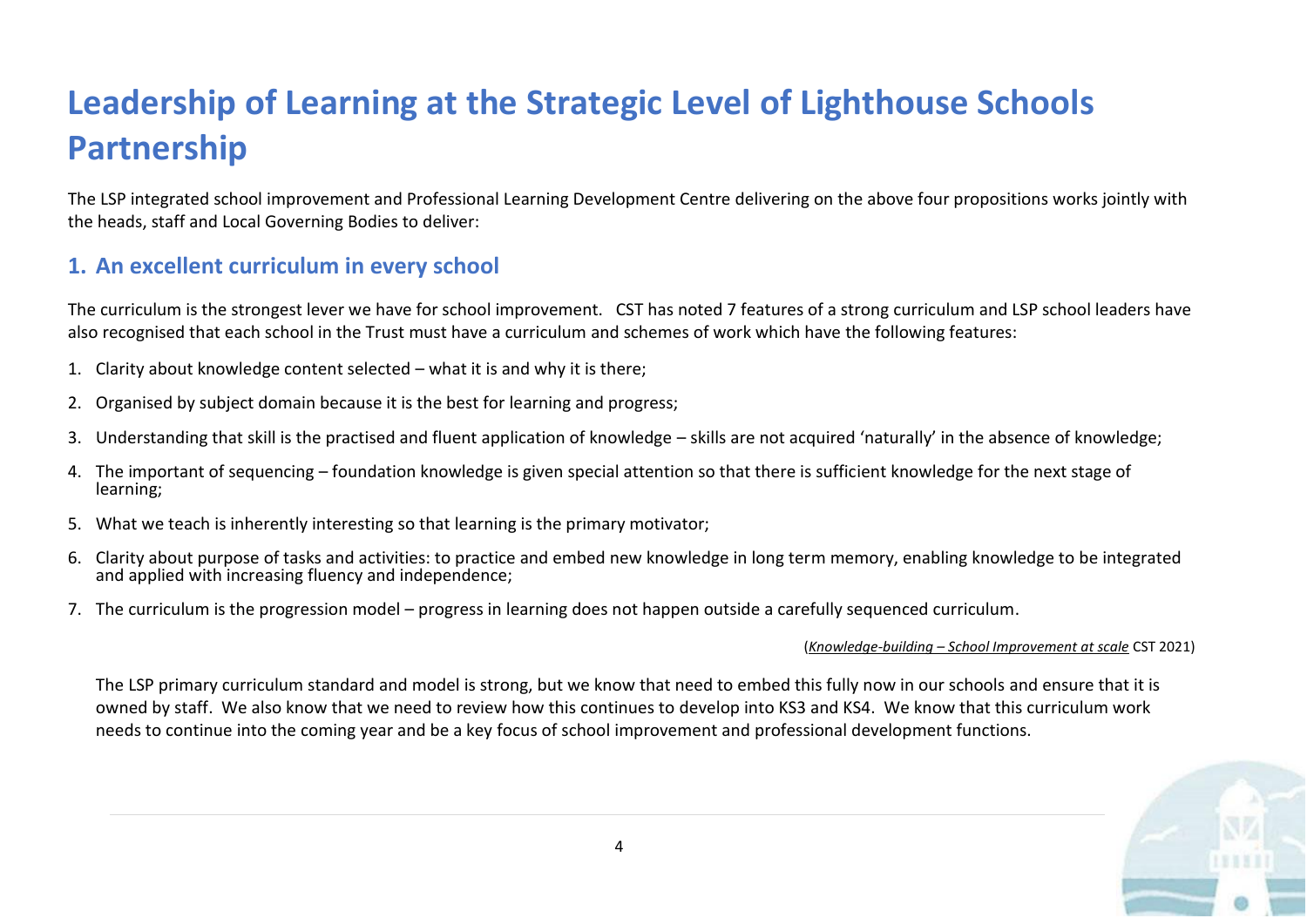## **2. Excellent pedagogy in every school**

Once we have secured the content of the curriculum, we need to ensure that all our teachers employ the very best strategies in their teaching for embedding knowledge, skills and vocabulary. Our Professional Development centre and school improvement team will work together with staff in school to:

- 1. Provide Professional development and support that always has a focus on improving and evaluating pupil outcomes;
- 2. Ensure all work is underpinned by robust evidence and expertise;
- 3. Foster collaboration and expert challenge within phases and cross phase;
- 4. Support schools to develop a shared language of pedagogy;
- 5. Support the continuous improvement of the quality of teaching and learning through professional development on shared Trust priorities which all schools are working on together;
- 6. Embed data in its widest sense at the heart of everything the trust and each of its schools. This will support identification of trust and school priorities and provide support for timely and focused intervention for pupils including most particularly our disadvantaged and SEND pupils;
- 7. Provide a network of professional links across the Trust's schools and beyond to ensure the identification, celebration and transfer of best practice, and to develop the systematic leadership of improvement.

## **3. Excellent leadership in every school**

Our Professional Development centre and school improvement team will work together with staff and governors in our schools to:

- 1. Develop strong and strategic leadership and governance at all levels which supports the wellbeing of all and is honest and open;
- 2. Develop leadership which is capable of securing the very best outcomes for all our children and young people and most especially our disadvantaged and SEND;

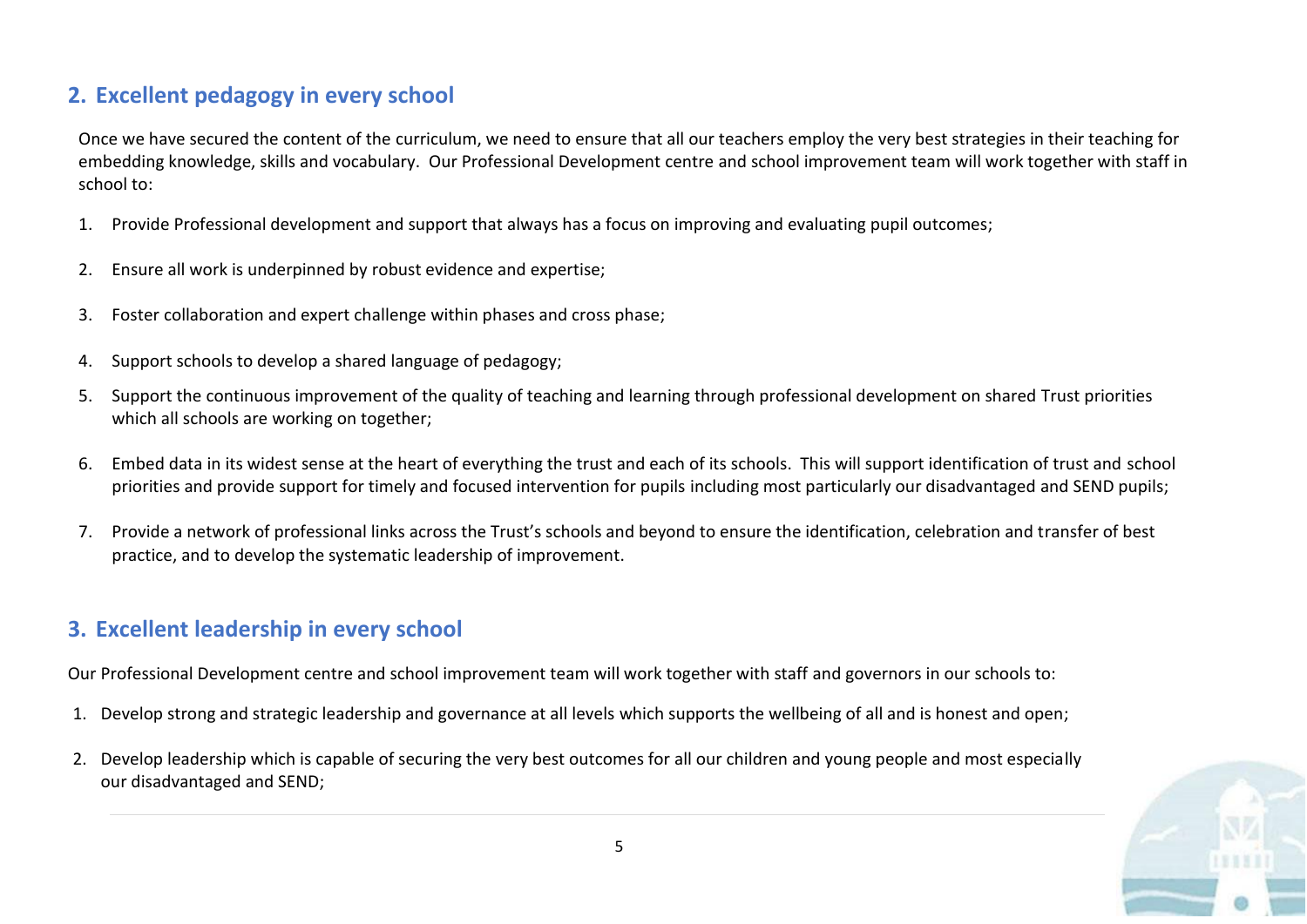- 3. Develop leaders who know how to support others to be the best they can be;
- 4. Support church and community schools develop and celebrate their own distinctiveness;
- 5. Ensure that there are the highest standards expected for attendance, punctuality and behaviour and that pupil well-being is actively promoted.

This will involve:

- Each school having a strategic 3-year plan linked to the Trust (to be agreed with the Trust each year);
- A shared model RAPP with some common Trust priorities together with opportunities for time to develop the individual ethos and strengths of schools (to be agreed with the Trust each year);
- Individual/Federation self-evaluation summaries addressing OFSTED framework which inform elements of the RAPP;
- In Church schools a separate self -evaluation summary based on the SIAMS framework which informs elements of the annual RAPP;
- Regular auditing of ethos and wellbeing through staff, parent and pupil surveys;
- Regular review of data drops and assessments;
- Shared professional development focus across all schools with CPD to support offered in each school, to teachers in staff meetings and on into the classroom. This would involve a limited number of shared staff meetings across all primary/secondary schools delivered through TEAMS by lead teachers in the Trust. It would also involve subject leaders in delivering shared material within their own schools or group of schools;
- A joint quality assurance programme supported by a dedicated school improvement partner for each school;
- Support for each headteacher including bespoke professional development days and weekly briefings;
- Early Career Framework (ECF) support;
- Networks for individual subject leaders;
- National Professional Qualifications;
- Career opportunities register.

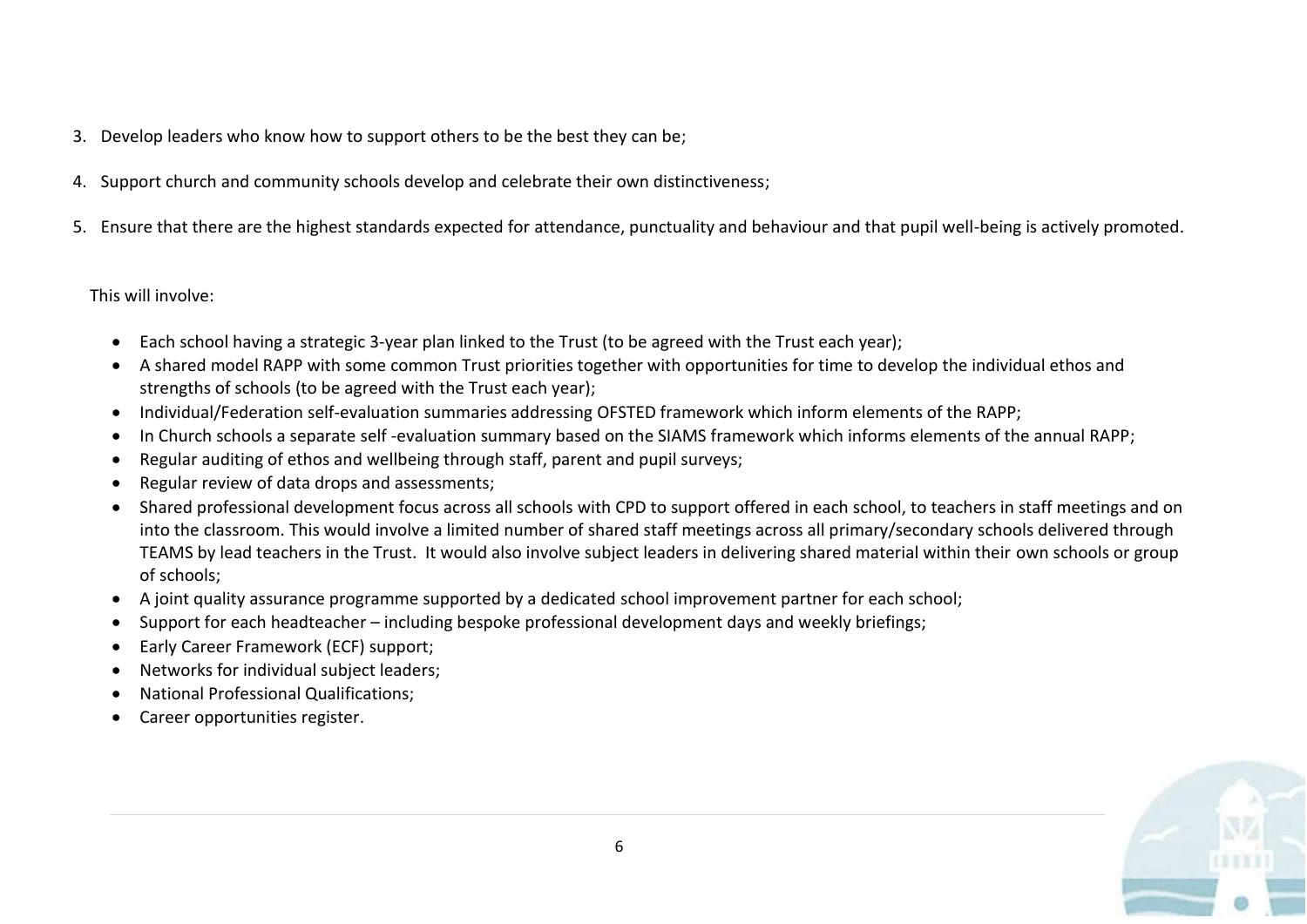## **A Primary Delivery Model for Recovery and Improvement**

**1. Delivery of shared Trust priorities (2 or 3 per year for all schools) and linked to Trust INSET/staff meetings**

Initial planning meetings/training for HT and relevant school leader to support implementation in school over the year.

CPD sessions which schools sign up to as required and relevant.

Twilight sessions for school leaders with CPD materials to share back at school and possible shared staff meetings.

Staff meetings dedicated to implementation in school by staff and leaders. Where a strategy involves working with

specific members of staff there will be a surgery model to ensure strong implementation in the classroom.

**2. Delivery of individual school priorities as agreed in RAPP at the beginning of the year. Church schools will particularly work on elements of Christian Distinctiveness.**

Priorities set by school in RAPP. Professional development planned and may be consideration in school.<br>Commissioned from Centre where possible . The interval of the limplementation in school.

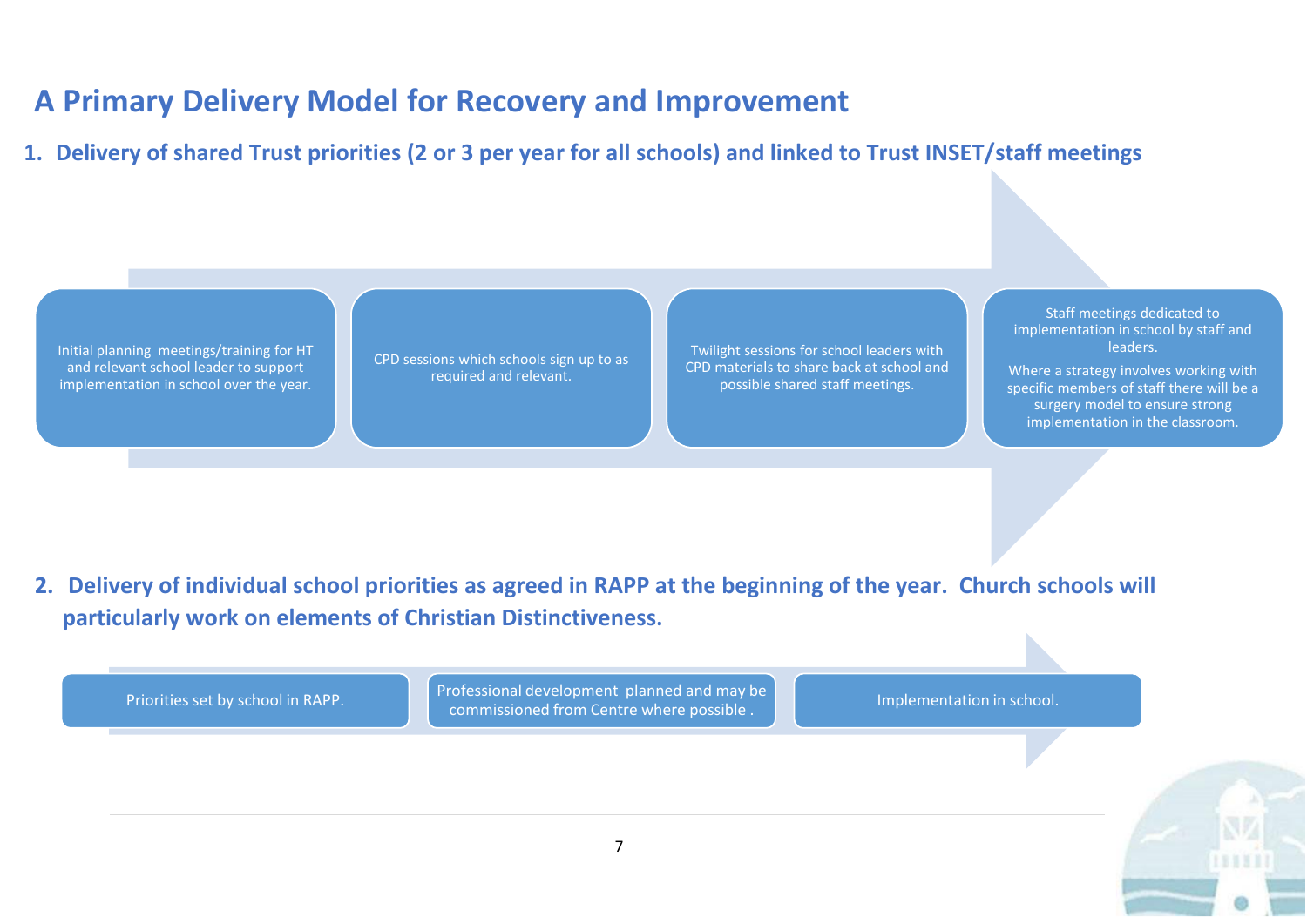## **3. Meetings and support for leaders/Bespoke coaching**



## **4. Small school strategy support for school improvement**

Some cross school leadership roles.<br>Classteachers to share resources.

More online staff meetings across schools.

## **5. Trust termly support and monitoring visit for primary (up to 6 x full day visit to schools per year informed by data rich evidence)**

- These visits would support school self-evaluation and quality assurance and also help prepare schools for inspection. The number of days would be based on school need and position in the inspection cycle.
- Federations would be treated as one school.
- One adviser per school/Federation.
- Visits would involve a clear plan of activities to be agreed between the school and SIA well in advance. There would be ring-fenced time for feedback on RAPP, SES, Safeguarding, Attendance etc.
- SI Team would, in time, have data sheet provided by data manager in the Trust and this would sit alongside SI report no replication in report.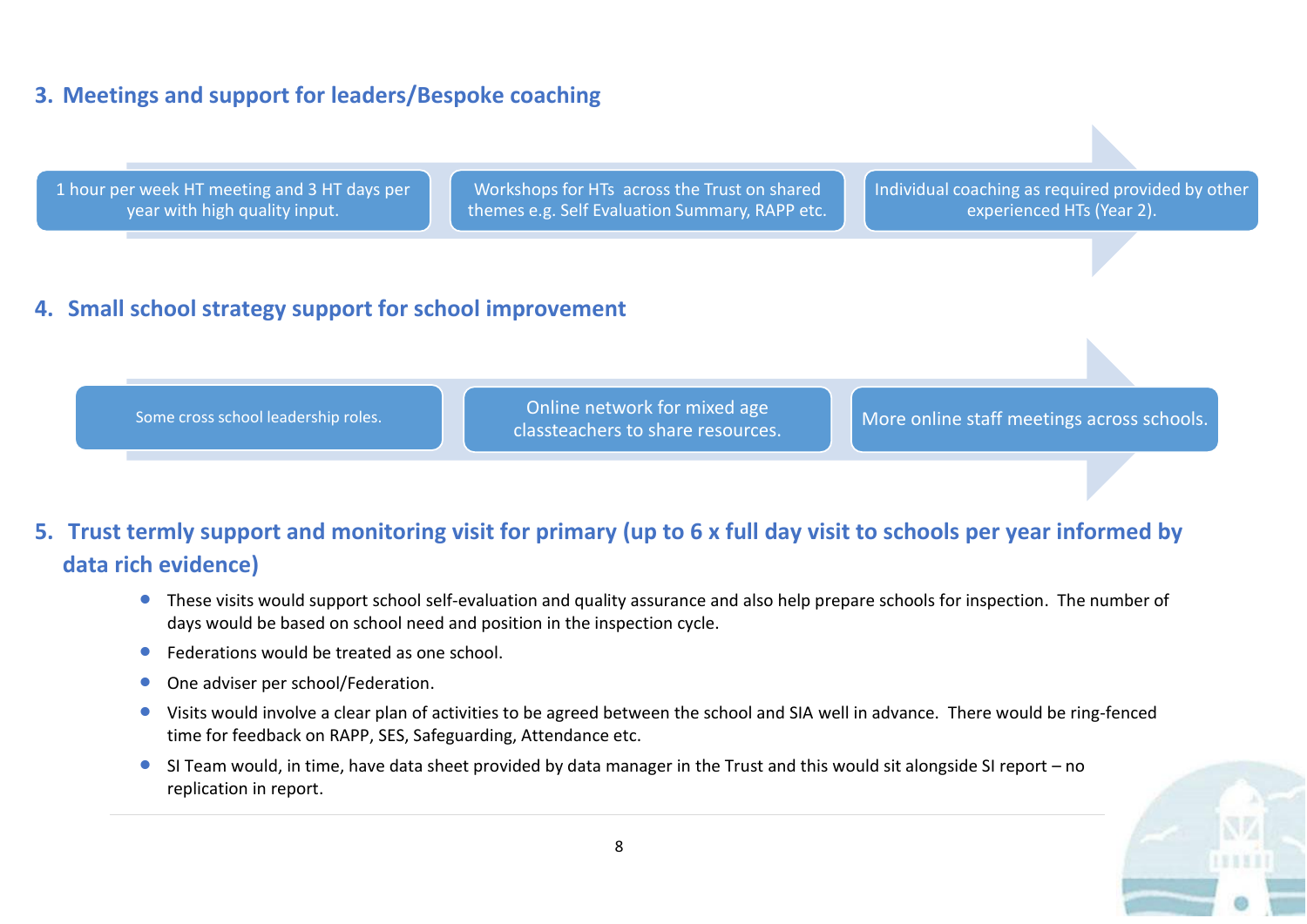- Visit is from 9.00 3.00 pm to allow for 2 activities to take place e.g. Deep dive in core subject in the morning and deep dive in Foundation subject in the afternoon, or a review of Self Evaluation summary/ RAPP etc.
- Notes of visits would be less detailed but include highlighted strengths, risk and next steps so that governors are well informed. This could be written up on site with leaders. SI Team will review report again before final agreement.
- Where schools have been identified as at risk or as a cause for concern (Category 3 or 4\*) further half day visits would take place.

### **6. Additional support from Advisers to work with middle leaders or teachers in primary schools**

• Where there is an identified need schools will also be able to have approximately 3 or 6 days support for either English, Maths. EYFS.

#### **7. Subject leader networks**

• 3 networks on Teams per year in Maths, English, and Science. This year the EYFS networks will meet for 6 Twilights and an EYFS INSET. The SEND and Assessment network will meet 6 times. These networks support middle leader development and preparation for their role in current OFSTED inspection.

#### **8. End of year standards meeting**

• A 1.5 hour meeting at the end of the summer term with HT, DHT/Senior leader, Chair of Governors, Director of Education, and Adviser to establish strengths and areas for development at school level for the new RAPP. The information from this meeting also forms a basis for the school categorisation\* and report to Governors and Trustees. Meetings to take place in central venue in each hub.

#### **9. Headteacher appraisal meeting**

• On Teams with governors 2-hour meeting. Chief executive officer to attend as a panel member and to advise the panel.

## **10. Headteacher and Deputy Headteacher induction programmes with allocated mentor from another school.**

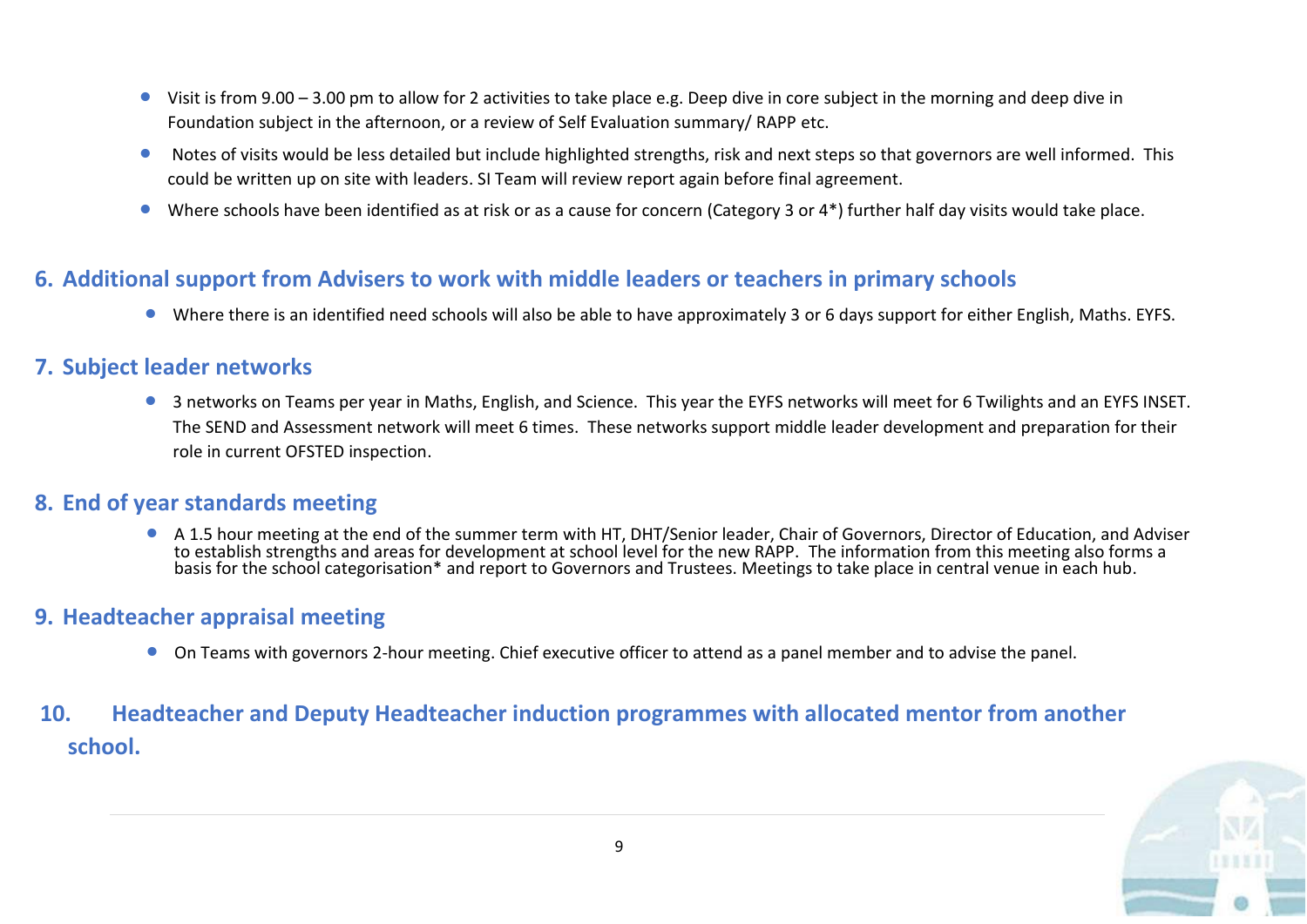## **A Secondary Delivery Model for Recovery and Improvement**

## **1. Delivery of shared Trust priorities for Secondary schools (e.g., Curriculum, Pedagogy and Assessment work)**



- These visits would support school self-evaluation and quality assurance and also help prepare schools for inspection.
- SI Team would, in time, have data sheet provided by data manager in the Trust and this would sit alongside SI report no replication in report.

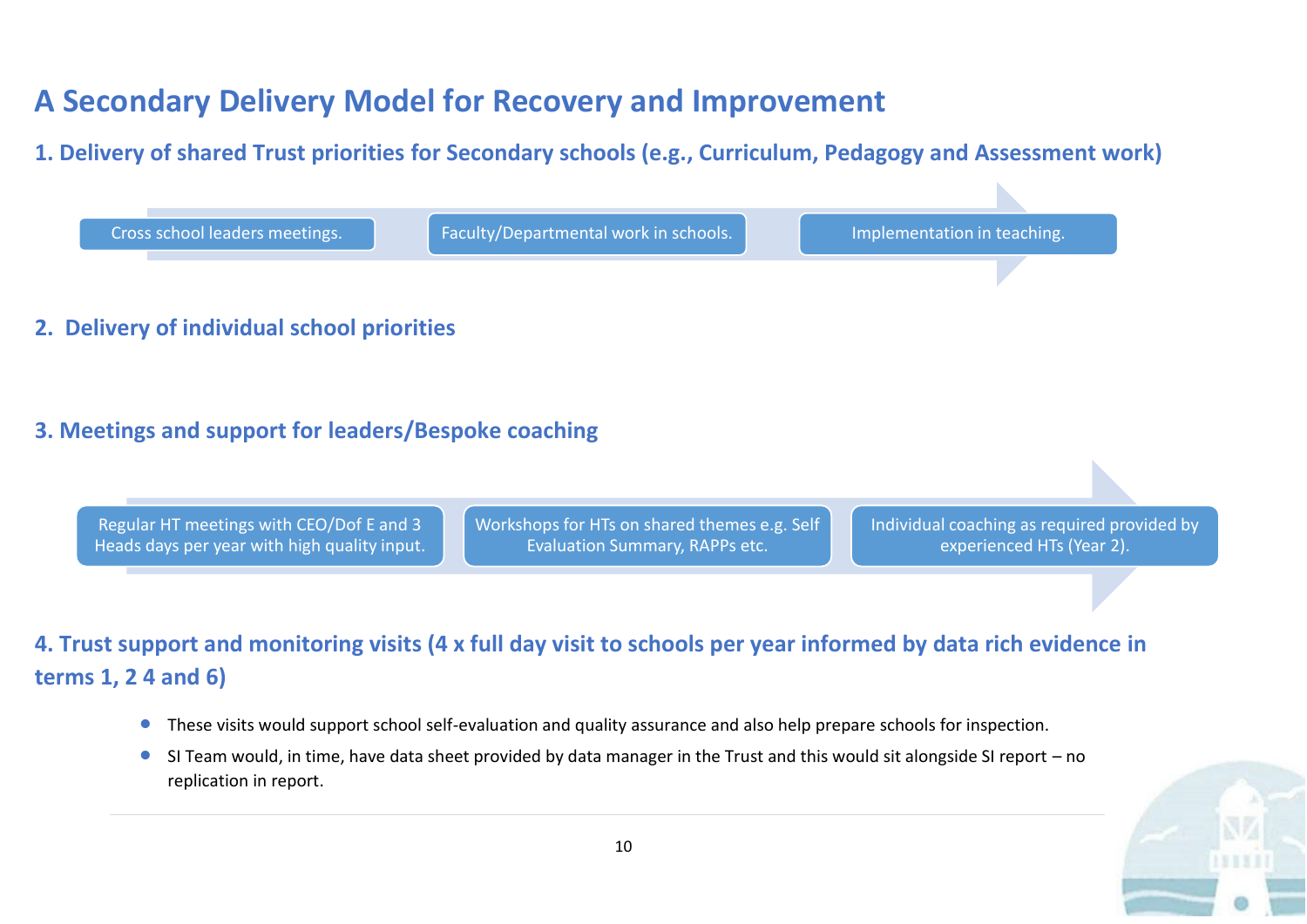- Visit is from 9.00 1.30 pm (Periods 1-4) with write up included at the end of the visit.
- All schools would have a one hour check in with their adviser between visits via TEAMS. Report will have update from the mid-term check noted in them.
- The focus of the work for the days allocated to each school will be entirely classroom/pupil focused.
- Where schools have been identified as at risk or as a cause for concern (Category 3 or 4\*) further half day visits would take place in the terms where there was not a full day visit.

## **5. Challenge Partners review (Term 3)**

### **6. Data Review meeting (Term 1)**

• A 1.5 hour meeting to establish strengths and areas for development at school level for the new RAPP. The information from this meeting will form a basis for the school categorisation\* and reporting to Governors and Trustees.

## **7. Headteacher appraisal meeting**

On Teams with governors 2-hour meeting. Chief executive officer to attend as a panel member and to advise the panel.

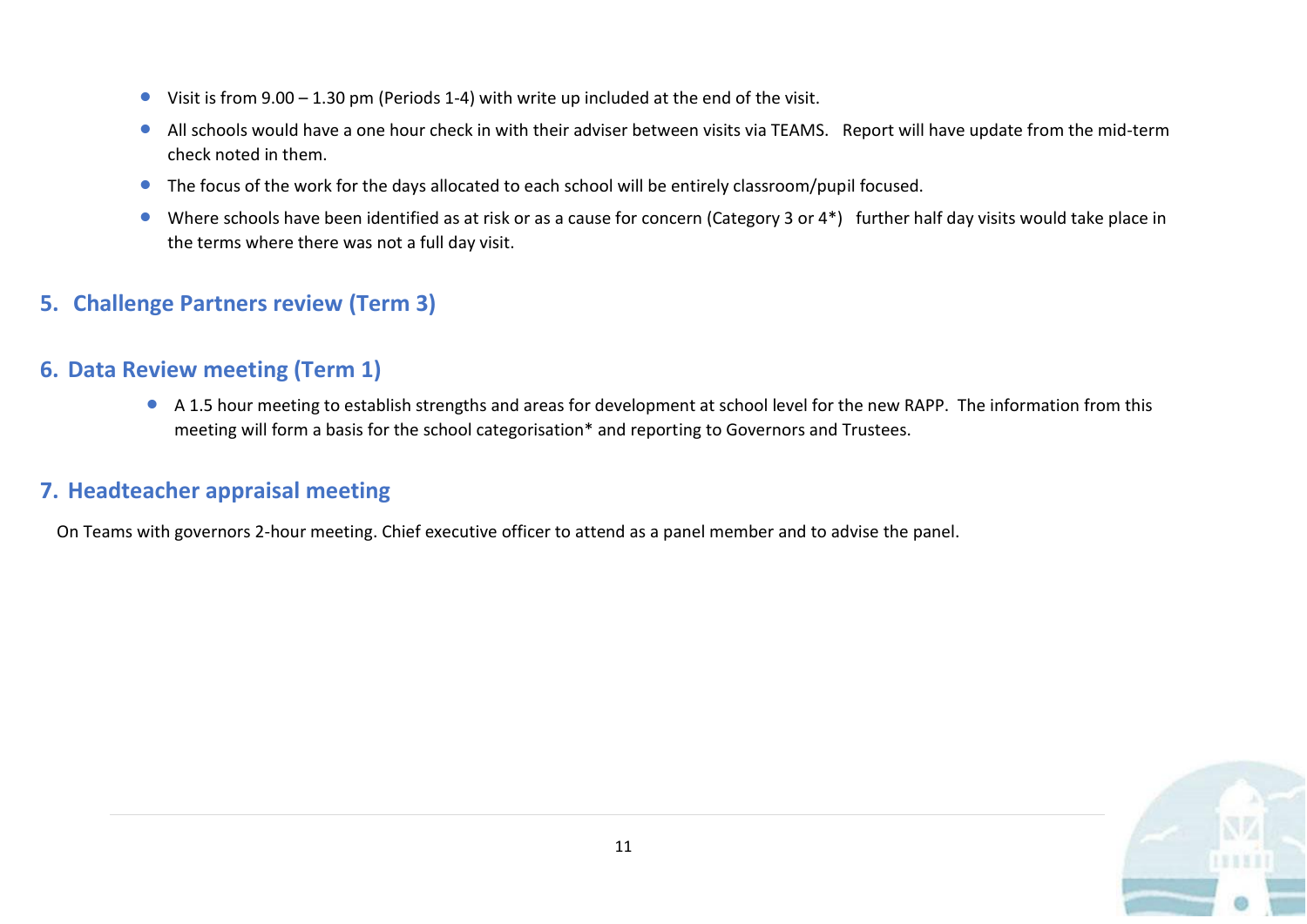## **Our School Categorisation Process**

We will use a process of categorisation to support our preparation for Ofsted inspections and to allocate support and resources. It is our aim that the Trust works sensitively with school leaders in this process. In reaching a judgement of the overall effectiveness of the school, the Trust will follow Ofsted's approach and evaluate:

- overall effectiveness;
- the quality of education;
- behaviour and attitudes;
- personal development;
- the effectiveness of leadership and management;
- the quality of early years education in schools; the quality of sixth-form provision.

#### **Core Support**

|          | Annual Level of Support and Core Offer from the Trust |                                                                                              |  |  |  |  |  |  |
|----------|-------------------------------------------------------|----------------------------------------------------------------------------------------------|--|--|--|--|--|--|
| Category | <b>Criteria</b>                                       | <b>Frequency of Visits</b>                                                                   |  |  |  |  |  |  |
|          | (This judgement is made on current school             |                                                                                              |  |  |  |  |  |  |
|          | performance and does not necessarily link to          |                                                                                              |  |  |  |  |  |  |
|          | former OFSTED inspection categories)                  |                                                                                              |  |  |  |  |  |  |
|          | Sufficient capacity to improve own and other          | Primary: Quality Assurance/School Improvement Visits 6 full day visits including a Standards |  |  |  |  |  |  |
|          | schools                                               | Meeting.                                                                                     |  |  |  |  |  |  |
|          | Sufficient capacity to improve own and limited        | Secondary: 4 full - days including a Standards Meeting each September and a Challenge        |  |  |  |  |  |  |
|          | capacity to improve other schools                     | Partner Review annually.                                                                     |  |  |  |  |  |  |
|          |                                                       |                                                                                              |  |  |  |  |  |  |
| 3        | Sufficient capacity to improve own school with        | Primary: Quality Assurance/School Improvement Visit 6 full day and 3 half-days including a   |  |  |  |  |  |  |
|          | school improvement support                            | <b>Standards Meeting.</b>                                                                    |  |  |  |  |  |  |
| 4        | Insufficient capacity to improve without              | Secondary: 4 full - days including a Standards Meeting and a Challenge Partner Review in     |  |  |  |  |  |  |
|          | direct support                                        | secondary. 6 additional visits from CEO/DofE                                                 |  |  |  |  |  |  |

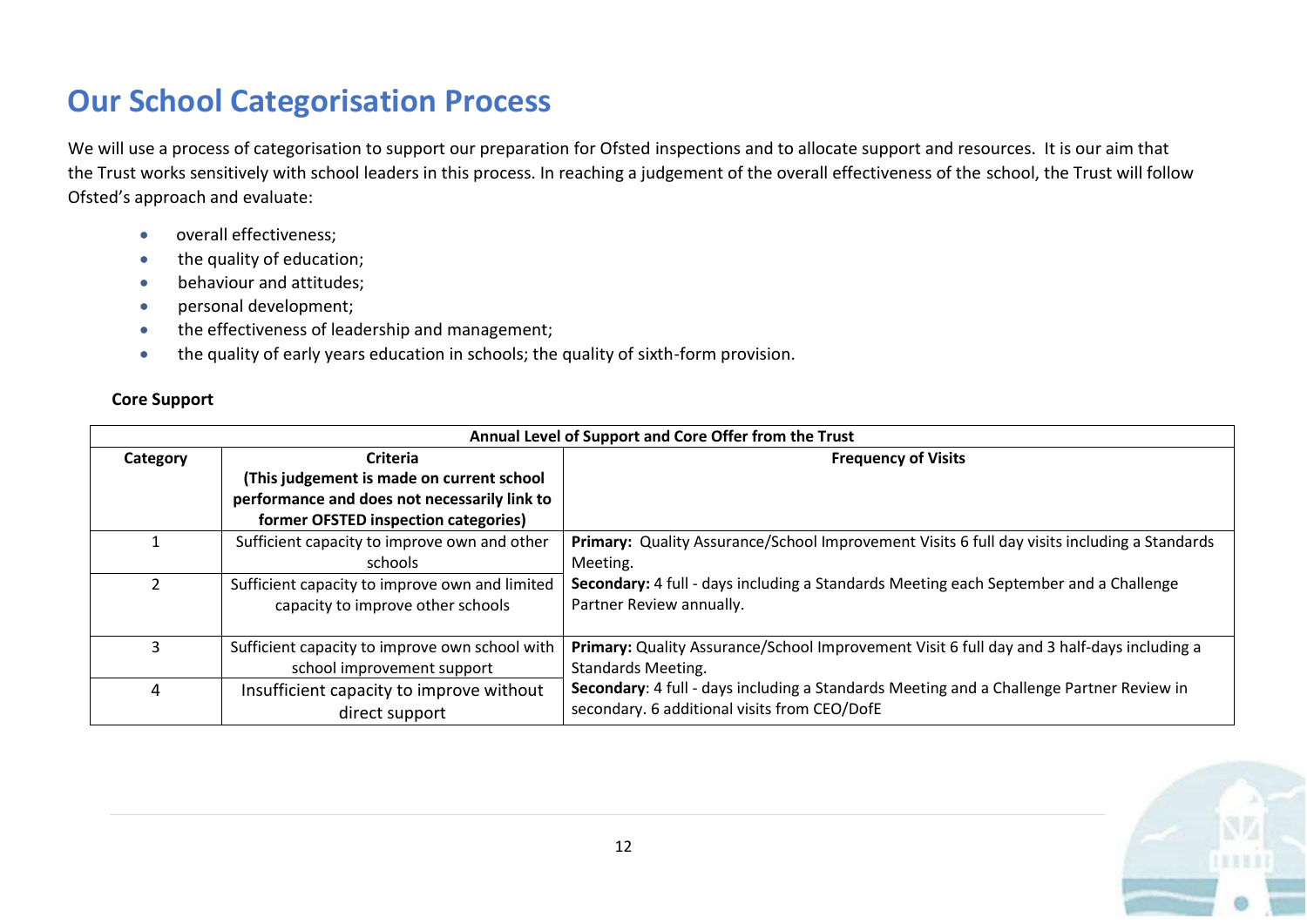| In addition ten half-day visits will be made by the Chief Executive or Director of Education |
|----------------------------------------------------------------------------------------------|
| where a school is in a formal category.                                                      |

- The Trust has an internal process for school categorisation and the commissioning of support for schools when risks have been agreed, including where pupil outcomes are below national. This will not be shared with Ofsted or external parties.
- The Trust/Central team will agree a shared view of the performance of each school with the Headteacher and Local Governing Body which should be captured as a confidential minute by each Local Governing Body.
- Schools are required to self-evaluate but if there is not agreement between the school and the Director of Education/Chief Executive Officer then the judgement of the latter will stand.
- The Trust will also apply the DFE guidance on how to work with schools to support improvement to education performance and intervention powers as outlined i[n Schools Causing Concern September 2020](https://assets.publishing.service.gov.uk/government/uploads/system/uploads/attachment_data/file/922910/schools_causing_concern1.pdf)
- Church schools will follow a similar categorisation process against the SIAMS framework.

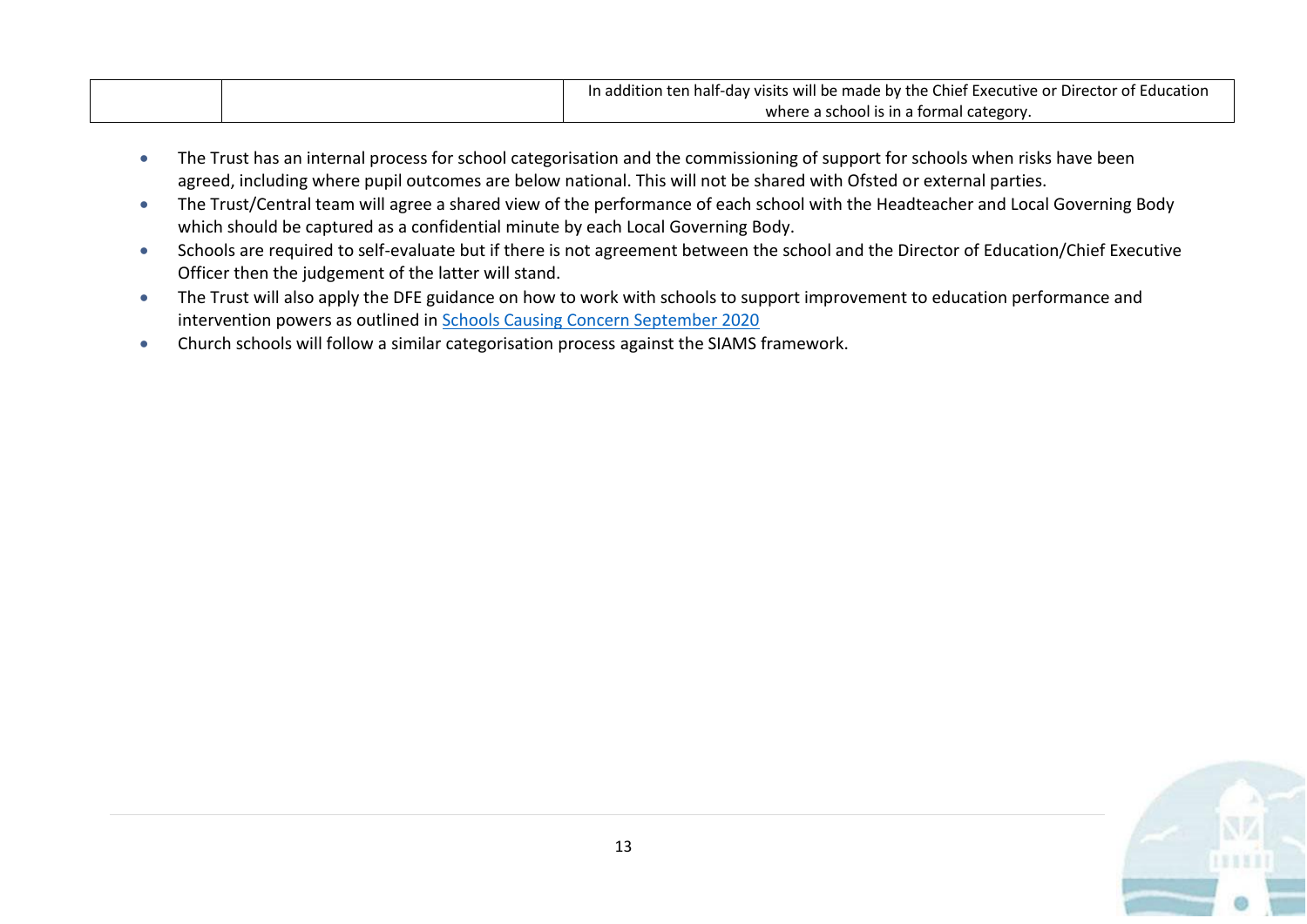## **LSP Centre for Professional Development**

**Aims:** Improving pupil outcomes, increasing teacher expertise, improving recruitment and retention

| <b>Teacher</b><br><b>Development</b>                                                                                                                                             | Leadership                                                                                                                                     | <b>CPD</b>                                                                                                              | <b>School to School</b><br><b>Support</b>                                                                                                                                                           | <b>Curriculum</b><br><b>Development and</b><br><b>Assessment:</b>                                                                                                                                   | <b>Research and</b><br><b>Development</b>                                                                                                                                                           |
|----------------------------------------------------------------------------------------------------------------------------------------------------------------------------------|------------------------------------------------------------------------------------------------------------------------------------------------|-------------------------------------------------------------------------------------------------------------------------|-----------------------------------------------------------------------------------------------------------------------------------------------------------------------------------------------------|-----------------------------------------------------------------------------------------------------------------------------------------------------------------------------------------------------|-----------------------------------------------------------------------------------------------------------------------------------------------------------------------------------------------------|
| •Train to teach<br>• Early Career<br>Framework<br>• Whole career pathway<br>• NPQs organisation<br>•LSP Teaching<br><b>Excellence Programme</b><br>• Secondment<br>opportunities | • Arrange Heads days<br>input<br>•Networks<br>•Mentoring and<br>coaching<br>• NPQ organisation<br>•Talent pool<br>•Secondment<br>opportunities | •Subject specific<br>•Pedagogy<br>•Technology<br>•Assessment<br>•Behaviour<br>$\bullet$ SEND<br>•LSP INSET organisation | • Whole school<br>development<br>•Individual programmes<br>to support staff<br>•LSP Expert Teacher/<br>Leader<br>•SEND/Behaviour<br>support for<br>individualpupils<br>•OFSTED experienced<br>staff | •Embedding LSP<br>Curriculum / Trust<br>priorities<br>• Ensuring strong<br>implementation in<br>every school through<br>strong structures and<br>expert leadership<br>•Moderation<br>•Managing data | • Engaging with latest<br>research<br>. Links to research and<br>Reasearch Schools<br>•Embedding research<br>into classrooms<br>•LSP projects eg. online<br>learning<br>• Workload and<br>wellbeing |

#### Work in partnership with:

- LSP School Improvement Team
- ISP Central Team
- LSP Schools CPD Lead in every school
- Teaching School Hubs
- Regional and national organisations such as Teacher Development Trust

#### **LSP Centre Structure**

- Strategic Board (Inc. Director, HTs, SI team)
- Director  $\bullet$
- Working group with CPD Leads
- Seconded LSP staff commissioned for key administrative work

#### Funding:

- LSP Core Services charge
- School contribution/credits system
- ITT School Direct (£2400 per student) ٠
- Research grants
- DfE grants ٠

#### Data Management (Insight and Scomis) Year 2

- Provides data for cross school  $\bullet$ comparison/benchmarking
- · Provides data for SI visits/governors/other partners

#### **Staffing/Resources:**

- Director of Professional Development
- Administration
- Secondment opportunities for specific work  $\bullet$ for LSP staff e.g., ITT, school to school
- Premises for training ٠

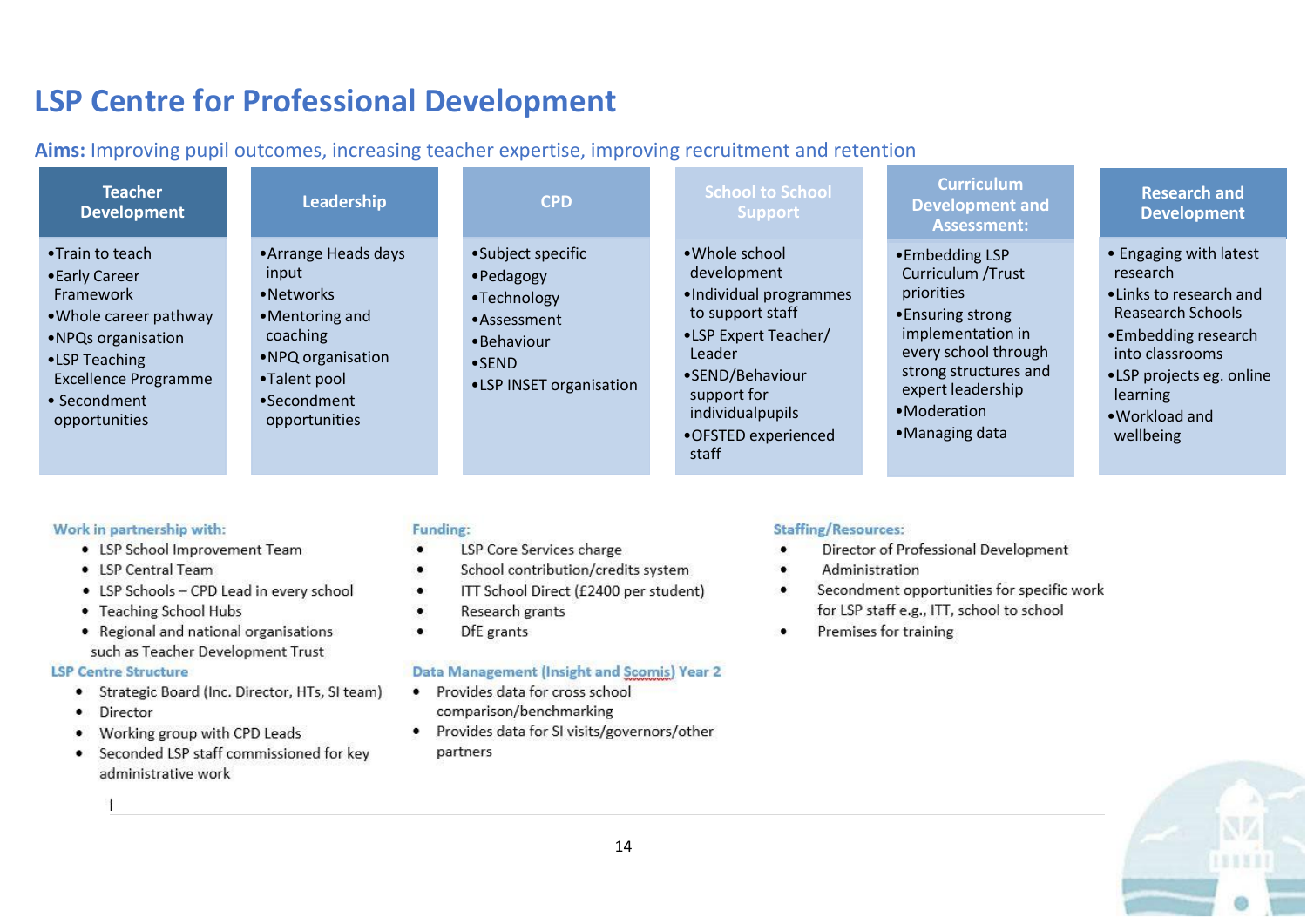## **The Role of School Governors**

Governors play an important role in the school improvement process. The core roles of governors are to:

- ensure there is clarity of vision, ethos and strategic direction;
- hold the executive leaders to account for the educational performance of the organisation and its pupils; and the performance management of staff; and
- oversee the financial performance of the organisation and makes sure its money is well spent.

Understanding the evaluation and feedback from the school improvement visits and peer reviews is essential if governors are to deliver their roles successfully. The school improvement strategy will provide governors with expert and external guidance in reaching conclusions about the impact of leadership on the quality of teaching.

Governors do not observe lessons directly themselves, but they are encouraged to shadow school improvement advisers and peer reviewers so that they can have a deeper view of the process than written reports can provide. For this reason, it is requested that at least one governor is present for some or all of a school improvement visit or activity. In most cases school improvement reports will be presented to the Local Governing Body by the Headteacher. Having a governor's independent view of this process increases the robustness of the process.

The Board of Trustees delegate the detailed scrutiny of school improvement reports to Local Governing Bodies. The Board will receive a summary report from the Director of Education but Local Governing Bodies should be clear that the oversight of the educational performance sits principally with them. Successes and concerns should be transparently communicated through LGB minutes. Governors are always welcome to seek support or advice from the Director of Education or Chief Executive Officer.

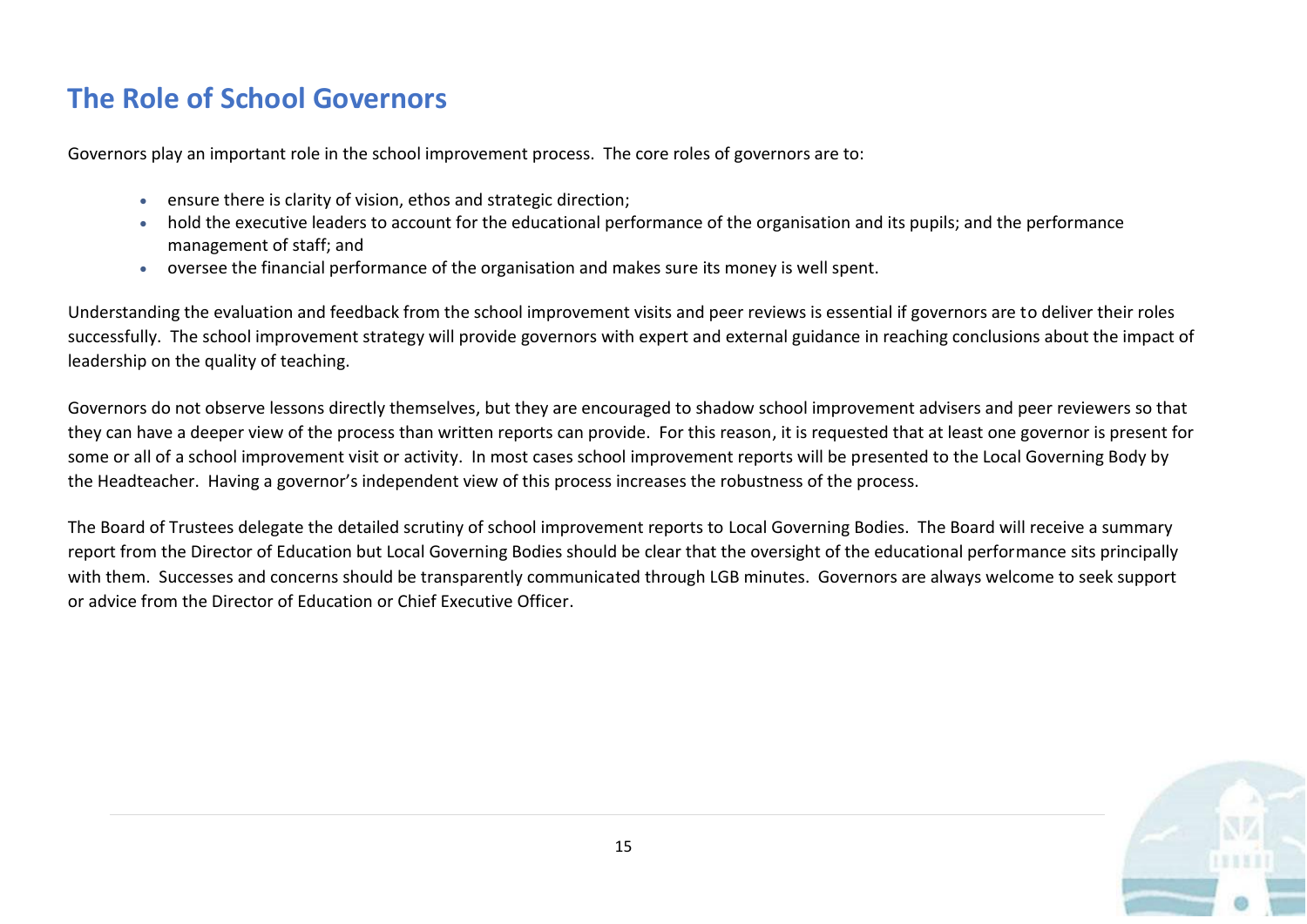# **Trust School Improvement/Professional Development Priorities for 2021/2022: Recovery and Improvement**

## **1. Shared Primary and Secondary Priority:**

Excellent provision and outcomes for all disadvantaged pupils launched with session with Marc Rowlands on 22<sup>nd</sup> June.

## **2. Primary Priorities:**

- 1. To strengthen curriculum planning and delivery of reading using a KS2 Whole school reading audit. This will build on each school's approach to teaching English and Phonics and Early Reading.
- 2. To embed the pedagogy of the Ready to Progress materials from NCETM in order to ensure high quality teaching of critical content in mathematics for all year groups across the Trust and to inform our Trust assessment system in 2022/3.

## **3. Secondary Priorities:**

To be confirmed after further discussions on curriculum and pedagogy.

## **4. Other strands of work:**

- LSP leadership pathways Early Career Framework (2-year induction for those new to teaching training will be via a chosen provider and delivered by the Trust), Middle leaders, NPQs and DHTs and Preparing for Headship.
- SEN network focus would be system e.g., Provision Map and Engagement model and training for LSAs.
- EYFS network new baseline and EYFS (ensure alignment between national best practice, North Somerset and LSP training).
- OFSTED Inspection readiness for schools coming up to their window for inspection including completion of Phonics and Early Reading work from terms 5 and 6. This will require school specific implementation.

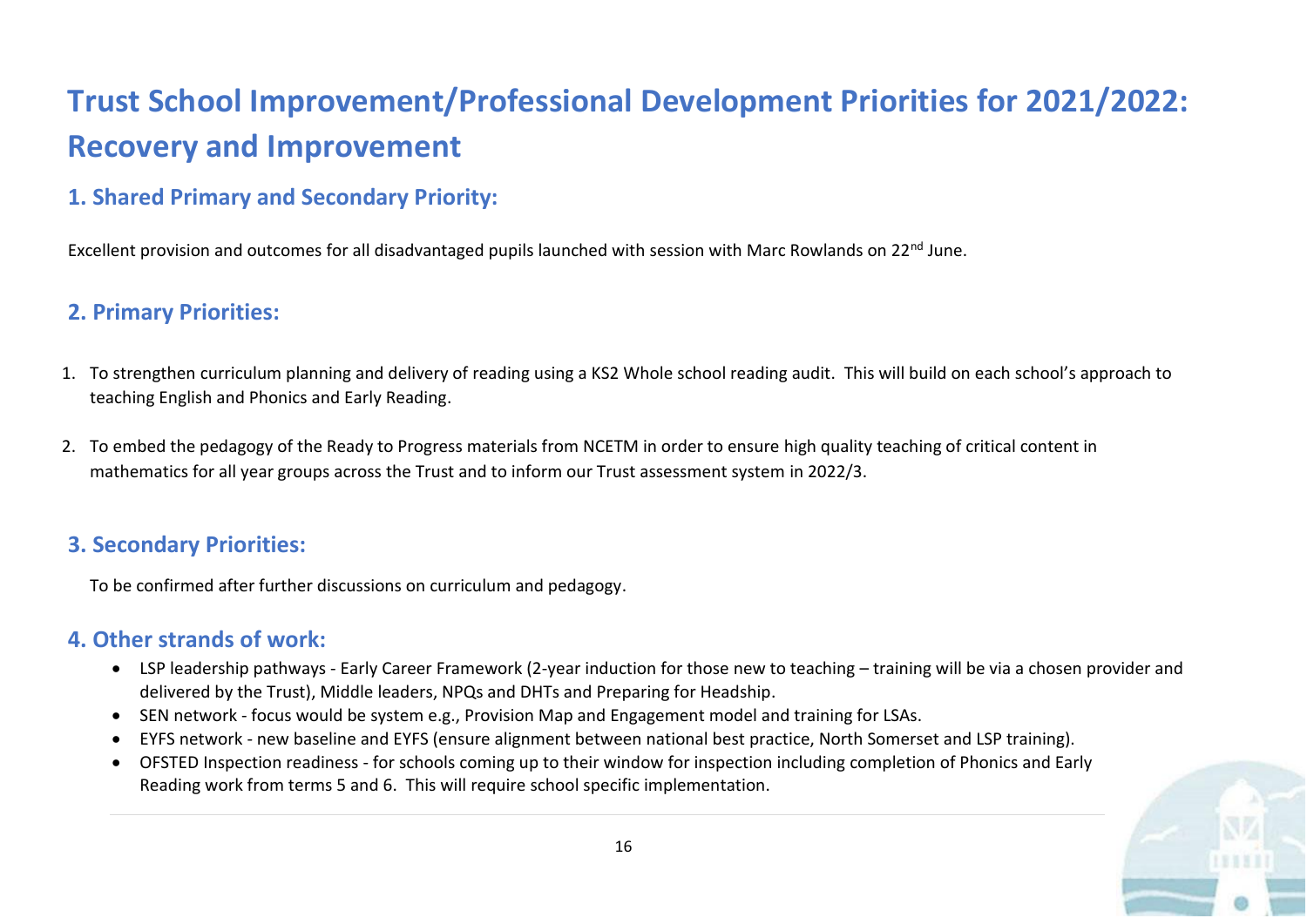• Monitoring of the impact of the delivery of the LSP curriculum and updating where necessary. Foundation subject curriculum networks would not take place as this work is complete.

## **Key roles in LSP School Improvement and Professional Development**

| <b>Director of Education</b>                | <b>Sharon Roberts</b> | srobert@lsp.org.uk |
|---------------------------------------------|-----------------------|--------------------|
| <b>Director of Professional Development</b> | <b>Janine Ashman</b>  | jashman@lps.org.uk |
| <b>Leader for Secondary CPD</b>             | <b>Isobel George</b>  |                    |
| <b>School Improvement Advisers</b>          | <b>Cherry Hawker</b>  | chawker@lsp.org.uk |
|                                             | <b>Shireen Hayes</b>  | shayes@lsp.org.uk  |

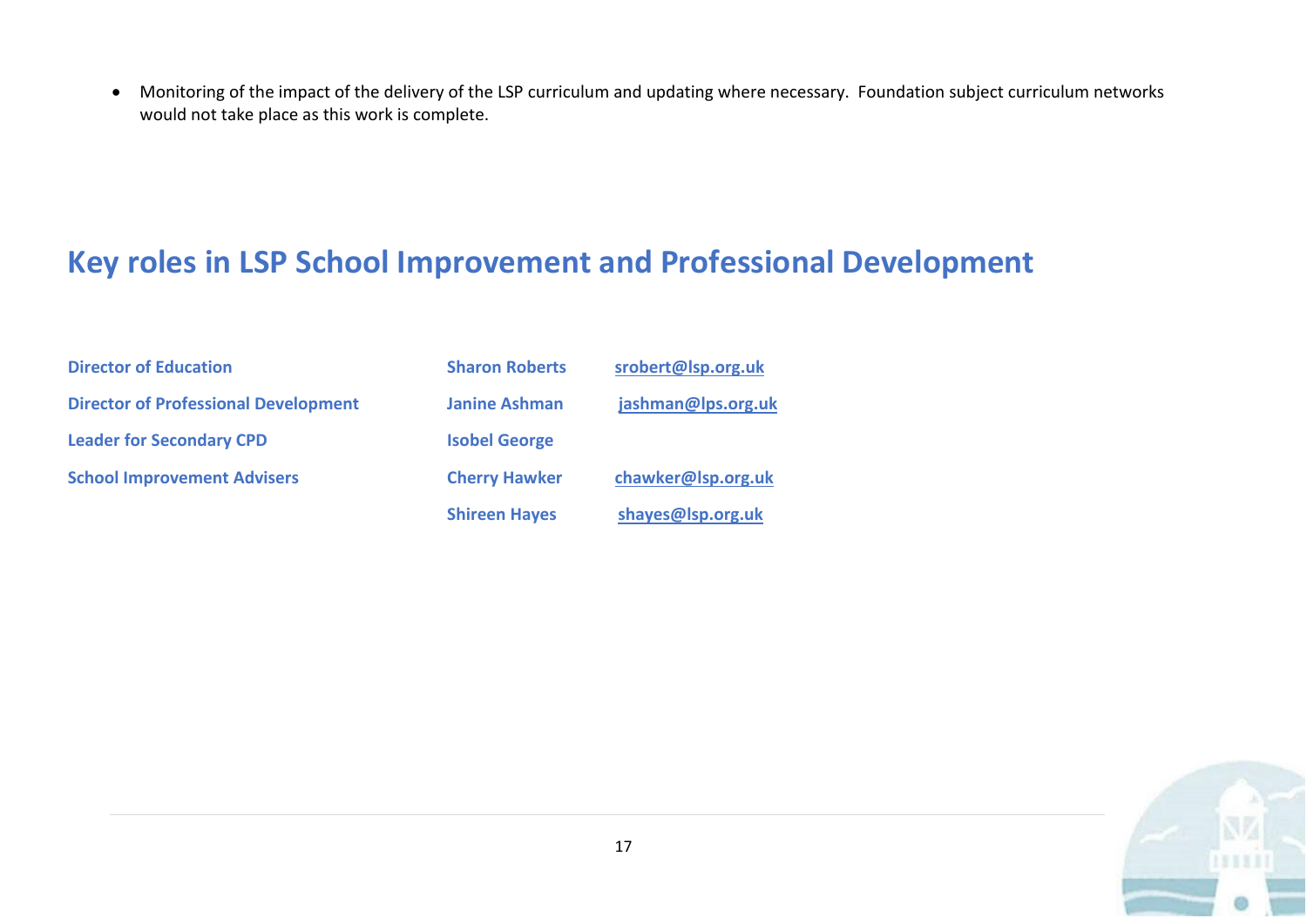



# **Lighthouse Schools Partnership XXXXXXXX School**

# **Strategic Plan 2021-2024**

 *School to add photo here*

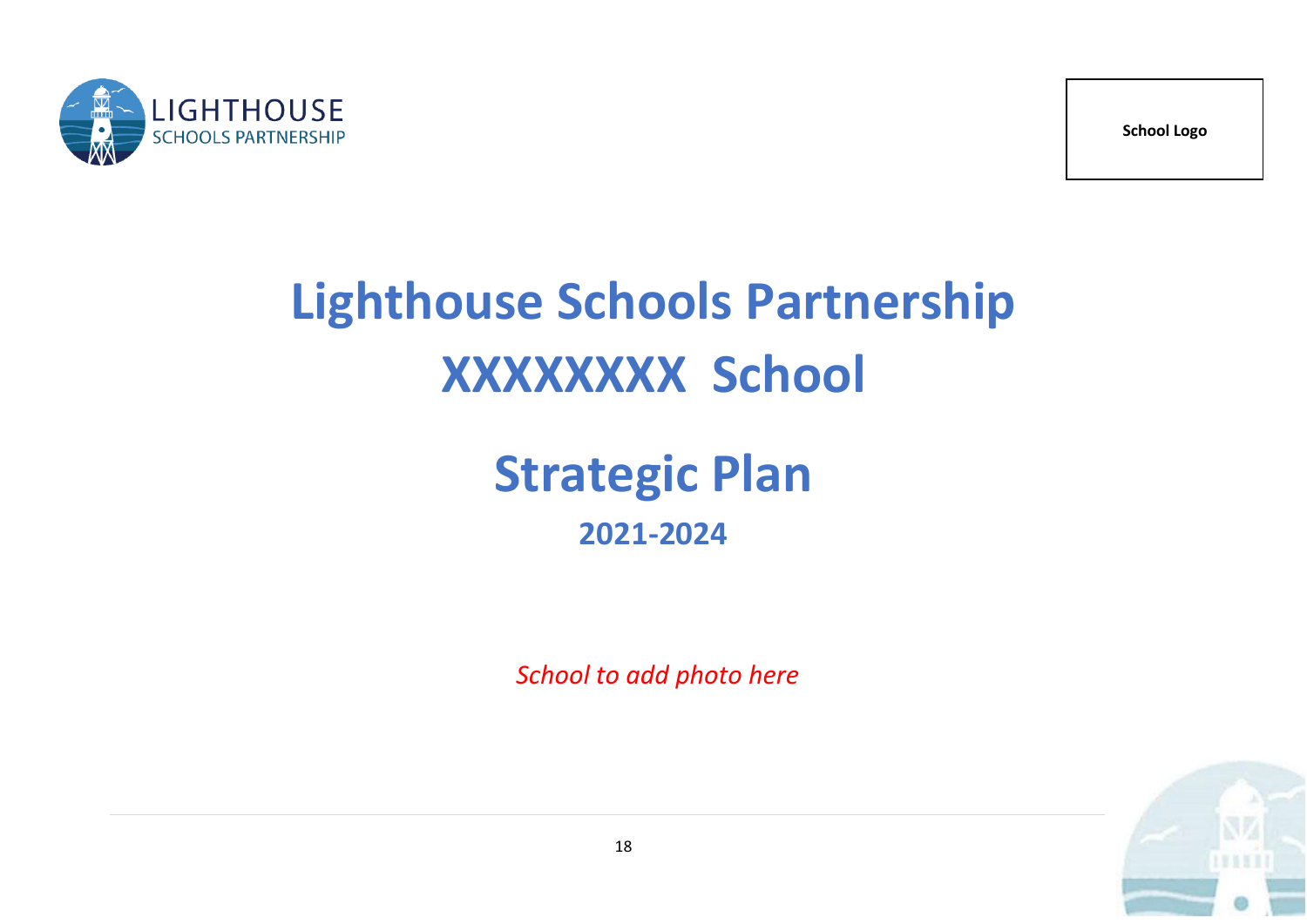**School Ethos and Vision**

# **Ambition (what you expect to achieve)**

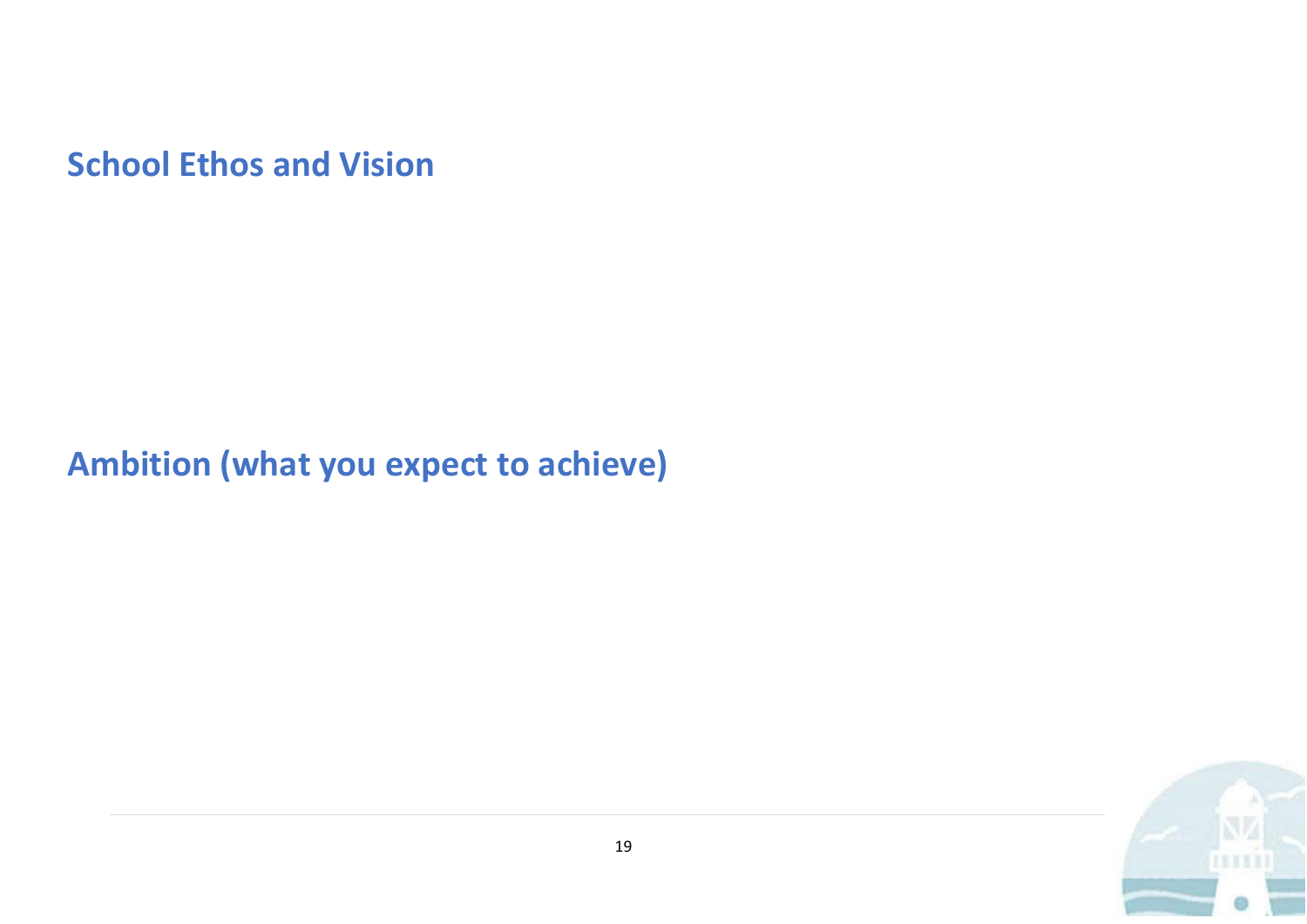## **Strategic Aims**

## **Aim 1:**

This will be achieved by:

•

•

Outcomes by 2024 be:

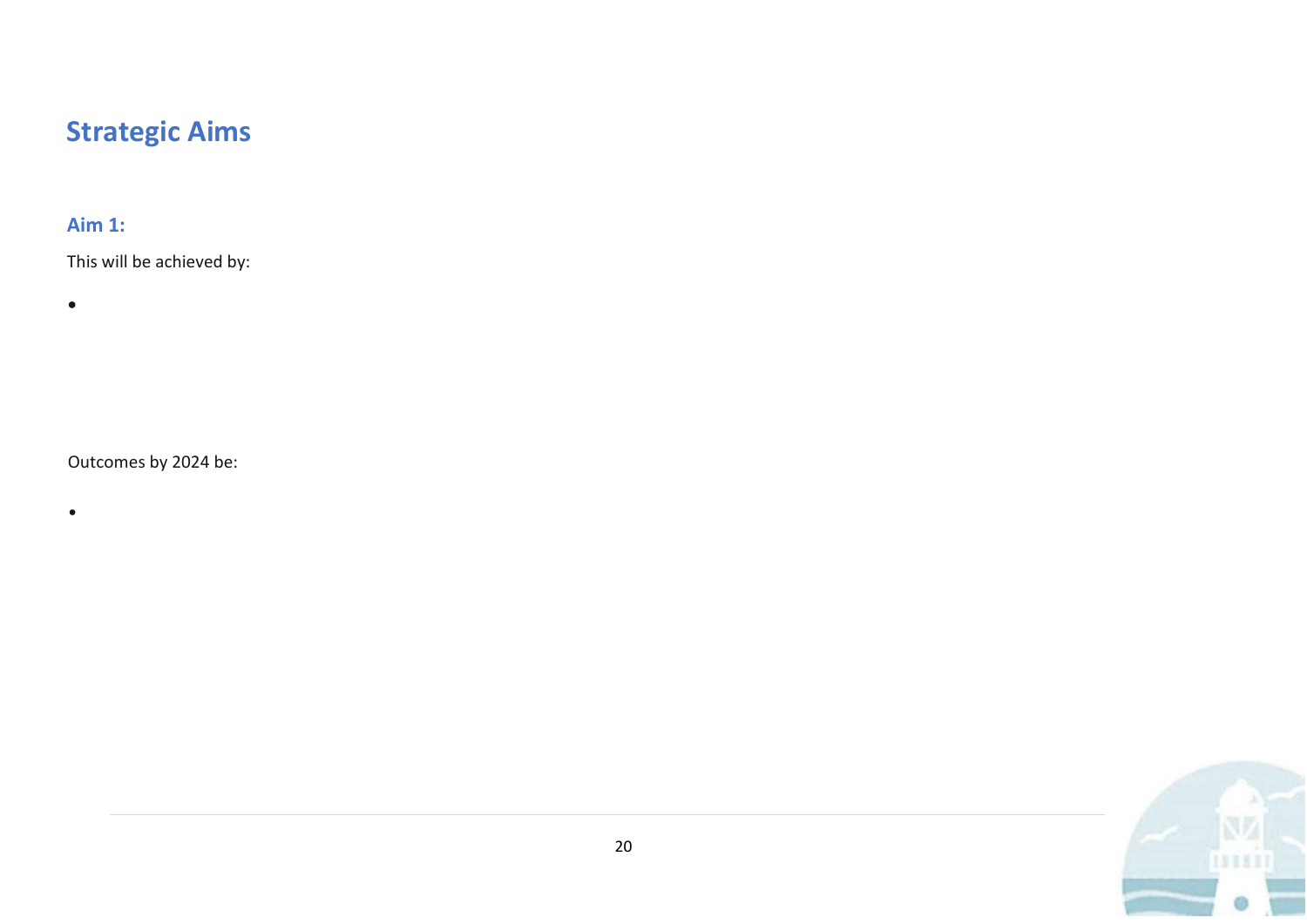### **Aim 2:**

This will be achieved by:

•

- Outcomes by 2024 will be:
- •

**Aim 3:** 

This will be achieved by:

•

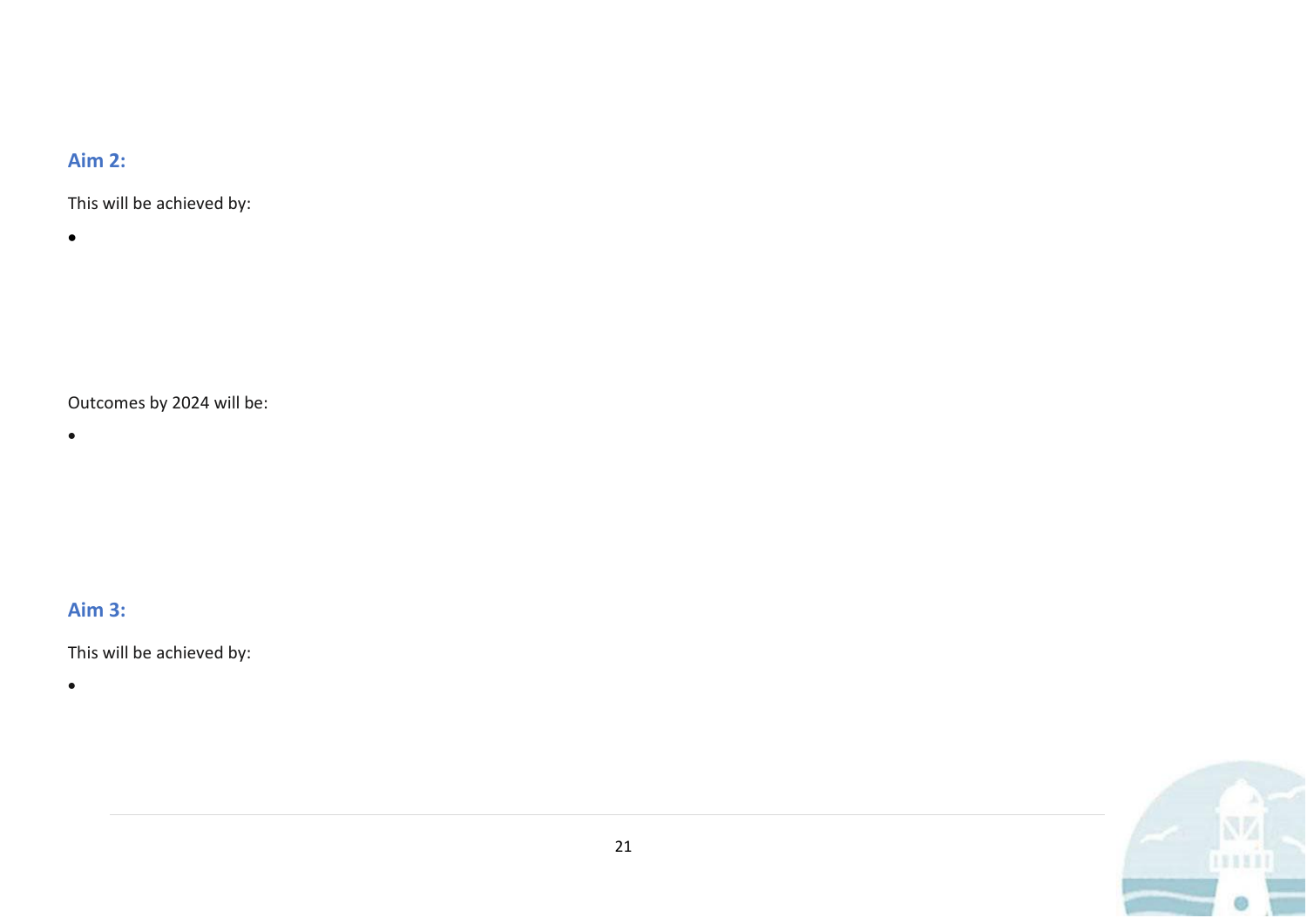Outcomes by 2024 will be:

•

## **Aim 4:**

This will be achieved by:

•

### Outcomes by 2024 will be:

•

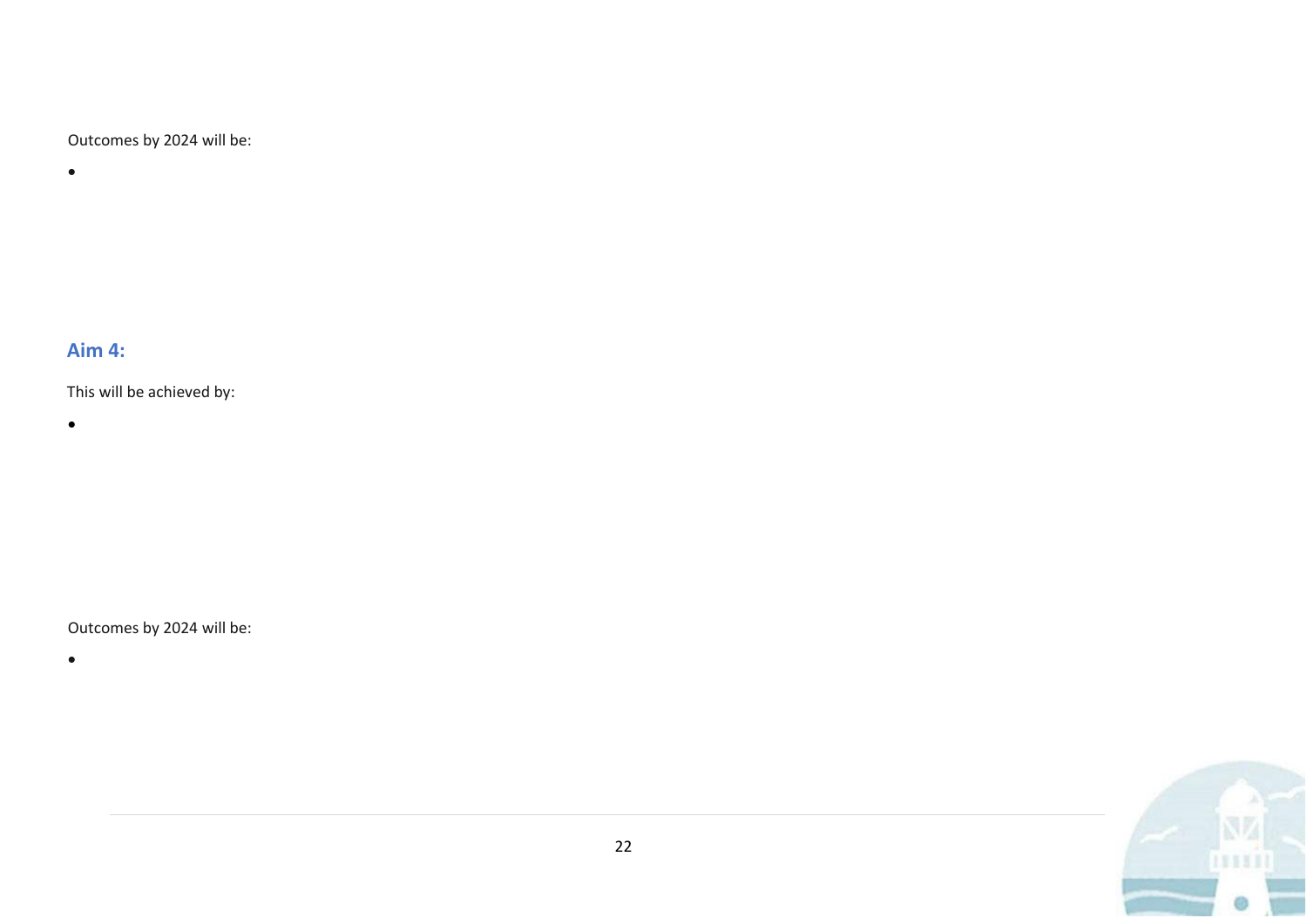## **Lighthouse Schools Partnership Strategic Priorities**

**ADD LINK TO TRUST STRATEGIC PLAN**

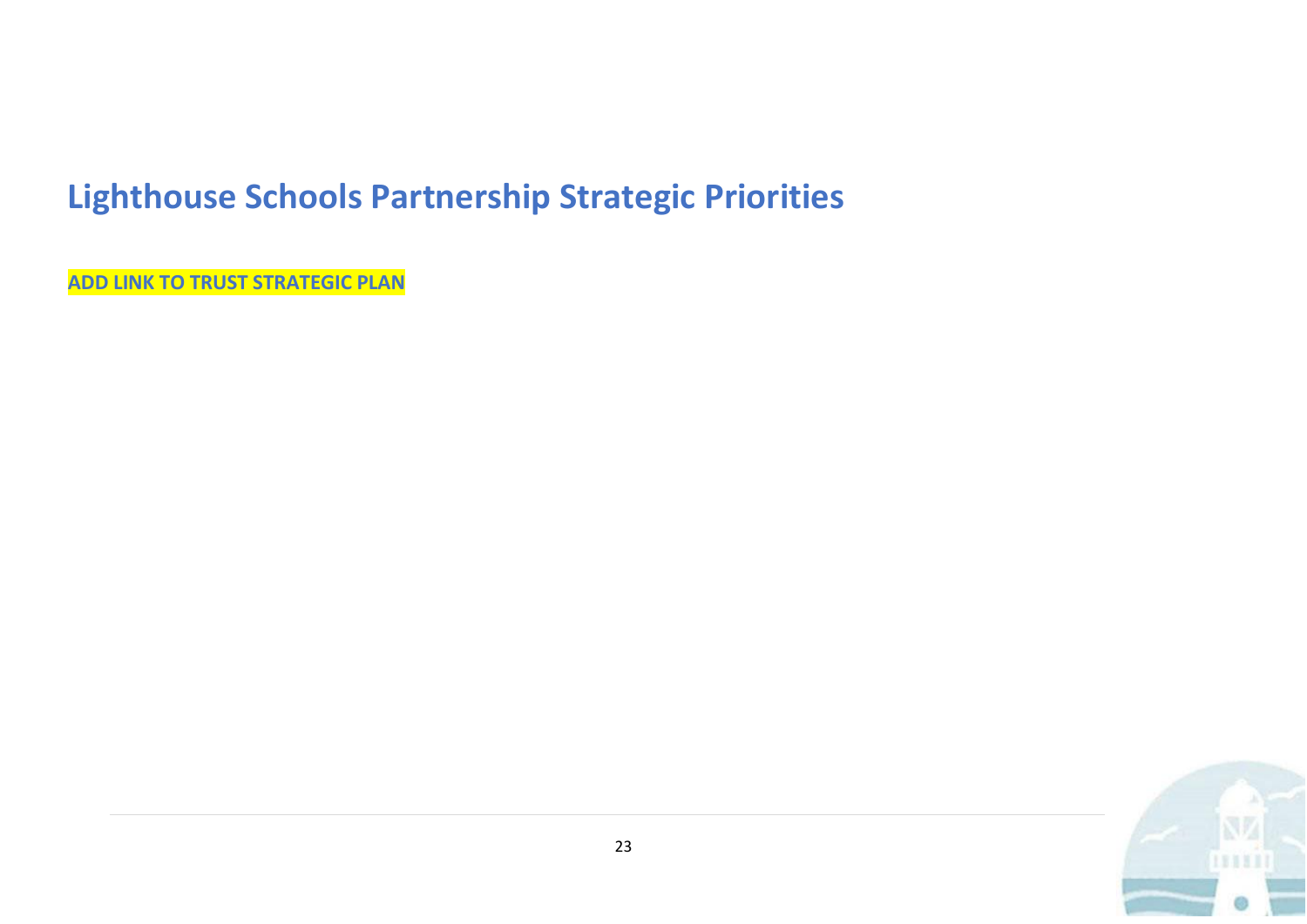

**School Logo**

# **LSP Model RAPP 2021/22**

# XXXXXXXXXXXXXX School

# **Raising Attainment and Progress Plan September 2021 – July 2022**

*School to add photo here*

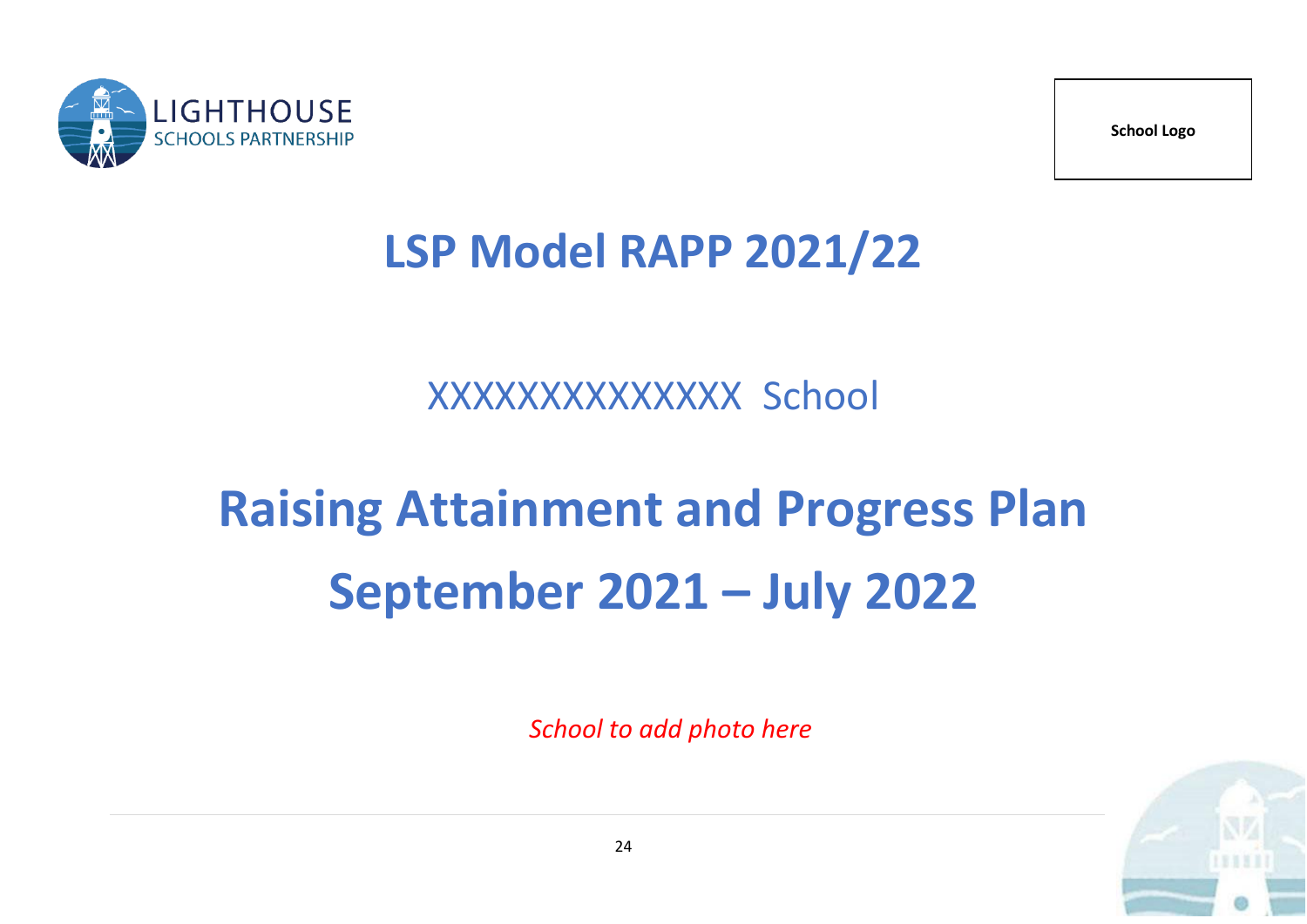**The plan is to be read in conjunction with the School Vision, the School's Strategic Plan and, most importantly, the School's Self Evaluation Summary Document. It outlines the planned activities to address the next stage in improvement journey for our school**

| <b>Contents Page</b>             |  |  |  |  |  |
|----------------------------------|--|--|--|--|--|
| <b>Overview Information</b>      |  |  |  |  |  |
| <b>Quality of Education</b>      |  |  |  |  |  |
| <b>Behaviour and Standards</b>   |  |  |  |  |  |
| <b>Personal Development</b>      |  |  |  |  |  |
| <b>Leadership and Management</b> |  |  |  |  |  |
| <b>Early Years</b>               |  |  |  |  |  |
| <b>SIAMS (if applicable)</b>     |  |  |  |  |  |

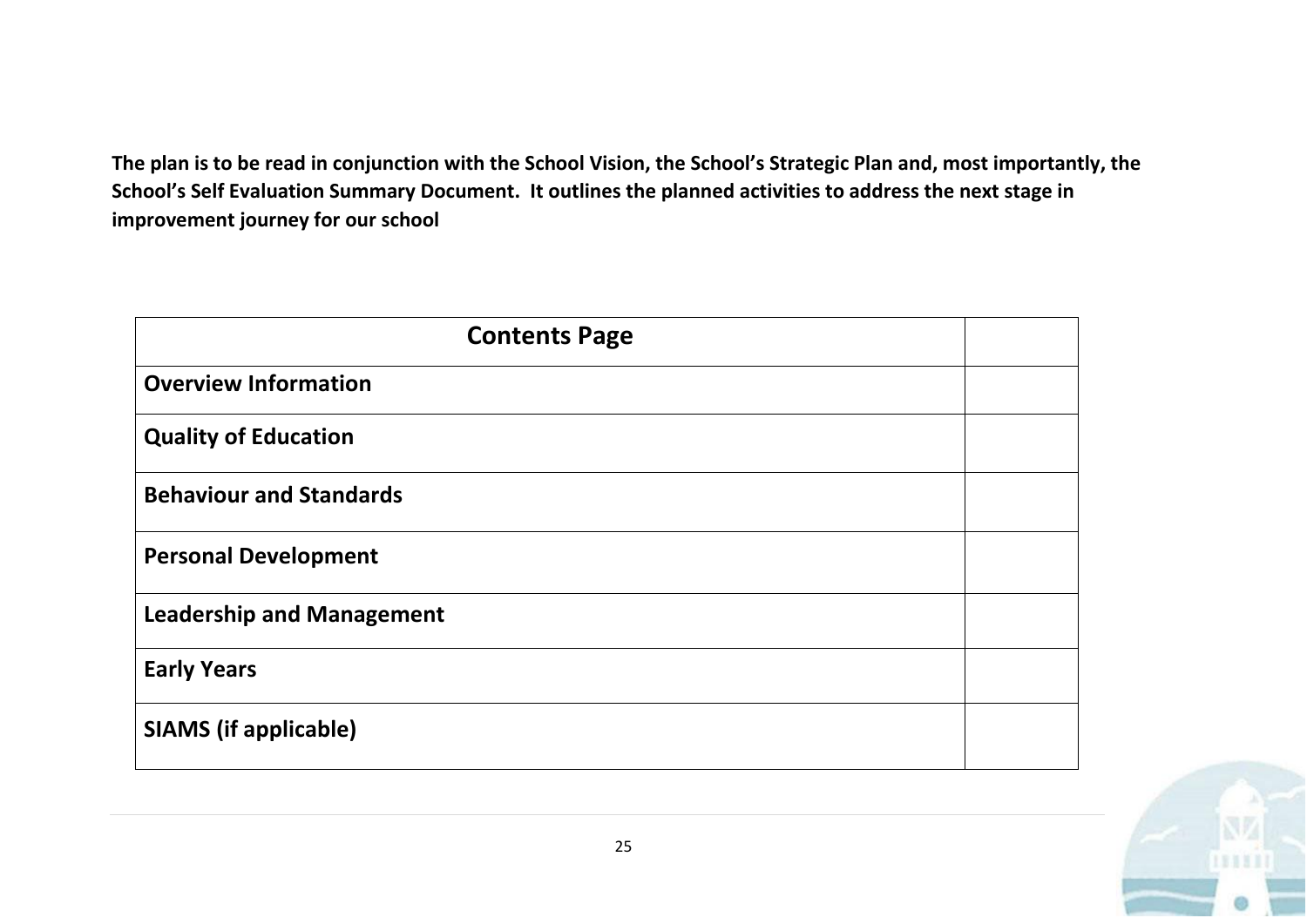**Previous Ofsted with Date: What does the school need to do to improve further?** 

**SIAMS (if applicable) with Date:**

**IDSR 2019: What were the school priorities pre COVID and how have they been addressed/still need addressing in this RAPP?**

**School Note of Visits (Actions to embed)**

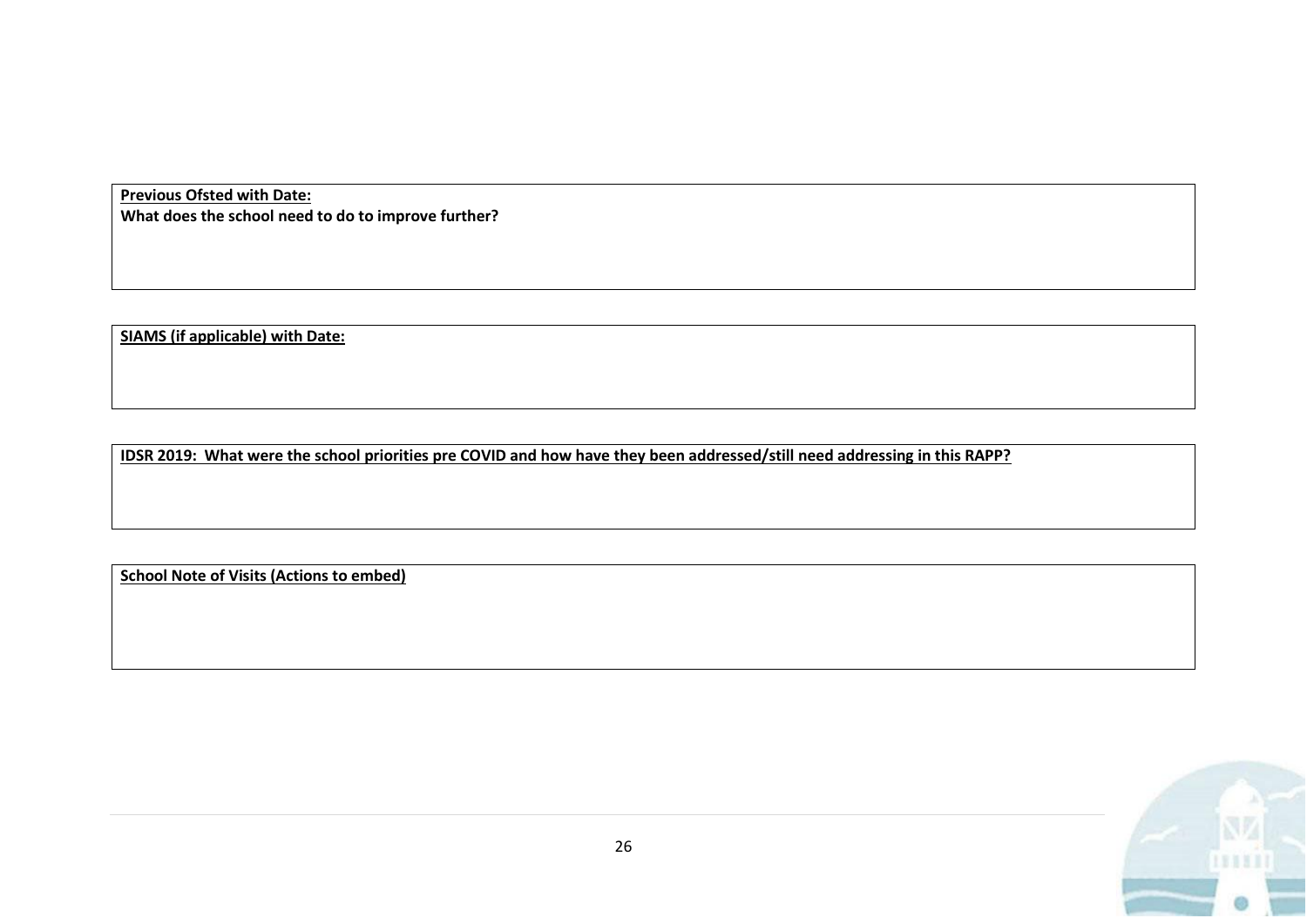# **Area for Improvement: 1. Quality of Education**

| <b>Key Area of</b> | <b>Actions</b>                              | <b>Budget</b> | Dates and         | <b>Responsibility</b> | <b>Monitoring</b> | <b>Evaluation and intended</b> |
|--------------------|---------------------------------------------|---------------|-------------------|-----------------------|-------------------|--------------------------------|
| Development        |                                             |               | <b>Milestones</b> |                       |                   | impact                         |
|                    | Intent/Content                              |               | July 21           |                       |                   | Teachers have identified       |
| 1.1 Curriculum     | Following summer assessments and<br>a)      |               |                   |                       |                   | critical content for 21/22     |
|                    | QLA for reading, writing and maths          |               |                   |                       |                   | Transition meetings have       |
|                    | analysis of results has identified gaps     |               |                   |                       |                   | agreed gaps to be filled for   |
|                    | to be filled.                               |               |                   |                       |                   | individuals and groups of      |
|                    |                                             |               |                   |                       |                   | pupils (cohorts).              |
|                    | Teachers have reviewed wider<br>b)          |               | July 21           |                       |                   | The curriculum remains         |
|                    | curriculum for gaps                         |               |                   |                       |                   | broad and critical content is  |
|                    |                                             |               |                   |                       |                   | taught in all subjects to      |
|                    |                                             |               |                   |                       |                   | ensure progression.            |
|                    | Receiving teachers are fully aware of<br>C) |               | Sept 21           |                       |                   | Pupils are supported to        |
|                    | gaps and are adjusting the                  |               |                   |                       |                   | make good progress and         |
|                    | curriculum to ensure recovery.              |               |                   |                       |                   | there is no loss of            |
|                    |                                             |               |                   |                       |                   | learning in transition to      |
|                    |                                             |               |                   |                       |                   | new classes.                   |
|                    |                                             |               |                   |                       |                   |                                |
|                    |                                             |               |                   |                       |                   | PPMs/Data drops indicate a     |
|                    |                                             |               |                   |                       |                   | return to expected             |
|                    |                                             |               |                   |                       |                   | attainment.                    |
|                    |                                             |               |                   |                       |                   |                                |
|                    | Implementation/Leadership                   |               |                   |                       |                   |                                |
|                    |                                             |               |                   |                       |                   |                                |

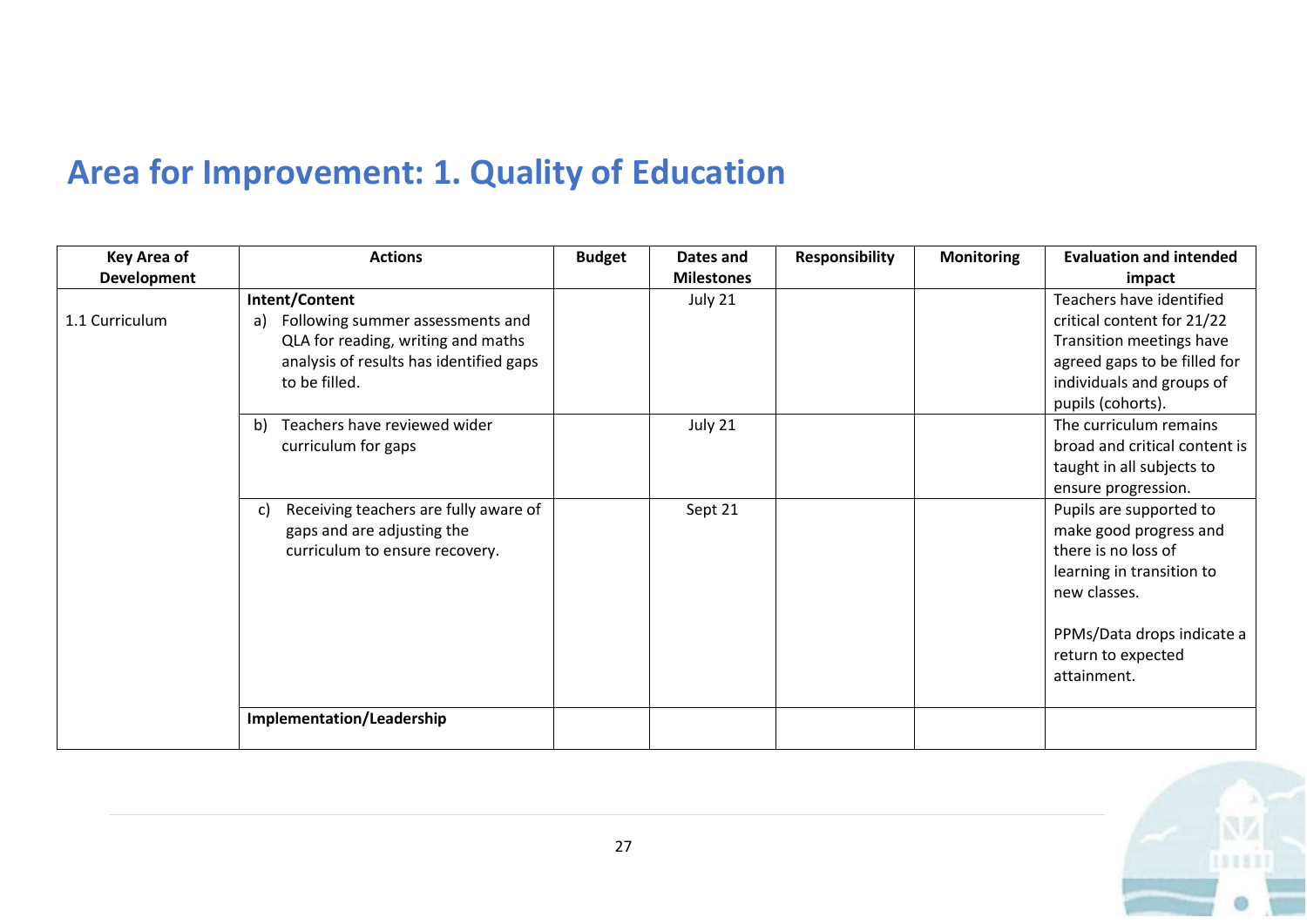| <b>Key Area of</b> | <b>Actions</b>                                                                                                                                                                                                                                                                                                     | <b>Budget</b> | Dates and                                    | <b>Responsibility</b> | <b>Monitoring</b> | <b>Evaluation and intended</b>                                                                                                                                                                                                                               |
|--------------------|--------------------------------------------------------------------------------------------------------------------------------------------------------------------------------------------------------------------------------------------------------------------------------------------------------------------|---------------|----------------------------------------------|-----------------------|-------------------|--------------------------------------------------------------------------------------------------------------------------------------------------------------------------------------------------------------------------------------------------------------|
| <b>Development</b> |                                                                                                                                                                                                                                                                                                                    |               | <b>Milestones</b>                            |                       |                   | impact                                                                                                                                                                                                                                                       |
|                    | Curriculum leaders have developed<br>d)<br>coverage map and progression<br>documents for their subject and<br>have a clear understanding of the<br>ambitious expectations for pupils at<br>the end of each key stage in their<br>subject. Documents are published on<br>schools website and known by all<br>staff. | Cover?        | July 21<br>Staff meeting<br>time             |                       |                   | The school's curriculum is<br>clearly sequenced with<br>clear end points.<br>This information is available<br>to all.<br>The curriculum matches<br>the LSP quality standards<br>for curriculum design.                                                       |
|                    | Curriculum leaders monitor<br>e)<br>coverage and progression and the<br>teaching of essential content for<br>progression.                                                                                                                                                                                          | Cover         | Termly                                       |                       |                   | Curriculum coverage and<br>progression are secure and<br>support given where<br>needed to ensure this.                                                                                                                                                       |
|                    | Curriculum leaders provide training<br>for staff                                                                                                                                                                                                                                                                   |               |                                              |                       |                   |                                                                                                                                                                                                                                                              |
|                    | <b>Implementation/Pedagogy</b><br>Following shared LSP INSET school<br>g)<br>reviews/identify agreed principles<br>for pedagogy for teaching the<br>curriculum e.g. how to embed<br>retrieval practice and formative<br>assessment and a plan is produced.                                                         |               | Inset<br>November<br>Staff meeting<br>Term 2 |                       |                   | Planning is reviewed and<br>adapted to incorporate<br>school's chosen<br>pedagogical principles.<br>Teachers are coached to<br>ensure that they are<br>maximising the potential<br>learning in each lesson so<br>that pupils know more and<br>remember more. |
|                    | There is a programme of support and<br>h)<br>challenge/coaching for teachers and                                                                                                                                                                                                                                   |               | <b>Term 2-6</b>                              |                       |                   | Focus of pedagogy work is<br>embedded in classes.                                                                                                                                                                                                            |

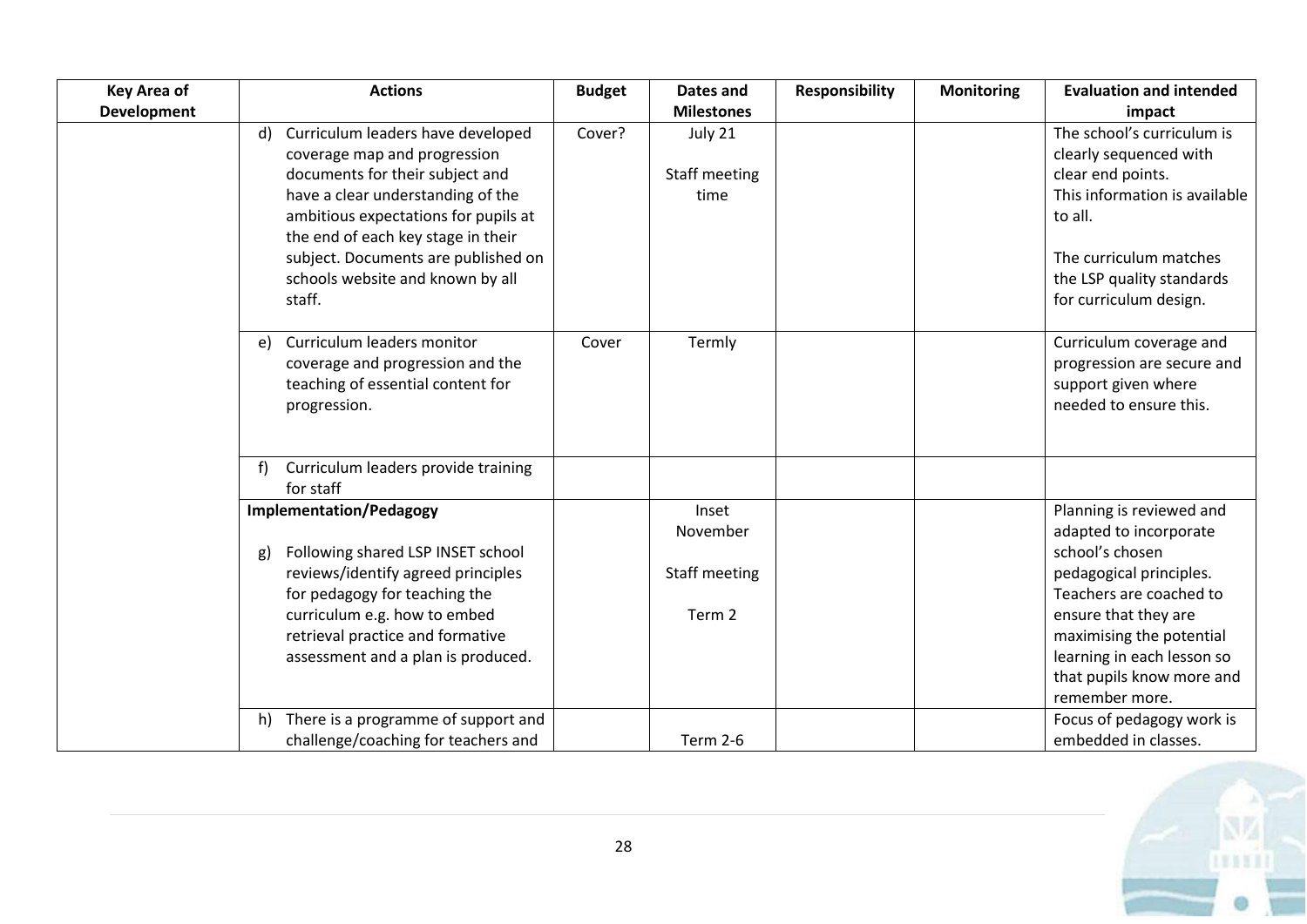| <b>Key Area of</b>                                                | <b>Actions</b>                                                                                                                                                                                                                                                            | <b>Budget</b> | Dates and         | <b>Responsibility</b> | <b>Monitoring</b> | <b>Evaluation and intended</b>                                                                                                                                                                                                                                                                                                     |
|-------------------------------------------------------------------|---------------------------------------------------------------------------------------------------------------------------------------------------------------------------------------------------------------------------------------------------------------------------|---------------|-------------------|-----------------------|-------------------|------------------------------------------------------------------------------------------------------------------------------------------------------------------------------------------------------------------------------------------------------------------------------------------------------------------------------------|
| <b>Development</b>                                                |                                                                                                                                                                                                                                                                           |               | <b>Milestones</b> |                       |                   | impact                                                                                                                                                                                                                                                                                                                             |
|                                                                   | support staff to ensure impact for<br>pupils in lessons.                                                                                                                                                                                                                  |               |                   |                       |                   |                                                                                                                                                                                                                                                                                                                                    |
|                                                                   | High quality Interventions are in<br>i)<br>place which build on quality first<br>teaching. These are led by the most<br>appropriate person (teacher?). Pre<br>and post teaching considered before<br>specific interventions that are not<br>linked to classroom practice. |               |                   |                       |                   | Where possible,<br>intervention is immediate<br>and incorporated into the<br>school day e.g. phonic<br>flashcards whilst children<br>are lining up.<br>Interventions are time<br>limited and regularly<br>reviewed and led by the<br>most appropriate person.<br>Pre and post teaching are<br>preferred models of<br>intervention. |
| 1.2<br><b>Trust Priority</b><br>The teaching of<br>Reading in KS2 | Following implementation of the<br>a)<br>Early Reading Audit school<br>undertakes KS2 Reading Audit to<br>review current reading provision<br>and the reading leader draws up<br>action plan.                                                                             | Resources?    | Term 1            | Reading leader        |                   | Provision for reading in KS2<br>matches the focus in KS1<br>and ensures a clear<br>progression in the teaching<br>of reading with high quality<br>first teaching and outcomes<br>for pupils.                                                                                                                                       |
|                                                                   | Year 3 focus (Having missed much<br>b)<br>of KS1 practice additional support<br>given to all children who have not                                                                                                                                                        | Staffing?     | Term 1            |                       |                   | Recovery curriculum in<br>place for children who need<br>additional support.                                                                                                                                                                                                                                                       |

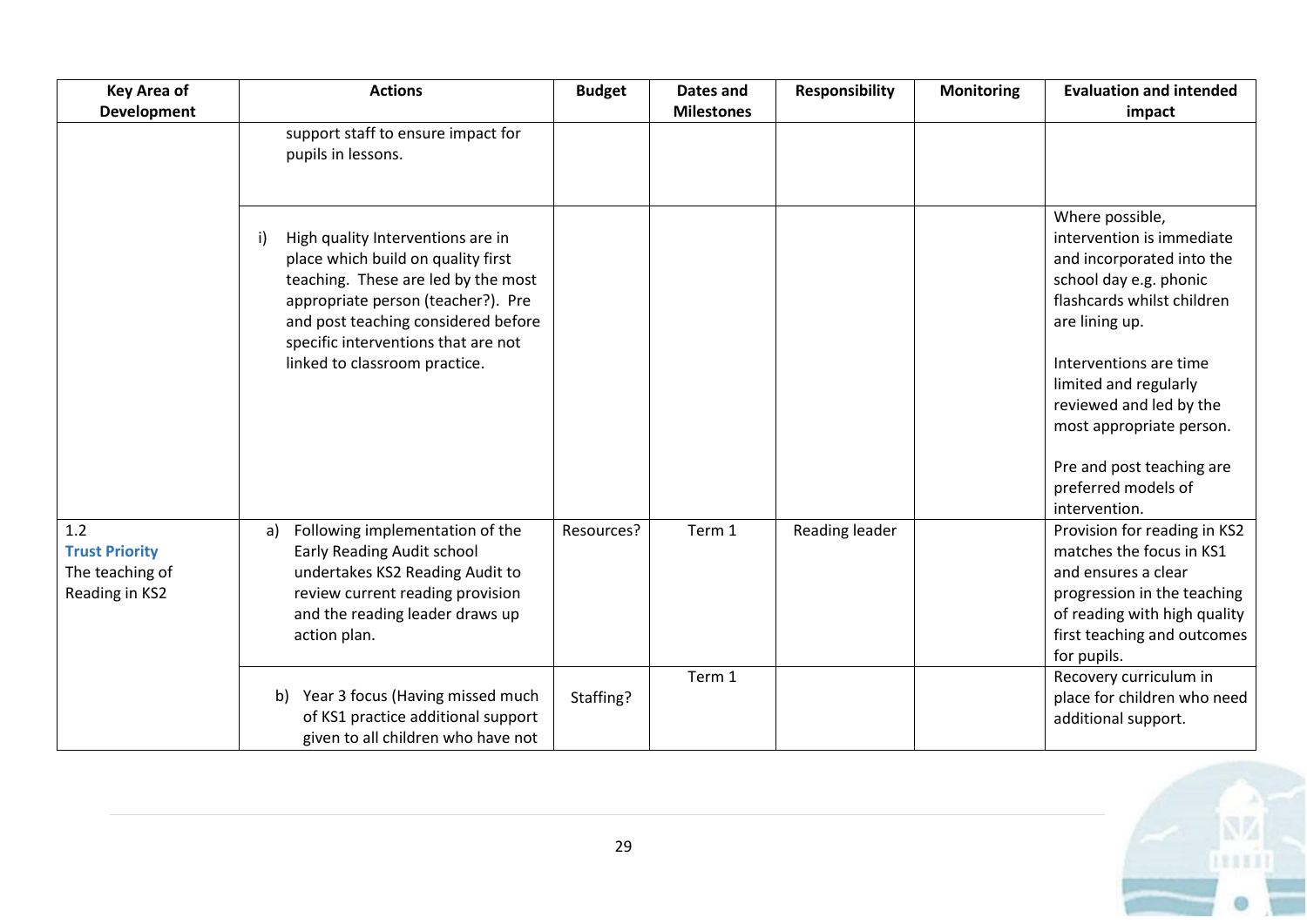| <b>Key Area of</b>                                    | <b>Actions</b>                                                                                                                                                                                                                                                                                                 | <b>Budget</b>     | Dates and         | <b>Responsibility</b>                                  | <b>Monitoring</b> | <b>Evaluation and intended</b>                                                                                                                                                                                                |
|-------------------------------------------------------|----------------------------------------------------------------------------------------------------------------------------------------------------------------------------------------------------------------------------------------------------------------------------------------------------------------|-------------------|-------------------|--------------------------------------------------------|-------------------|-------------------------------------------------------------------------------------------------------------------------------------------------------------------------------------------------------------------------------|
| <b>Development</b>                                    |                                                                                                                                                                                                                                                                                                                |                   | <b>Milestones</b> |                                                        |                   | impact                                                                                                                                                                                                                        |
|                                                       | secured phonics and early reading<br>- lowest 20%)                                                                                                                                                                                                                                                             |                   |                   |                                                        |                   |                                                                                                                                                                                                                               |
|                                                       | Support staff training so that staff<br>C)<br>can lead guided reading/fluency<br>sessions.                                                                                                                                                                                                                     | Cover?            | Term 3            |                                                        |                   | All support staff are experts<br>in the teaching of Reading.                                                                                                                                                                  |
| 1.3<br><b>Trust Priority</b><br>The teaching of Maths | Maths leaders become familiar<br>a)<br>with the pedagogy within the<br>NCTEM and ready to progress<br>materials and lead staff training so<br>that core concepts are fully<br>understood and particularly<br>around teaching of fluency in<br>additive and multiplicative facts<br>(appendix to the guidance). | Staff<br>meetings | Terms 1-6         | Maths<br>Leaders with the<br>support of LSP<br>network |                   | Teachers know the criteria<br>for their year group and are<br>aware of the conceptual<br>pre-requisites for this.<br>Representations and<br>language structures of<br>Ready to Progress are<br>embedded across the<br>school. |
|                                                       | b) School requests involvement in<br>the Boolean Hub work for YR-Y2<br>https://www.ncetm.org.uk/maths-<br>hubs-projects/mastering-number/                                                                                                                                                                      |                   | Term 6            | Maths leads and<br><b>HTS</b>                          |                   | Content that is additional<br>to the National Curriculum<br>has been added to the<br>appropriate year group.<br>Decisions have been made<br>about where to adjust<br>curriculum coverage to<br>ensure progression.            |
| 1.4                                                   | Following staff training (Sharing of<br>a)                                                                                                                                                                                                                                                                     |                   | Staff meeting     |                                                        |                   | All staff know and                                                                                                                                                                                                            |
| <b>Trust Priority</b>                                 | film from Marc Rowlands session                                                                                                                                                                                                                                                                                |                   |                   |                                                        |                   | understand the                                                                                                                                                                                                                |

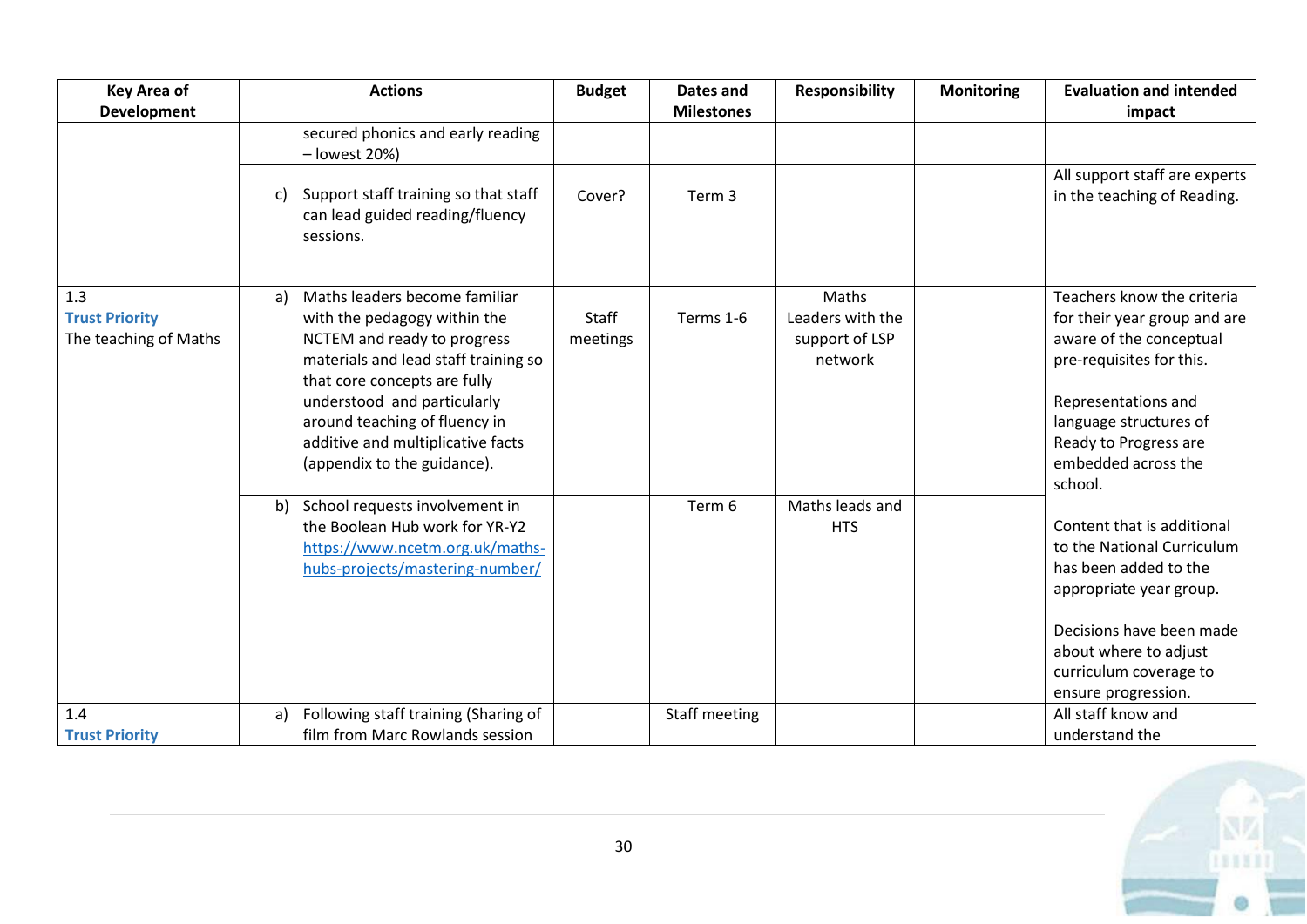| <b>Key Area of</b> | <b>Actions</b>                                                                                                                                                                                                         | <b>Budget</b>      | Dates and              | <b>Responsibility</b> | <b>Monitoring</b>    | <b>Evaluation and intended</b>                                                                                                                                                                                                                                                                           |
|--------------------|------------------------------------------------------------------------------------------------------------------------------------------------------------------------------------------------------------------------|--------------------|------------------------|-----------------------|----------------------|----------------------------------------------------------------------------------------------------------------------------------------------------------------------------------------------------------------------------------------------------------------------------------------------------------|
| <b>Development</b> |                                                                                                                                                                                                                        |                    | <b>Milestones</b>      |                       |                      | impact                                                                                                                                                                                                                                                                                                   |
| Disadvantaged      | on 22 <sup>nd</sup> June) school identifies the<br>main changes in their classrooms<br>and across their school that they<br>need to make in practice to ensure<br>the very best provision for<br>disadvantaged pupils. |                    | Term 1                 |                       |                      | implications of<br>disadvantage for pupils in<br>their class and make<br>deliberate decisions to<br>improve provision.<br>Strong school identification<br>of disadvantaged pupils<br>and their individual needs.<br>School contribution to MAT<br>outcomes for<br>disadvantaged pupils is<br>understood. |
| 1.5<br><b>SEND</b> | Note the Trust SEND Vision and<br>a)<br>Strategy 2021-2024 and insert<br>actions that are a priority for the<br>school into your Strategic Plan as<br>you review it:                                                   | Allocate<br>budget | Term 6<br>୍ଷ<br>Term 1 | SENDCo/HT             | <b>SEND Governor</b> | There is close alignment<br>between the schools<br>strategic plan for SEND<br>pupils and the Trust SEND<br>Vision and Strategy.                                                                                                                                                                          |
|                    | Revisit and insert actions from<br>b)<br>your School SEND Review<br>completed in 2020 that are a<br>priority for the school in 2021/22.                                                                                | Allocate<br>budget | Term 6<br>&<br>Term 1  | SENDCo/HT             | <b>SEND Governor</b> | The School SEND Review<br>completed in 2020 has<br>informed school priorities<br>for 2021/22.                                                                                                                                                                                                            |
|                    | Revisit and insert actions from the<br>c)<br>MAT SEND Review 2020 and insert<br>actions that are a priority for the<br>school in 2021/22.                                                                              | Allocate<br>budget | Term 6<br>&<br>Term 1  | SENDCo/HT             | <b>SEND Governor</b> | The MAT SEND Review<br>completed in 2020 has<br>informed school priorities<br>for 2021/22.                                                                                                                                                                                                               |

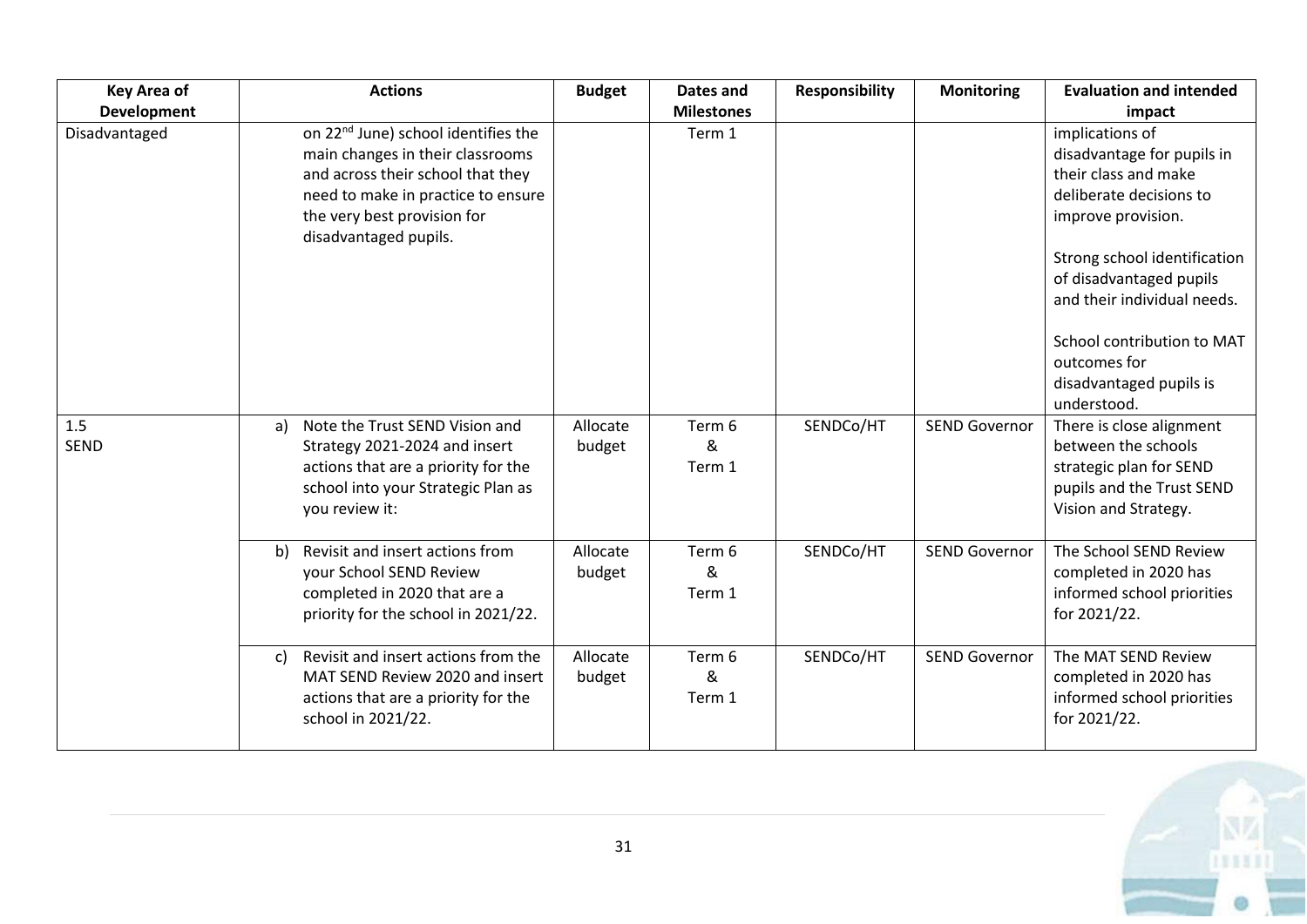| <b>Key Area of</b> | <b>Actions</b>                                                                                                                                                                                                                                                  | <b>Budget</b>           | <b>Dates and</b>      | <b>Responsibility</b> | <b>Monitoring</b>    | <b>Evaluation and intended</b>                                                                                                                        |
|--------------------|-----------------------------------------------------------------------------------------------------------------------------------------------------------------------------------------------------------------------------------------------------------------|-------------------------|-----------------------|-----------------------|----------------------|-------------------------------------------------------------------------------------------------------------------------------------------------------|
| <b>Development</b> |                                                                                                                                                                                                                                                                 |                         | <b>Milestones</b>     |                       |                      | impact                                                                                                                                                |
|                    | Note the MAT SEND Review Action<br>d)<br>Plan rag-rated June 2021 and<br>insert actions that are a priority<br>for the school in 2021/22.                                                                                                                       | Allocate<br>budget      | Term 6<br>&<br>Term 1 | SENDCo/HT             | <b>SEND Governor</b> | The MAT SEND Review<br>Action Plan has informed<br>school priorities for<br>2021/22.                                                                  |
|                    | Use the common set of agreed<br>e)<br>Diagnostic Tools to assess the<br>learning needs of pupils in Y1-Y7.<br>Use Trust loan scheme in each<br>Hub.                                                                                                             | <b>Budget</b><br>agreed | Term 6                | SENDCo                | Headteacher          | Agreed Diagnostic Tools are<br>used to assess needs<br>against the four board<br>areas of concern in the SEN<br>Code of Practice.                     |
|                    | Use the common set of agreed<br>f)<br>Intervention Programmes in Y1-<br>Y9.                                                                                                                                                                                     | <b>Budget</b><br>agreed | Term 6                | SENDCo                | Headteacher          | Agreed Intervention<br>Programmes are used to<br>address need against the<br>four board areas of concern<br>in the SEN Code of Practice.              |
|                    | Review time allocated for Special<br>g)<br><b>Educational Needs Support and</b><br>Coordination. Allocate budget if<br>time for the Leadership of SEND is<br>increased. Add to Strategic plan if<br>increasing SENCO time in the<br>future is a strategic goal. | <b>Budget</b><br>agreed | Term 6                | SENDCo                | Headteacher          | When additional SENDCo<br>time in line with national<br>guidance has been<br>approved. A timeline for<br>implementing this change<br>has been agreed. |
|                    | h) Act on the national<br>recommendations:<br>One year on - National SENCO<br>workload report - January 2020<br>(bathspa.ac.uk)                                                                                                                                 | <b>Budget</b><br>agreed | Term 6                | <b>LGB</b>            | Headteacher          | The school has noted and<br>take action to act on the<br>national SEND<br>recommendations about<br>SENDCo workload.                                   |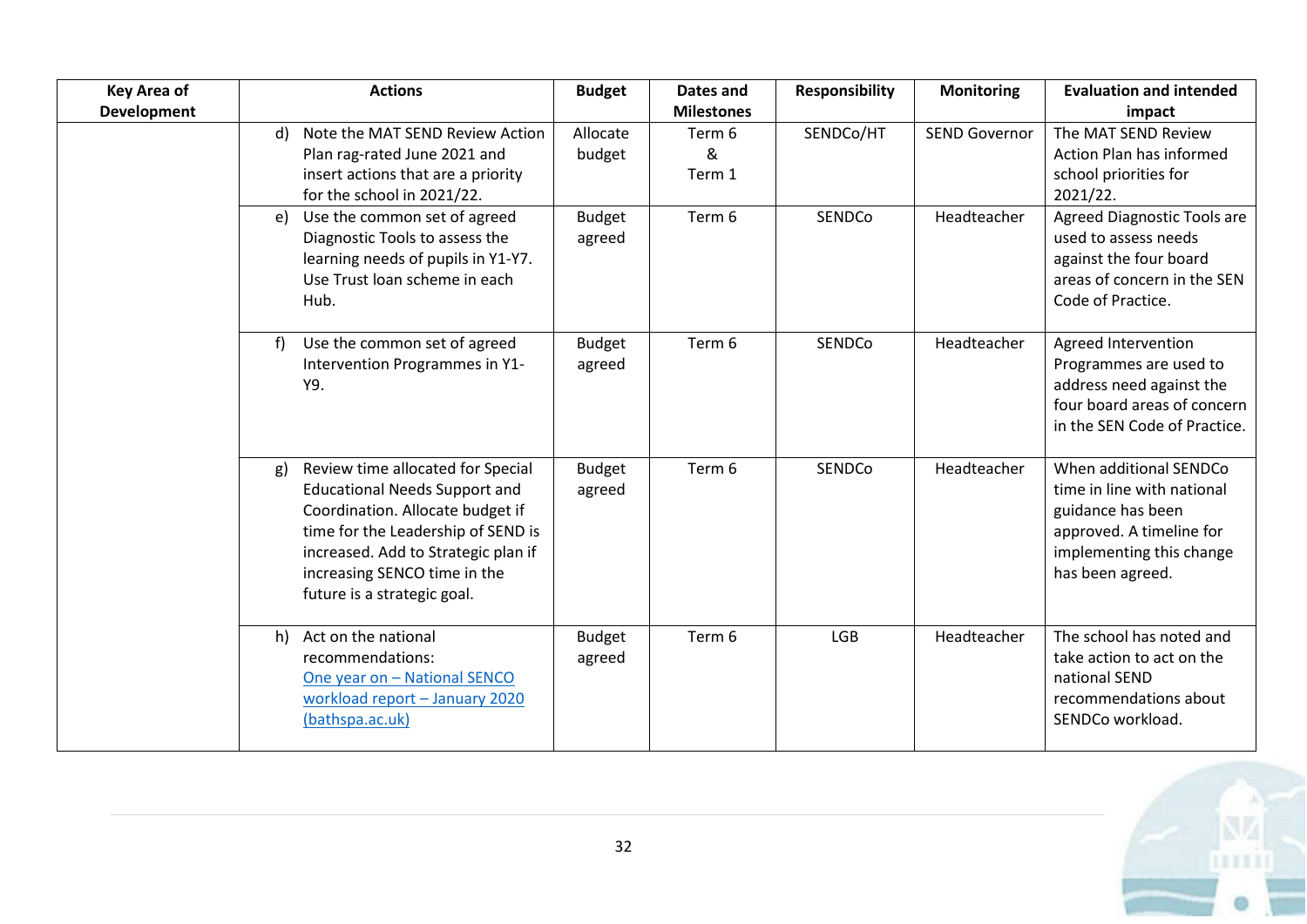| <b>Key Area of</b>            | <b>Actions</b>                                                                                                                                                                                                                                                                                                                                                                                                                                | <b>Budget</b> | Dates and         | <b>Responsibility</b> | <b>Monitoring</b> | <b>Evaluation and intended</b>                                                                                                                     |
|-------------------------------|-----------------------------------------------------------------------------------------------------------------------------------------------------------------------------------------------------------------------------------------------------------------------------------------------------------------------------------------------------------------------------------------------------------------------------------------------|---------------|-------------------|-----------------------|-------------------|----------------------------------------------------------------------------------------------------------------------------------------------------|
| <b>Development</b>            |                                                                                                                                                                                                                                                                                                                                                                                                                                               |               | <b>Milestones</b> |                       |                   | impact                                                                                                                                             |
|                               | SENDCos should have protected<br>$\bullet$<br>time to allow the effective<br>facilitation of the role, to enable<br>them to work with, and advocate<br>for, children, young people, and<br>their families.<br>SENDCo should have access to<br>supervision to enable them to<br>reflect on decision making and to<br>continue to develop good practice<br>within their setting.<br>The SENDCo should be placed on<br>the leadership pay scale. |               |                   |                       |                   |                                                                                                                                                    |
|                               | SENDCo to attend Trust lead<br>$\mathsf{i}$<br>Network.                                                                                                                                                                                                                                                                                                                                                                                       | N/A           | <b>Term 1-6</b>   | SENDCo                | Headteacher       | SENDCo has attended six<br>Network meetings in<br>2021/22.                                                                                         |
|                               | SENDCo aligns school<br>j)<br>documentation with LSP<br>requirements.                                                                                                                                                                                                                                                                                                                                                                         | N/A           | <b>TBC</b>        |                       | Headteacher       | SENDCo contributes to and<br>implements agreed whole<br>Trust model (web based)<br>using school<br>documentation that<br>matches LSP requirements. |
| 1.6<br><b>Online Learning</b> | All new pupils allocated TEAMS<br>a)<br>accounts on arrival.                                                                                                                                                                                                                                                                                                                                                                                  |               |                   |                       |                   | Maintain preparation in<br>case of local lockdown with<br>same high expectations as                                                                |
|                               | Review of school online learning<br>b)<br>offer to ensure policy on website<br>matches provision                                                                                                                                                                                                                                                                                                                                              |               |                   |                       |                   | January 2021.                                                                                                                                      |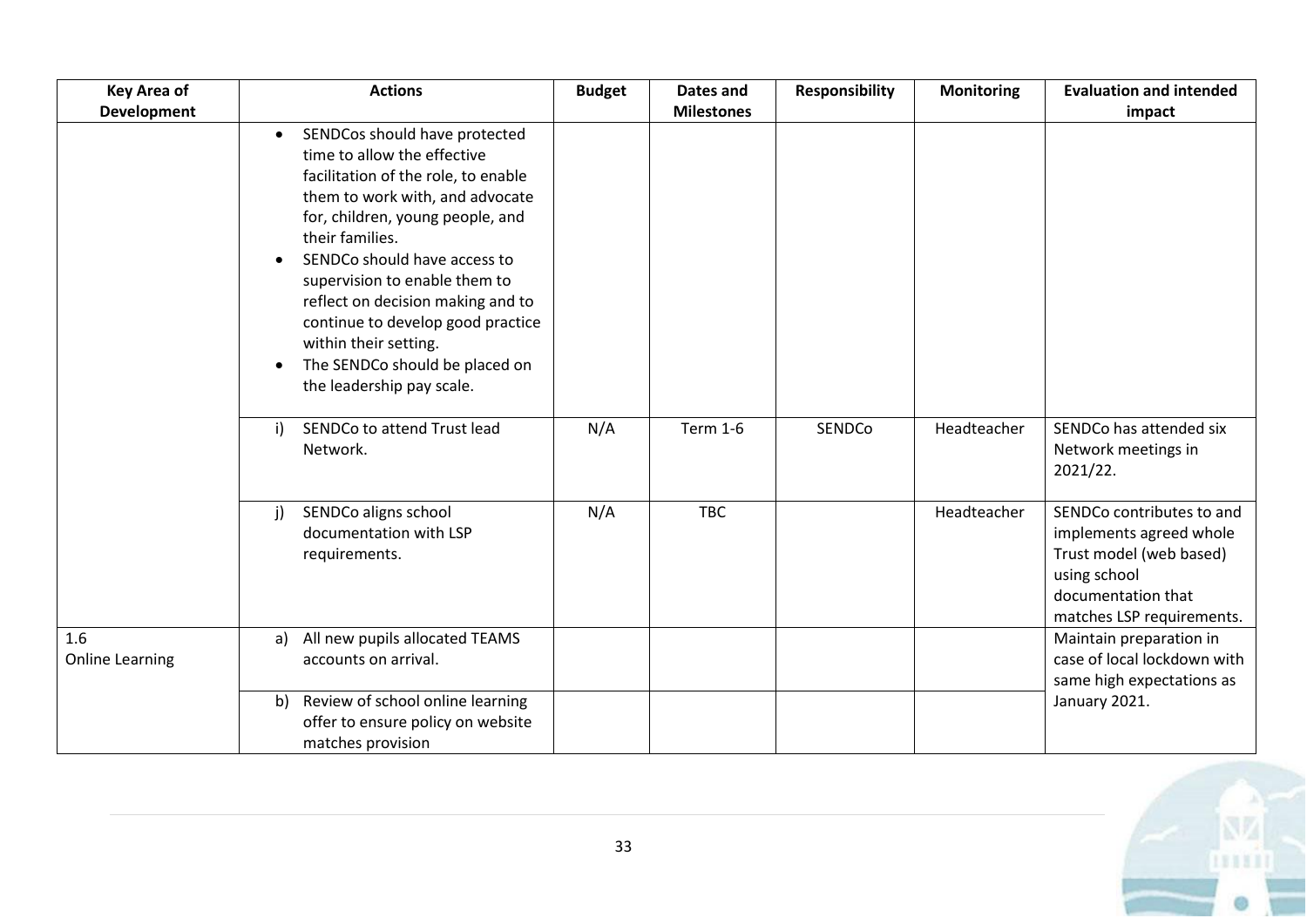| <b>Key Area of</b>   | <b>Actions</b>                                                                                                                                                   | <b>Budget</b> | Dates and         | <b>Responsibility</b> | <b>Monitoring</b> | <b>Evaluation and intended</b>                                      |
|----------------------|------------------------------------------------------------------------------------------------------------------------------------------------------------------|---------------|-------------------|-----------------------|-------------------|---------------------------------------------------------------------|
| <b>Development</b>   |                                                                                                                                                                  |               | <b>Milestones</b> |                       |                   | impact                                                              |
|                      | Remote Learning Leader is<br>c)<br>appointed and attends LSP check<br>in sessions.                                                                               |               |                   |                       |                   |                                                                     |
|                      | Homework set on TEAMS.<br>$\mathsf{d}$                                                                                                                           |               |                   |                       |                   |                                                                     |
|                      | Immediate accessibility for<br>e)<br>children absent from school for<br>COVID maintained - online tables<br>published each term. (to reduce<br>teacher workload) |               |                   |                       |                   |                                                                     |
|                      | Decisions about curriculum design<br>f)<br>and opportunities for learning<br>always consider the opportunities<br>afforded by TEAMS use.                         |               |                   |                       |                   | The school maintains<br>momentum in using<br>technology in learning |
| 1.8<br>Time to Learn | Consider and review any DFE guidance on<br>extending the school day.                                                                                             |               |                   |                       |                   |                                                                     |
|                      | Any further school specific individual<br>priorities (add additional lines if required)                                                                          |               |                   |                       |                   |                                                                     |

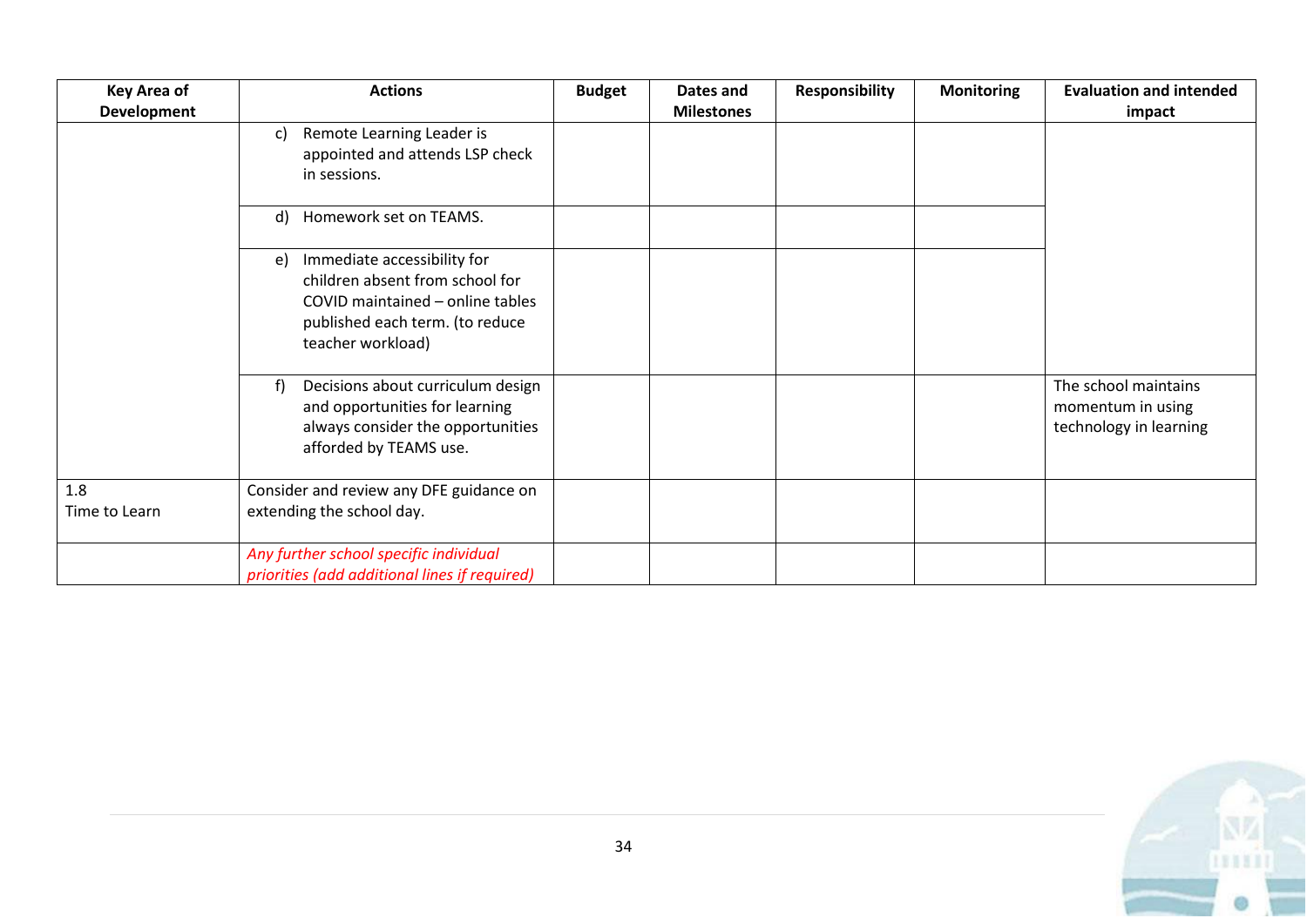# **Area for Improvement: 2. Behaviour and Attitudes**

| <b>Key Area of Development</b> | <b>Actions</b>                                                  | <b>Budget</b> | Dates and         | <b>Responsibility</b> | <b>Monitoring</b> | <b>Evaluation and intended</b> |
|--------------------------------|-----------------------------------------------------------------|---------------|-------------------|-----------------------|-------------------|--------------------------------|
|                                |                                                                 |               | <b>Milestones</b> |                       |                   | impact                         |
| 2.1                            | Behaviour - schools add the focus                               |               |                   |                       |                   |                                |
| Behaviour                      | here - some thoughts                                            |               |                   |                       |                   |                                |
|                                | What is it that needs to be recovered                           |               |                   |                       |                   |                                |
|                                | post COVID?                                                     |               |                   |                       |                   |                                |
|                                | What are the trends in your data on                             |               |                   |                       |                   |                                |
|                                | behaviour?                                                      |               |                   |                       |                   |                                |
|                                | Identification of key groups including                          |               |                   |                       |                   |                                |
|                                | disadvantaged                                                   |               |                   |                       |                   |                                |
|                                | How do you record and analyse                                   |               |                   |                       |                   |                                |
|                                | behaviour incidents and act to reduce                           |               |                   |                       |                   |                                |
|                                | them?                                                           |               |                   |                       |                   |                                |
|                                | Staff training and consistency?                                 |               |                   |                       |                   |                                |
|                                | Focus in first weeks of the year?                               |               |                   |                       |                   |                                |
| 2.2                            | Attendance - schools add focus for                              |               |                   |                       |                   |                                |
| Attendance                     | this e.g. 2019 data                                             |               |                   |                       |                   |                                |
|                                | Persistent absentee work?<br>Key groups including disadvantaged |               |                   |                       |                   |                                |

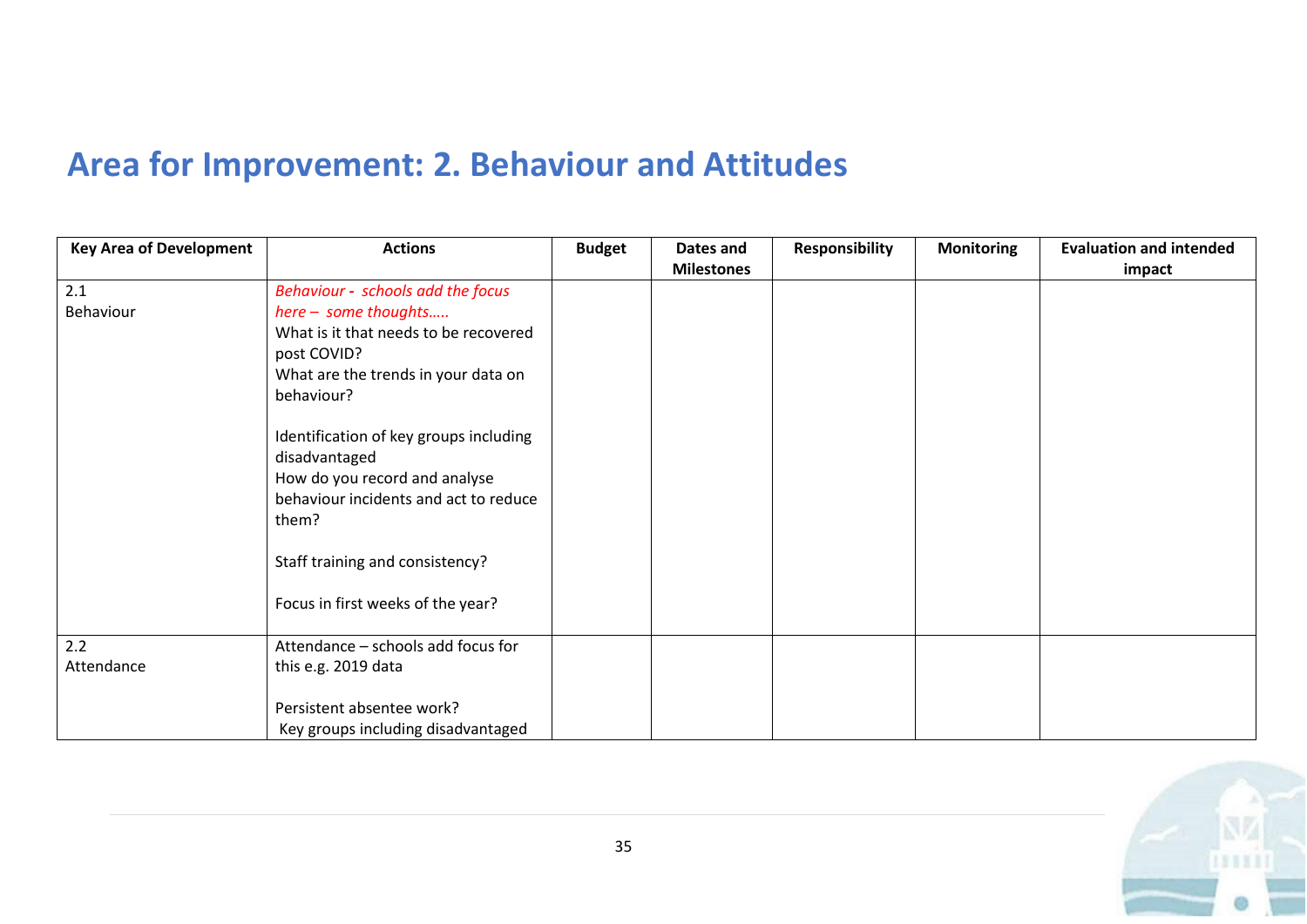| <b>Key Area of Development</b> | <b>Actions</b>                                                                                                              | <b>Budget</b> | Dates and         | <b>Responsibility</b> | <b>Monitoring</b> | <b>Evaluation and intended</b> |
|--------------------------------|-----------------------------------------------------------------------------------------------------------------------------|---------------|-------------------|-----------------------|-------------------|--------------------------------|
|                                |                                                                                                                             |               | <b>Milestones</b> |                       |                   | impact                         |
|                                |                                                                                                                             |               |                   |                       |                   |                                |
| 2.3 Anti Bullying              | Bullying/Discrimination/peer on peer<br>abuse - is there anything here that<br>school needs to work on?<br>Equalities work? |               |                   |                       |                   |                                |
|                                | Any further school specific individual<br>priorities (add additional lines if<br>required)                                  |               |                   |                       |                   |                                |

# **Area for Improvement: 3. Personal Development**

| <b>Key Area of Development</b> | <b>Actions</b>                         | <b>Budget</b> | Dates and         | <b>Responsibility</b> | <b>Monitoring</b> | <b>Evaluation and intended</b> |
|--------------------------------|----------------------------------------|---------------|-------------------|-----------------------|-------------------|--------------------------------|
|                                |                                        |               | <b>Milestones</b> |                       |                   | impact                         |
| 3.1                            | School to add how they will offer      |               |                   |                       |                   | The school consistently        |
| Recovery/Review of former      | opportunities for PD in coming year in |               |                   |                       |                   | promotes the extensive         |
| PD offer                       | COVID safe way so that pupils have     |               |                   |                       |                   | personal development of        |
|                                | access to a wide and rich set of       |               |                   |                       |                   | pupils. The school goes        |
|                                | experiences.                           |               |                   |                       |                   | beyond the expected, so        |
|                                |                                        |               |                   |                       |                   | that pupils have access to a   |
|                                |                                        |               |                   |                       |                   | wide, rich set of              |
|                                | School plan for disadvantaged pupils   |               |                   |                       |                   | experiences. Opportunities     |
|                                | in this.                               |               |                   |                       |                   | for pupils to develop their    |
|                                |                                        |               |                   |                       |                   | talents and interests are of   |
|                                |                                        |               |                   |                       |                   | exceptional quality.           |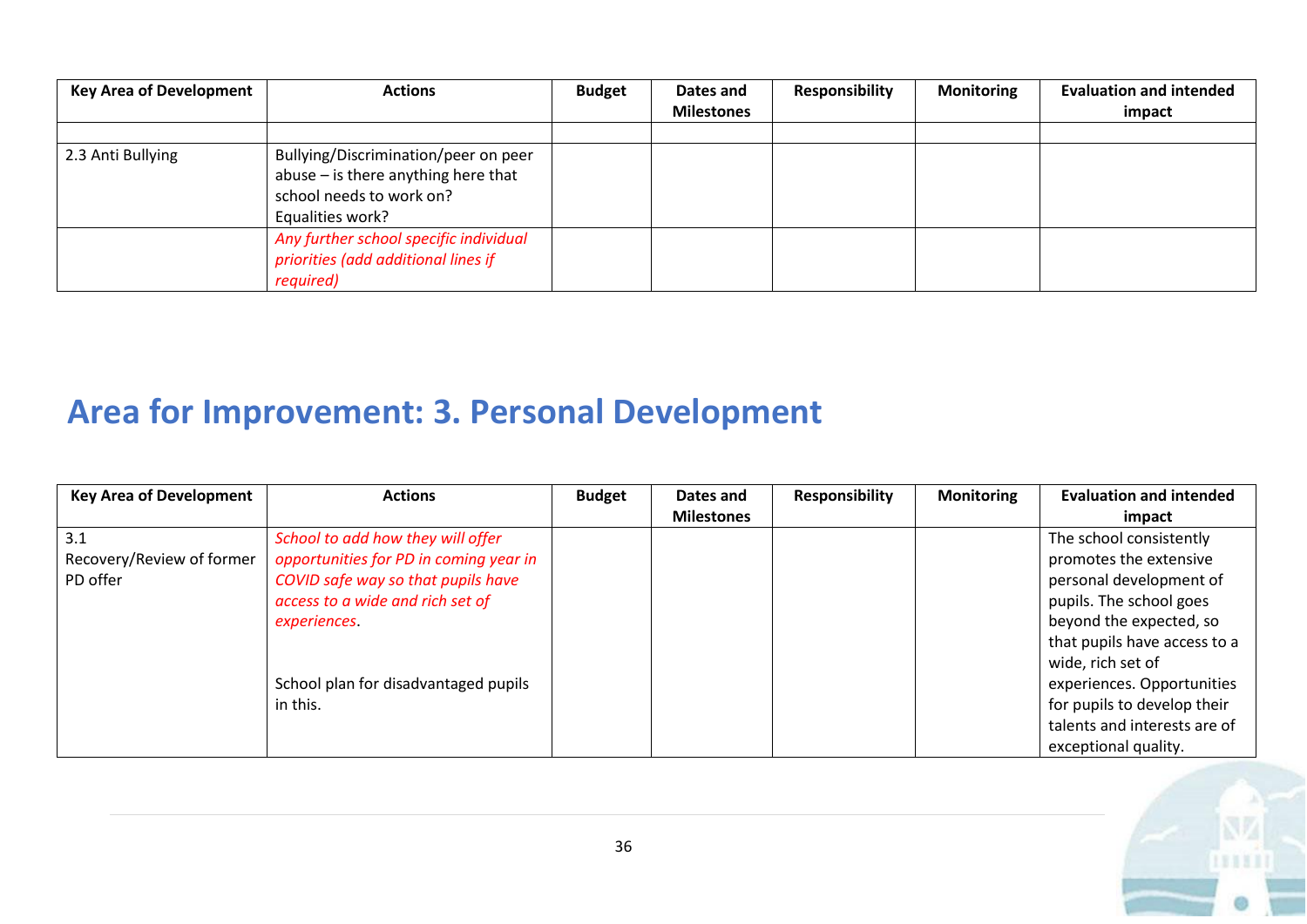| <b>Key Area of Development</b>                   | <b>Actions</b>                                                                                    | <b>Budget</b> | <b>Dates and</b>  | <b>Responsibility</b> | <b>Monitoring</b> | <b>Evaluation and intended</b>                                                                                                                                             |
|--------------------------------------------------|---------------------------------------------------------------------------------------------------|---------------|-------------------|-----------------------|-------------------|----------------------------------------------------------------------------------------------------------------------------------------------------------------------------|
|                                                  |                                                                                                   |               | <b>Milestones</b> |                       |                   | impact                                                                                                                                                                     |
|                                                  |                                                                                                   |               |                   |                       |                   | There is strong take-up by<br>pupils of the opportunities<br>provided by the school. The<br>most disadvantaged pupils<br>consistently benefit from<br>this excellent work. |
| 3.2                                              | Link to School's Equalities plan                                                                  |               |                   |                       |                   |                                                                                                                                                                            |
| Diversity/Equalities<br>objectives               | What is that you are going to do to<br>increase understanding of diversity?                       |               |                   |                       |                   |                                                                                                                                                                            |
| 3.3<br>nvolvement in wider<br>community          | <b>Identify School specific objectives</b>                                                        |               |                   |                       |                   |                                                                                                                                                                            |
| 3.4<br><b>Mental Health</b>                      | <b>Identify School specific objectives</b>                                                        |               |                   |                       |                   |                                                                                                                                                                            |
| 3.5<br>Relationships Health and<br>Sex Education | School is meeting the new<br>requirements for RHS Education<br>(funding available for self audit) |               |                   |                       |                   |                                                                                                                                                                            |

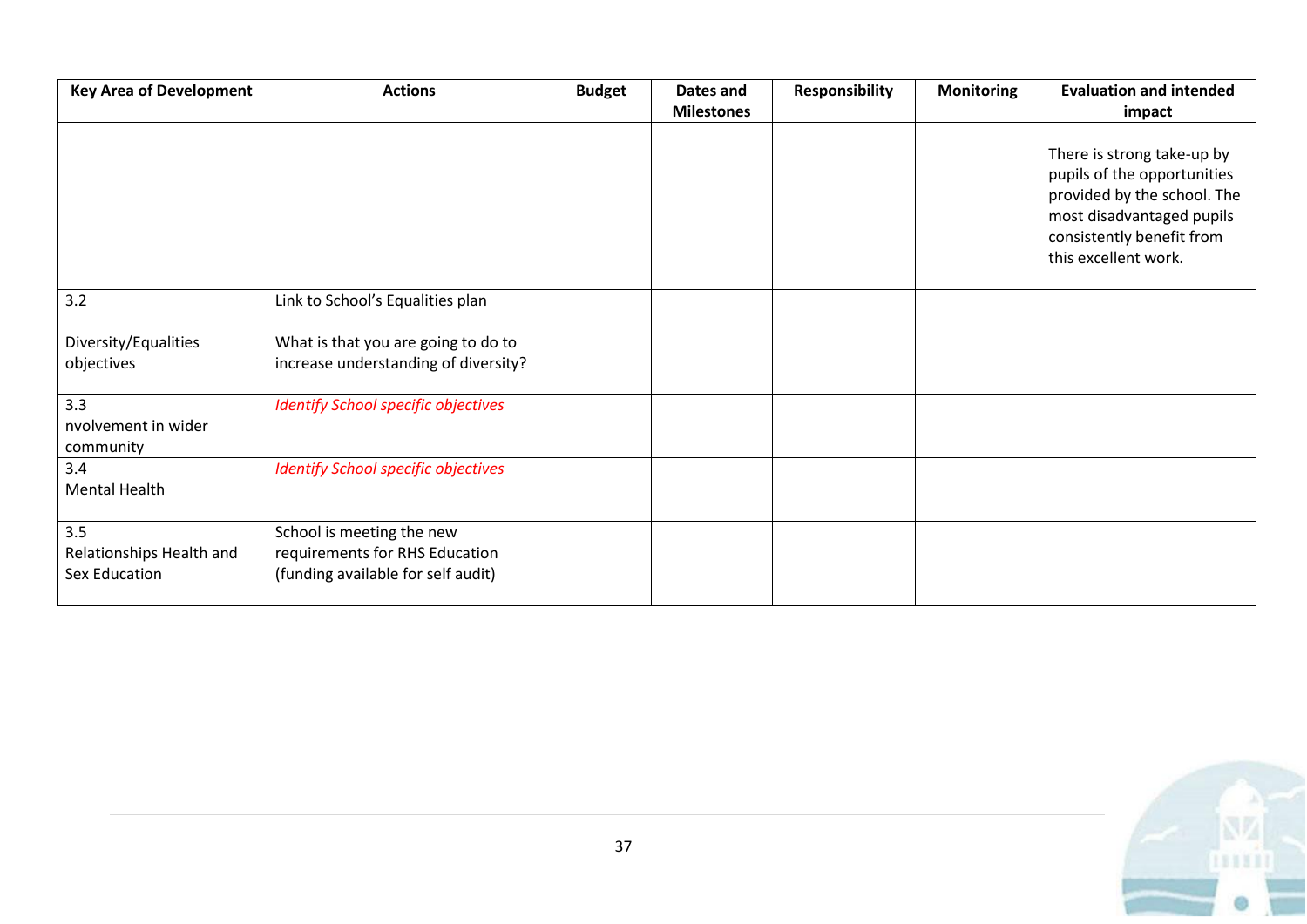# **Area for Improvement: 4 Leadership and Management**

| <b>Key Area of Development</b> |    | <b>Actions</b>                  | <b>Budget</b> | Dates and         | <b>Responsibility</b> | <b>Monitoring</b> | <b>Evaluation and intended</b> |
|--------------------------------|----|---------------------------------|---------------|-------------------|-----------------------|-------------------|--------------------------------|
|                                |    |                                 |               | <b>Milestones</b> |                       |                   | impact                         |
| 4.1                            | a) | Professional development        |               |                   |                       |                   | Leaders ensure that teachers   |
|                                |    | activities are selected         |               |                   |                       |                   | receive focused and highly     |
| Leadership of Teaching and     |    | through LSP Professional        |               |                   |                       |                   | effective professional         |
| Learning                       |    | Development centre              |               |                   |                       |                   | development. Teachers'         |
|                                |    |                                 |               |                   |                       |                   | subject, pedagogical and       |
|                                |    | b) School Leaders attend master |               |                   |                       |                   | pedagogical content            |
|                                |    | classes instructional coaching  |               |                   |                       |                   | knowledge consistently build   |
|                                |    | and develop plan for            |               |                   |                       |                   | and develop over time. This    |
|                                |    | implementation in school in     |               |                   |                       |                   | consistently translates into   |
|                                |    | 22/23.                          |               |                   |                       |                   | improvements in the            |
|                                | C) | Staff meetings are carefully    |               |                   |                       |                   | teaching of the curriculum.    |
|                                |    | sequenced to ensure             |               |                   |                       |                   |                                |
|                                |    | professional knowledge          |               |                   |                       |                   |                                |
|                                |    | builds over time.               |               |                   |                       |                   |                                |
|                                | d) | Middle leaders lead the         |               |                   |                       |                   |                                |
|                                |    | professional development of     |               |                   |                       |                   |                                |
|                                |    | staff in their subject area and |               |                   |                       |                   |                                |
|                                |    | provide quality feedback on     |               |                   |                       |                   |                                |
|                                |    | next steps for development      |               |                   |                       |                   |                                |
|                                |    | following monitoring            |               |                   |                       |                   |                                |
|                                |    | activities.                     |               |                   |                       |                   |                                |
|                                |    |                                 |               |                   |                       |                   |                                |

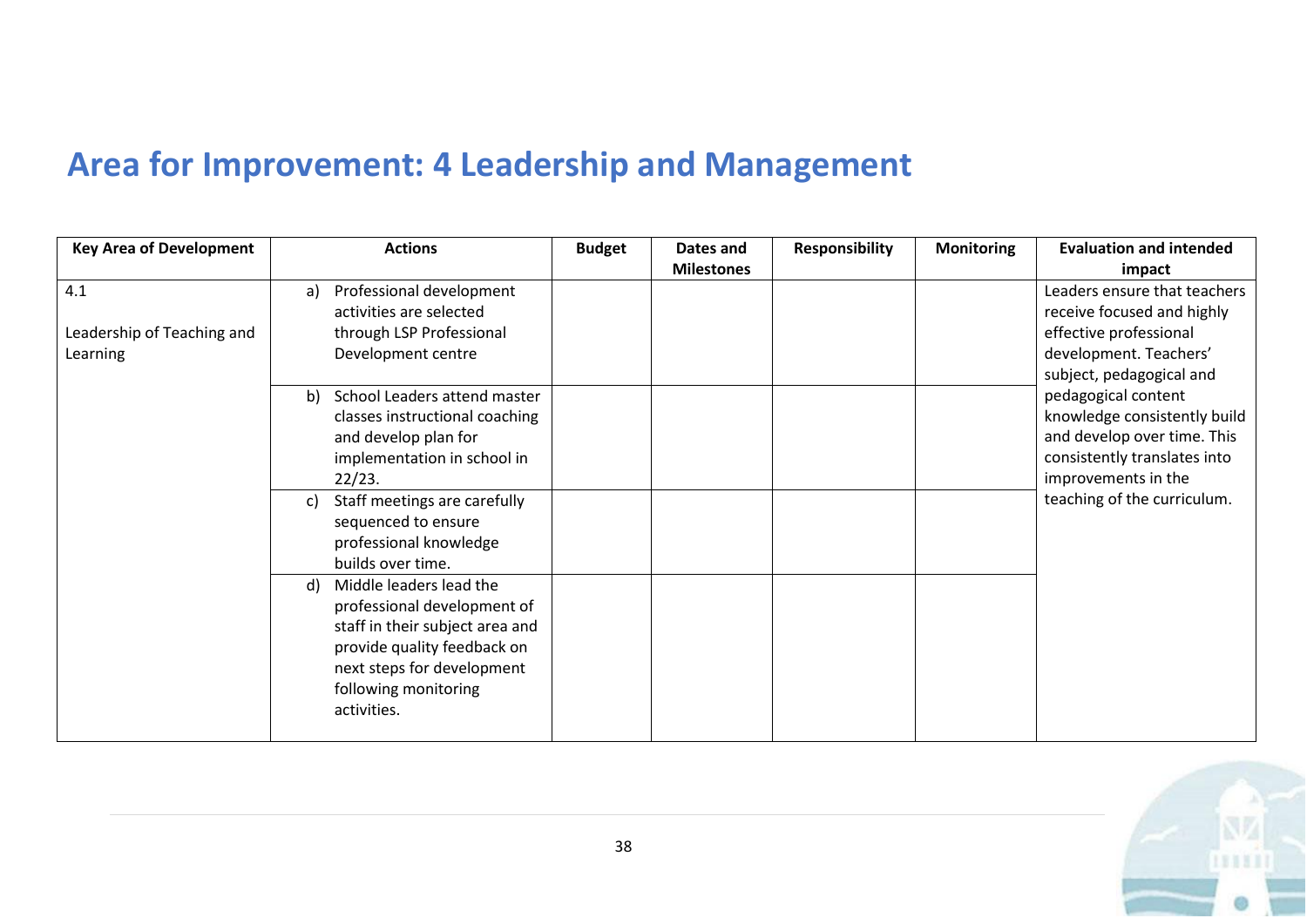| <b>Key Area of Development</b>                            | <b>Actions</b>                                                                                                                                                                                    | <b>Budget</b> | <b>Dates and</b>  | <b>Responsibility</b> | <b>Monitoring</b> | <b>Evaluation and intended</b>                                                                                                                                                                                                                 |
|-----------------------------------------------------------|---------------------------------------------------------------------------------------------------------------------------------------------------------------------------------------------------|---------------|-------------------|-----------------------|-------------------|------------------------------------------------------------------------------------------------------------------------------------------------------------------------------------------------------------------------------------------------|
|                                                           |                                                                                                                                                                                                   |               | <b>Milestones</b> |                       |                   | impact                                                                                                                                                                                                                                         |
|                                                           | e) The school ensure delivery of<br>the Early Career Framework<br>with identified mentor and<br>link to hub lead for Early<br>Career Teachers. Mentor<br>receives training.                       |               | Term 1            |                       |                   | Leaders focus on improving<br>teachers' subject,<br>pedagogical and pedagogical<br>content knowledge. The<br>practice and subject<br>knowledge of ECT teachers<br>improves over time.                                                          |
| 4.2<br>Safeguarding                                       | School to add in actions from<br>a)<br>summer Safeguarding audit.<br>Full safeguarding audit takes<br>place in Term 1 and further<br>action plan drwn up.<br>Safeguarding training in place<br>b) |               | Term 1<br>Term 1  |                       |                   | Safeguarding practice is<br>exemplary.                                                                                                                                                                                                         |
| 4.3<br><b>Health and Safety</b>                           | for Term 1.<br>Regular review of COVID-19 RA.                                                                                                                                                     |               | Ongoing           |                       |                   | All arrangements in school<br>are regularly reviewed to<br>ensure COVID-19 safe<br>practice.                                                                                                                                                   |
| 4.4<br>Staff well-being/Workload/<br>Career opportunities | <b>School specific actions from</b><br>a)<br>the staff survey.<br>b) Staff are encouraged to<br>participate in the LSP<br>Opportunities register.                                                 |               |                   |                       |                   | Leaders ensure that highly<br>effective and meaningful<br>engagement takes place<br>with staff at all levels and<br>that issues are identified.<br>When issues are identified,<br>in particular about workload,<br>they are consistently dealt |

1883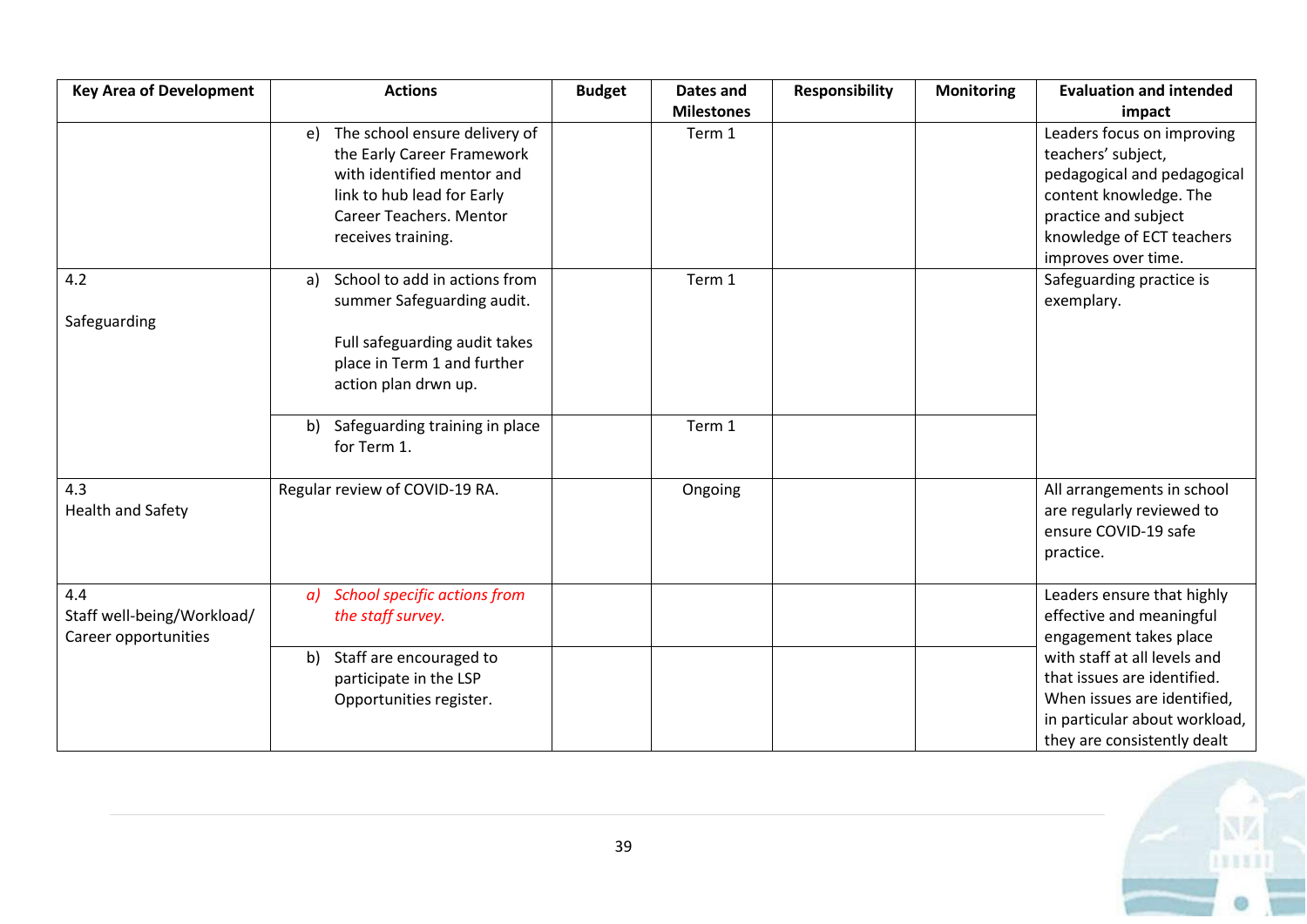| <b>Key Area of Development</b> | <b>Actions</b>                       | <b>Budget</b> | Dates and         | <b>Responsibility</b> | <b>Monitoring</b> | <b>Evaluation and intended</b> |
|--------------------------------|--------------------------------------|---------------|-------------------|-----------------------|-------------------|--------------------------------|
|                                |                                      |               | <b>Milestones</b> |                       |                   | impact                         |
|                                |                                      |               |                   |                       |                   | with appropriately and         |
|                                |                                      |               |                   |                       |                   | quickly.                       |
|                                |                                      |               |                   |                       |                   |                                |
|                                |                                      |               |                   |                       |                   |                                |
|                                |                                      |               |                   |                       |                   | Staff consistently report high |
|                                |                                      |               |                   |                       |                   | levels of support for well-    |
|                                |                                      |               |                   |                       |                   | being issues.                  |
| 4.5                            | Governors are provided with<br>a)    |               |                   |                       |                   | Those responsible for          |
| Governance                     | high quality information to be       |               |                   |                       |                   | governance understand their    |
|                                | able to evaluate the                 |               |                   |                       |                   | role and carry this out        |
|                                | effectiveness of provision           |               |                   |                       |                   | effectively.                   |
|                                | through SIA reports, the use         |               |                   |                       |                   | Governors/trustees ensure      |
|                                | of the LSP questions for             |               |                   |                       |                   | that the school has a clear    |
|                                | analysis of data drops and           |               |                   |                       |                   | vision and strategy, that      |
|                                | regular visits for monitoring.       |               |                   |                       |                   | resources are managed well     |
|                                |                                      |               |                   |                       |                   | and that leaders are held to   |
|                                | Succession planning is secure.<br>b) |               |                   |                       |                   | account for the quality of     |
|                                |                                      |               |                   |                       |                   | education.                     |
|                                | School to add actions from<br>c)     |               |                   |                       |                   |                                |
|                                | CEO/Chair of Trustees review         |               |                   |                       |                   |                                |
|                                | and self audit.                      |               |                   |                       |                   |                                |
| 4.6                            | School to outline involvement and    |               |                   |                       |                   |                                |
| Small schools strategy         | actions if relevant.                 |               |                   |                       |                   |                                |

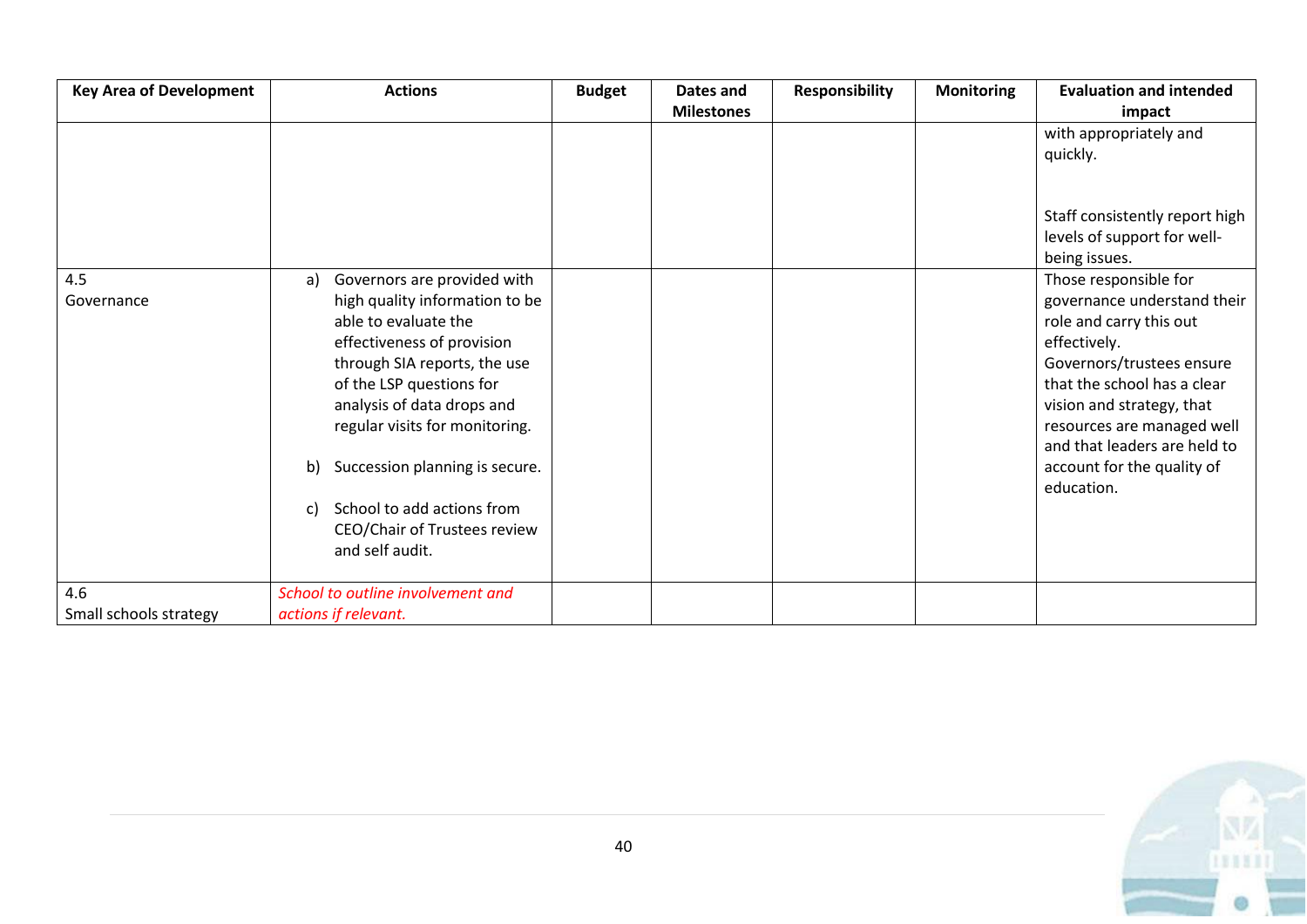# **Areas for Improvement 5 Early Years**

| <b>Key Area of Development</b> | <b>Actions</b>                              | <b>Budget</b> | Dates and         | <b>Responsibility</b>   | <b>Monitoring</b> | <b>Evaluation and intended</b>  |
|--------------------------------|---------------------------------------------|---------------|-------------------|-------------------------|-------------------|---------------------------------|
|                                |                                             |               | <b>Milestones</b> |                         |                   | impact                          |
| 5.1 Early communication        | Following staff training on<br>$\mathsf{a}$ |               | Term 3 when       |                         |                   | All staff know and              |
|                                | early communication                         |               | training          |                         |                   | understand the implications     |
| Communication and              | (provided by English hub and                |               | available         |                         |                   | of developing high quality      |
| Language                       | network) school identifies the              |               |                   |                         |                   | communication across the        |
|                                | main changes in their                       |               |                   |                         |                   | setting, with particular        |
|                                | classrooms that they need to                |               |                   |                         |                   | reference to disadvantage       |
|                                | make in practice to ensure the              |               |                   |                         |                   | pupils in their class and       |
|                                | very best provision for all                 |               |                   |                         |                   | make deliberate decisions       |
|                                | pupils and especially any                   |               |                   |                         |                   | to improve provision.           |
|                                | disadvantaged pupils.                       |               |                   |                         |                   |                                 |
|                                | School implements any<br>b)                 |               | Term 1            |                         |                   | The provision for early         |
|                                | further actions from Early                  |               |                   |                         |                   | reading and phonics is          |
|                                | Reading and Phonics Audit                   |               |                   |                         |                   | exemplary and ensures the       |
|                                |                                             |               |                   |                         |                   | very best start for all pupils. |
|                                | Consideration of other<br>c)                |               |                   |                         |                   |                                 |
|                                | resources e.g.:                             |               |                   |                         |                   |                                 |
|                                | • NELI: evaluate if resources will          |               |                   |                         |                   |                                 |
|                                | enhance provision at the school and         |               |                   |                         |                   |                                 |
|                                | proceed as required.                        |               |                   |                         |                   |                                 |
|                                | • Can Talk                                  |               |                   |                         |                   |                                 |
| 5.2 Tackling excessive         | Skills based progression<br>a)              |               |                   | <b>EYS lead working</b> |                   | Teachers use the                |
| workload                       | documents developed in LSP                  |               |                   | with network            |                   | progression in learning         |

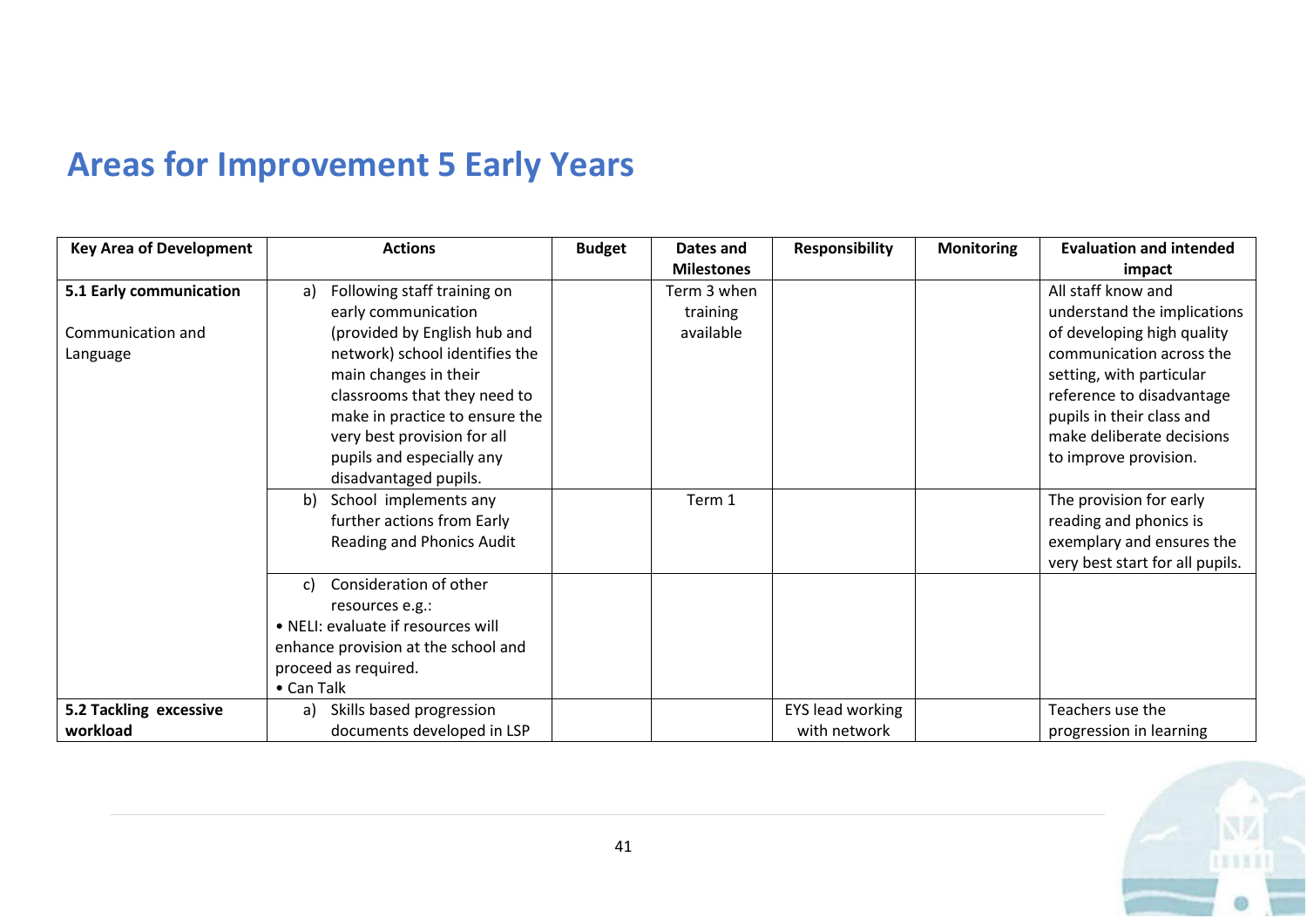| <b>Key Area of Development</b> | <b>Actions</b>                        | <b>Budget</b> | Dates and         | <b>Responsibility</b> | <b>Monitoring</b> | <b>Evaluation and intended</b> |
|--------------------------------|---------------------------------------|---------------|-------------------|-----------------------|-------------------|--------------------------------|
|                                |                                       |               | <b>Milestones</b> |                       |                   | impact                         |
|                                | support the review of the             |               |                   |                       |                   | documents to help inform       |
| 5.2.1 Shared progression in    | school's EYFS curriculum so           |               |                   |                       |                   | formative assessment and       |
| planning                       | that the school's curriculum is       |               |                   |                       |                   | plan subsequent teaching.      |
|                                | clearly sequenced culminating         |               |                   |                       |                   |                                |
|                                | in the ELGs enabling all              |               |                   |                       |                   |                                |
|                                | children to access the year           |               |                   |                       |                   |                                |
|                                | one curriculum.                       |               |                   |                       |                   |                                |
|                                | This information is available         |               |                   |                       |                   |                                |
|                                | to staff and parents                  |               |                   |                       |                   |                                |
|                                | b) The school works with the          |               |                   |                       |                   | The teaching of early maths    |
|                                | new Boolean Hub programme             |               |                   |                       |                   | is exemplary and provides a    |
|                                | for YR-Y2 to support the very         |               |                   |                       |                   | very strong basis for          |
|                                | best maths teaching in                |               |                   |                       |                   | mastery in Year 1              |
|                                | Reception classes                     |               |                   |                       |                   |                                |
|                                | A full curriculum is taught and<br>c) |               |                   |                       |                   | High quality interventions     |
|                                | progression is secure.                |               |                   |                       |                   | are in place which build on    |
|                                | Appropriate and rapid                 |               |                   |                       |                   | quality first teaching. These  |
|                                | intervention given where              |               |                   |                       |                   | are led by the most            |
|                                | needed to ensure this.                |               |                   |                       |                   | appropriate person. Pre        |
|                                |                                       |               |                   |                       |                   | and post teaching              |
|                                |                                       |               |                   |                       |                   | considered before specific     |
|                                |                                       |               |                   |                       |                   | interventions that are not     |
|                                |                                       |               |                   |                       |                   | linked to classroom            |
| 5.2.2 Accurate use of          | Undertake baseline<br>a)              |               |                   |                       |                   | Baseline is completed in a     |
| assessment                     | assessment in the first three         |               |                   |                       |                   | timely manner.                 |
|                                | weeks of term. This is                |               |                   |                       |                   |                                |
|                                | completed by teachers.                |               |                   |                       |                   |                                |

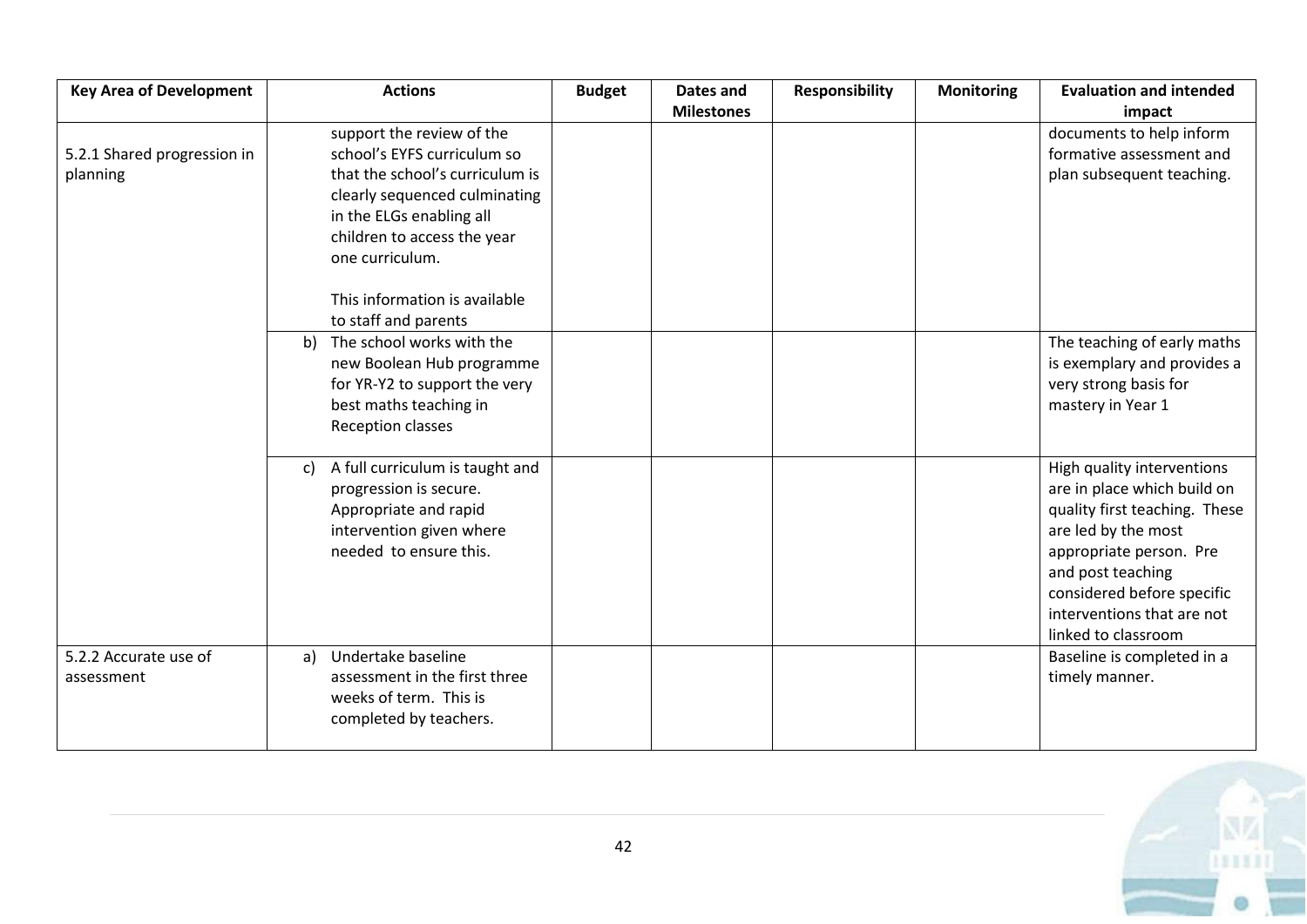| <b>Key Area of Development</b> | <b>Actions</b>                      | <b>Budget</b> | Dates and         | <b>Responsibility</b> | <b>Monitoring</b> | <b>Evaluation and intended</b> |
|--------------------------------|-------------------------------------|---------------|-------------------|-----------------------|-------------------|--------------------------------|
|                                |                                     |               | <b>Milestones</b> |                       |                   | impact                         |
|                                | Formative assessment is<br>b)       |               |                   |                       |                   | Assessment should be           |
|                                | closely linked to the LSP           |               |                   |                       |                   | useful (informative)           |
|                                | progression documents               |               |                   |                       |                   | Identifying the composites     |
|                                |                                     |               |                   |                       |                   | and components will help       |
|                                | Assessment is as time efficient     |               |                   |                       |                   | inform useful assessment.      |
|                                | as possible and does not            |               |                   |                       |                   |                                |
|                                | detract from powerful               |               |                   |                       |                   | Effective assessment can       |
|                                | interactions with children.         |               |                   |                       |                   | reduce the likelihood of a     |
|                                | Observations are limited to         |               |                   |                       |                   | child falling behind.          |
|                                | key indicators of success. For      |               |                   |                       |                   |                                |
|                                | example when a child has            |               |                   |                       |                   | Workload is improved and       |
|                                | grappled with learning and          |               |                   |                       |                   | more focus on direct           |
|                                | can now demonstrate secure          |               |                   |                       |                   | teaching and intervention      |
|                                | understanding of their next         |               |                   |                       |                   | rather than observation        |
|                                | steps.                              |               |                   |                       |                   |                                |
|                                |                                     |               |                   |                       |                   |                                |
| 5.3 Promoting equal life       | Formative assessment is used<br>a)  |               |                   |                       |                   | The EYFS provides the          |
| chances.                       | to personalize the curriculum       |               |                   |                       |                   | foundation for learning        |
| (Supporting the lowest         | for the lowest 20% in               |               |                   |                       |                   | which leads seamlessly into    |
| 20%)                           | response to their needs.            |               |                   |                       |                   | year one.                      |
| Keep up not catch up           |                                     |               |                   |                       |                   |                                |
| teaching agenda                | Diagnostic assessment is used<br>b) |               |                   |                       |                   | The curriculum is used as a    |
|                                | to identify key gaps and leads      |               |                   |                       |                   | progression model.             |
|                                | to the implementation of            |               |                   |                       |                   | Disadvantaged gap is           |
|                                | systematic catch up sessions,       |               |                   |                       |                   | narrowed before it has         |
|                                | for example in phonics.             |               |                   |                       |                   | chance to grow.                |
|                                |                                     |               |                   |                       |                   |                                |
|                                | Practitioners are engaged in<br>C)  |               |                   |                       |                   |                                |
|                                | playing, conversation and           |               |                   |                       |                   |                                |
|                                | learning to the greatest            |               |                   |                       |                   |                                |

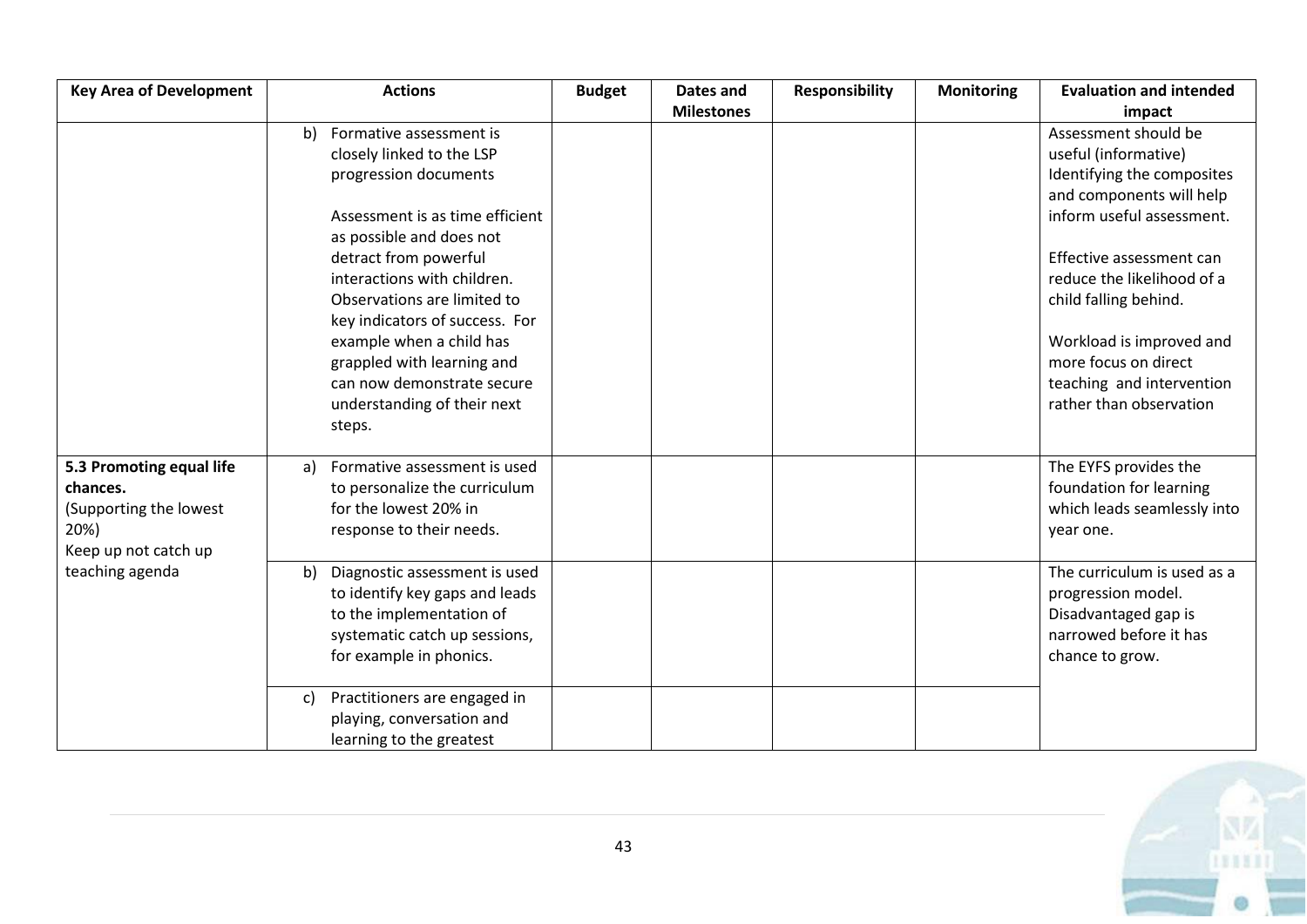| <b>Key Area of Development</b>                                                                                                  | <b>Actions</b>                                                                                                                                                   | <b>Budget</b> | Dates and         | <b>Responsibility</b> | <b>Monitoring</b> | <b>Evaluation and intended</b>                           |
|---------------------------------------------------------------------------------------------------------------------------------|------------------------------------------------------------------------------------------------------------------------------------------------------------------|---------------|-------------------|-----------------------|-------------------|----------------------------------------------------------|
|                                                                                                                                 |                                                                                                                                                                  |               | <b>Milestones</b> |                       |                   | impact                                                   |
|                                                                                                                                 | possible extent, including how<br>to effectively scaffold                                                                                                        |               |                   |                       |                   |                                                          |
|                                                                                                                                 | learning: scaffold up not<br>differentiate down.                                                                                                                 |               |                   |                       |                   |                                                          |
| 5.4 Promoting children's                                                                                                        | Staff audit current provision<br>a)                                                                                                                              |               |                   |                       |                   | Progression curriculum                                   |
| health.                                                                                                                         | and identify opportunities for<br>the specific teaching of oral                                                                                                  |               |                   |                       |                   | allows all practitioners to<br>understand the importance |
| Oral health                                                                                                                     | health                                                                                                                                                           |               |                   |                       |                   | and plan for opportunities<br>which develop fitness and  |
| Breadth of access to gross<br>motor skills: opportunity<br>for pupils to engage in<br>activity which leaves them<br>breathless. | Staff consider their<br>b)<br>continuous provision and<br>opportunities for children to<br>engage in activities that will<br>build strength and be<br>energetic. |               |                   |                       |                   | stamina.                                                 |

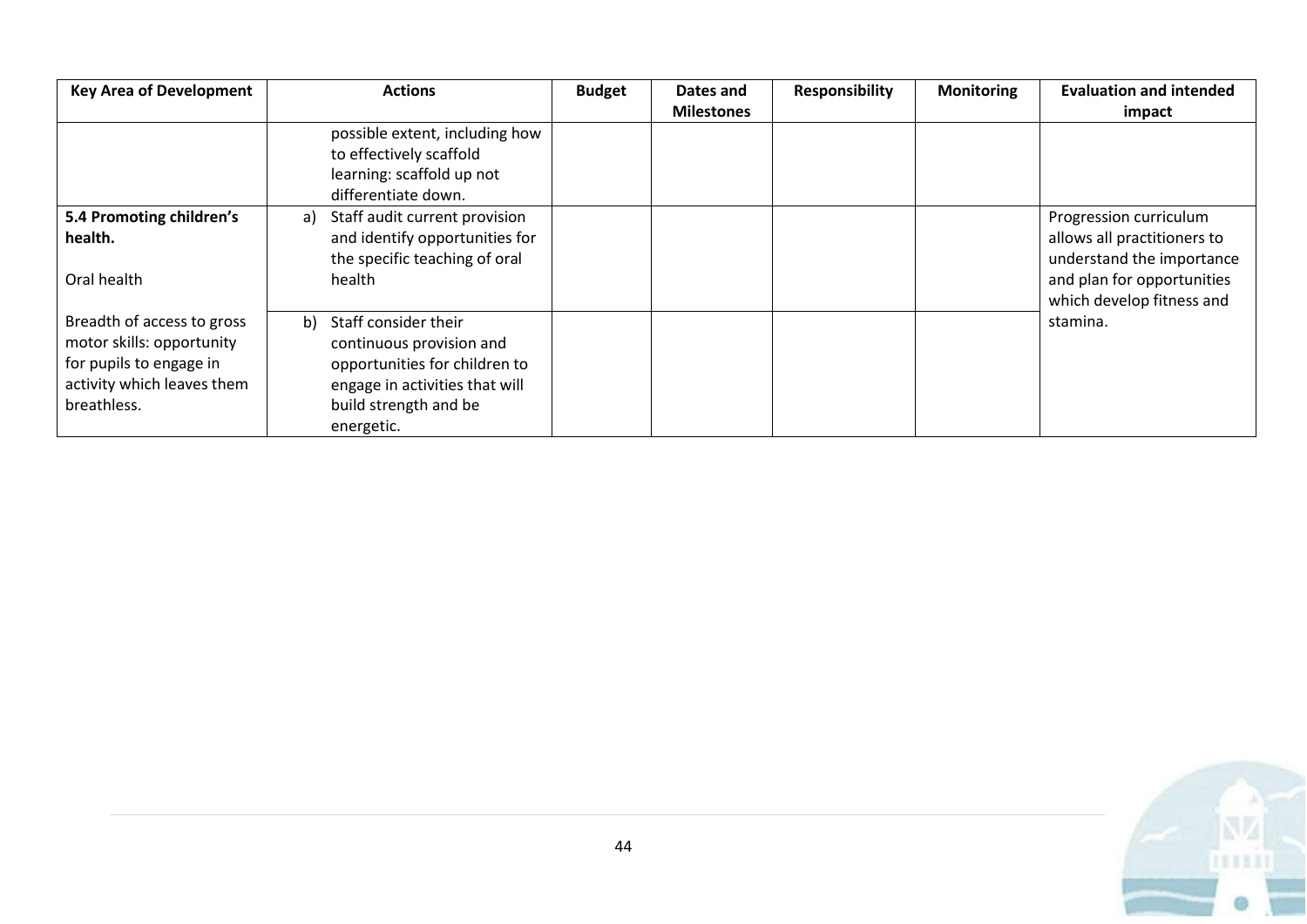## **Area for Improvement 6 SIAMS**

*Church Schools to add actions relevant to previous SIAMS and the current framework*

| <b>Key Area of Development</b>                          | <b>Actions</b>                                                                             | <b>Budget</b> | Dates and<br><b>Milestones</b> | <b>Responsibility</b> | <b>Monitoring</b> | <b>Evaluation and intended</b><br>impact |
|---------------------------------------------------------|--------------------------------------------------------------------------------------------|---------------|--------------------------------|-----------------------|-------------------|------------------------------------------|
| 6.1<br>Self evaluation against the<br>current framework |                                                                                            |               |                                |                       |                   |                                          |
| $6.2$<br>Collective worship -<br>involvement of pupils  |                                                                                            |               |                                |                       |                   |                                          |
| 6.3<br>Spirituality                                     |                                                                                            |               |                                |                       |                   |                                          |
|                                                         | Any further school specific individual<br>priorities (add additional lines if<br>required) |               |                                |                       |                   |                                          |

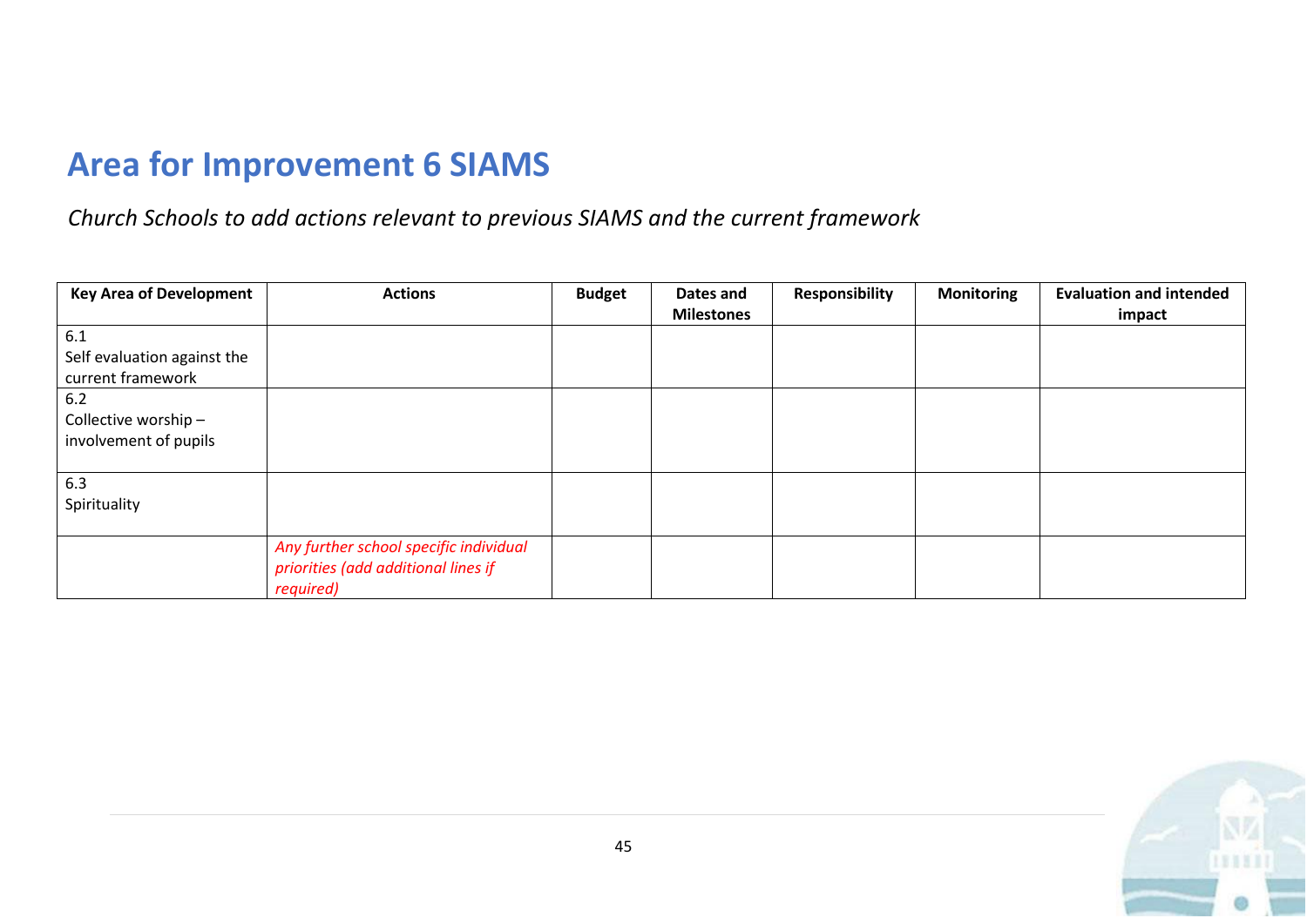## **XXXXXXXXXX School Self-Evaluation Summary**

Date: Approved by LGB: Reviewer: Reviewer: Review Date:

**EAL** 

| The Quality of Education                    | <b>Behaviour and Attitudes</b>              | <b>Personal Development</b>                 | <b>Leadership and Management</b>  |  |
|---------------------------------------------|---------------------------------------------|---------------------------------------------|-----------------------------------|--|
|                                             |                                             |                                             |                                   |  |
| Grade                                       | Grade                                       | Grade                                       | Grade                             |  |
| <b>We are Grade</b><br>because:             | We are Grade<br>because:                    | <b>We are Grade</b><br>because:             | <b>We are Grade</b><br>because:   |  |
| $\bullet$                                   | $\bullet$                                   | $\bullet$                                   | $\bullet$                         |  |
|                                             |                                             |                                             |                                   |  |
|                                             |                                             |                                             |                                   |  |
|                                             |                                             |                                             | $\bullet$                         |  |
|                                             |                                             | $\bullet$                                   |                                   |  |
|                                             |                                             |                                             |                                   |  |
|                                             |                                             |                                             |                                   |  |
|                                             |                                             | $\bullet$                                   |                                   |  |
|                                             |                                             |                                             | $\bullet$                         |  |
|                                             |                                             |                                             |                                   |  |
|                                             |                                             |                                             |                                   |  |
|                                             | $\bullet$                                   | $\bullet$                                   | $\bullet$                         |  |
|                                             |                                             |                                             |                                   |  |
| We are Grade X in the Early Years OR Sixth- | We are Grade X in the Early Years OR Sixth- | We are Grade X in the Early Years OR Sixth- | We are Grade X in the Early Years |  |
| Form because:                               | Form because:                               | <b>Form because:</b>                        | <b>OR Sixth-Form because:</b>     |  |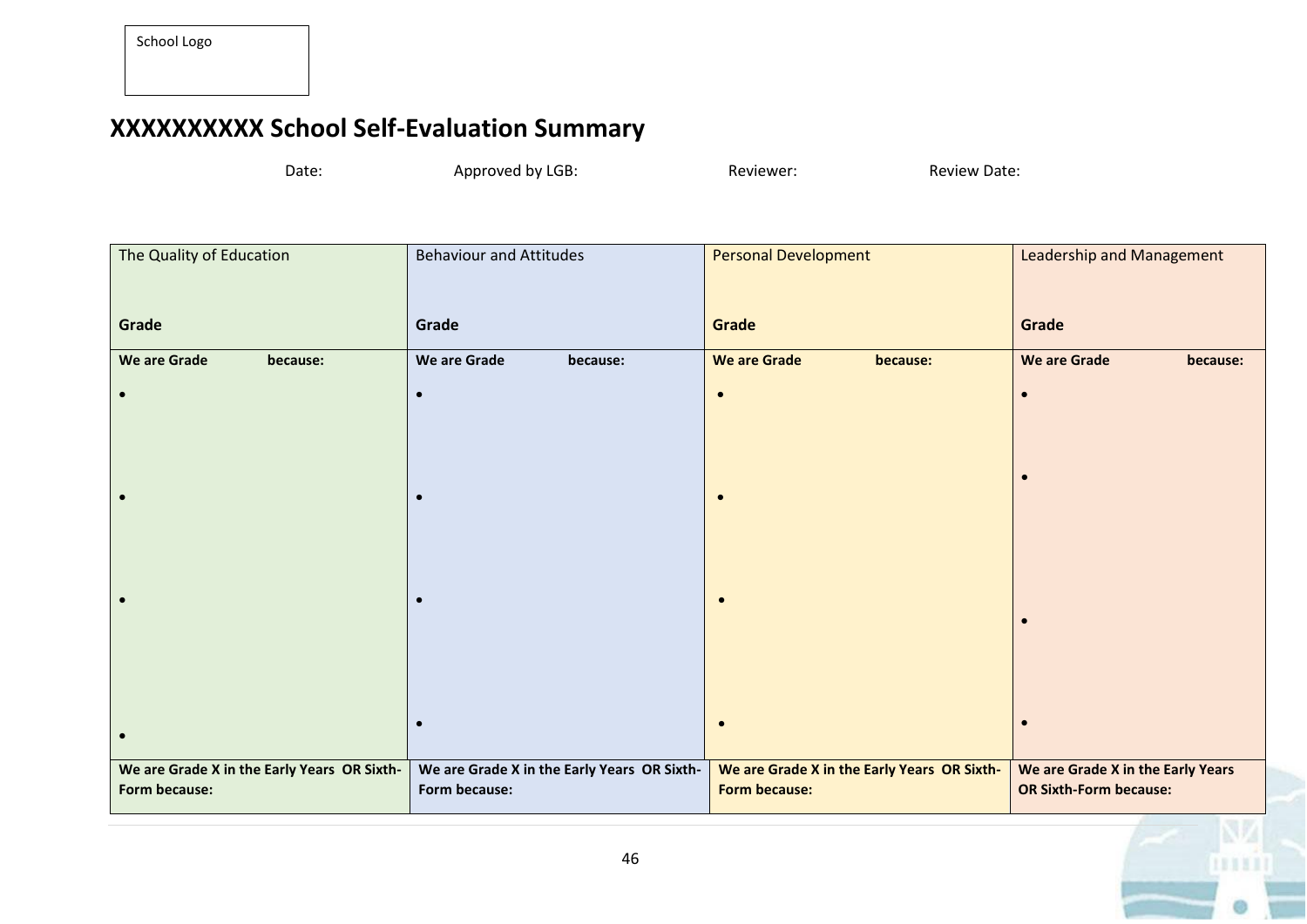|                                      | $\bullet$                            | $\bullet$                            | $\bullet$                                |
|--------------------------------------|--------------------------------------|--------------------------------------|------------------------------------------|
|                                      |                                      |                                      |                                          |
|                                      |                                      |                                      |                                          |
|                                      |                                      |                                      |                                          |
|                                      |                                      |                                      |                                          |
|                                      |                                      |                                      |                                          |
|                                      |                                      |                                      |                                          |
|                                      |                                      |                                      |                                          |
|                                      |                                      |                                      |                                          |
|                                      |                                      |                                      |                                          |
| To maintain<br>(Grade ) in the Early | To maintain<br>(Grade ) in the Early | (Grade ) in the Early<br>To maintain | To maintain<br>(Grade ) in the           |
| Years or Sixth-Form we need to:      | Years or Sixth-Form we need to:      | Years or Sixth-Form we need to:      | <b>Early Years or Sixth-Form we need</b> |
| $\bullet$                            | $\bullet$                            | $\bullet$                            | to:                                      |
|                                      |                                      |                                      | $\bullet$                                |
|                                      |                                      |                                      |                                          |
|                                      |                                      |                                      |                                          |
|                                      |                                      |                                      |                                          |
|                                      |                                      |                                      |                                          |
|                                      |                                      |                                      |                                          |
|                                      |                                      |                                      |                                          |

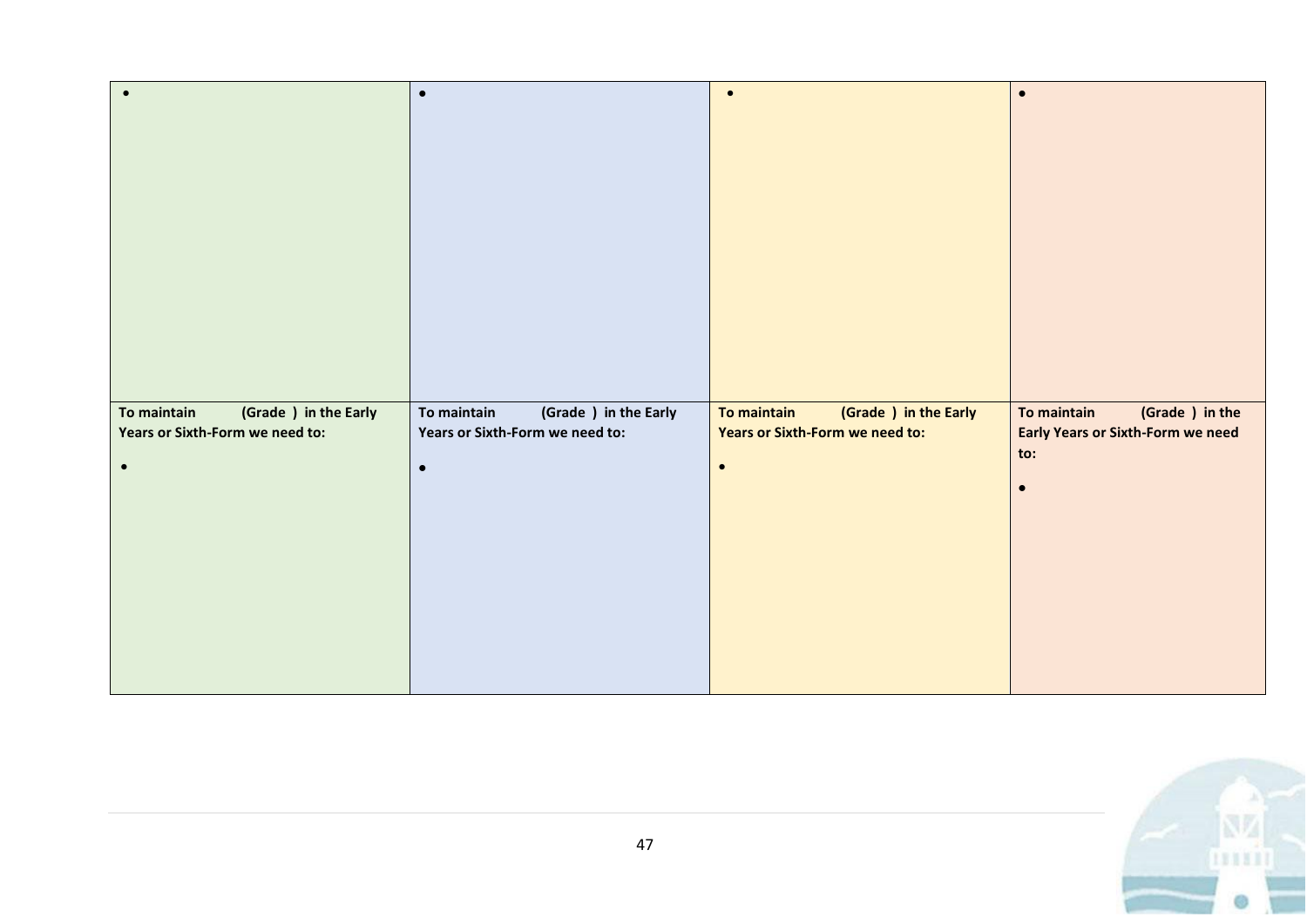#### **Overall Effectiveness: Grade X**

| The Quality of Education                  | <b>Grade X</b> |
|-------------------------------------------|----------------|
| Context:                                  |                |
| $\bullet$                                 |                |
|                                           |                |
| $\bullet$                                 |                |
|                                           |                |
| $\bullet$                                 |                |
|                                           |                |
| <b>Supporting evidence:</b>               |                |
|                                           |                |
| $\bullet$                                 |                |
| $\bullet$                                 |                |
|                                           |                |
|                                           |                |
| Next steps (See RAPP for further detail): |                |
| $\bullet$                                 |                |
|                                           |                |
| $\bullet$                                 |                |

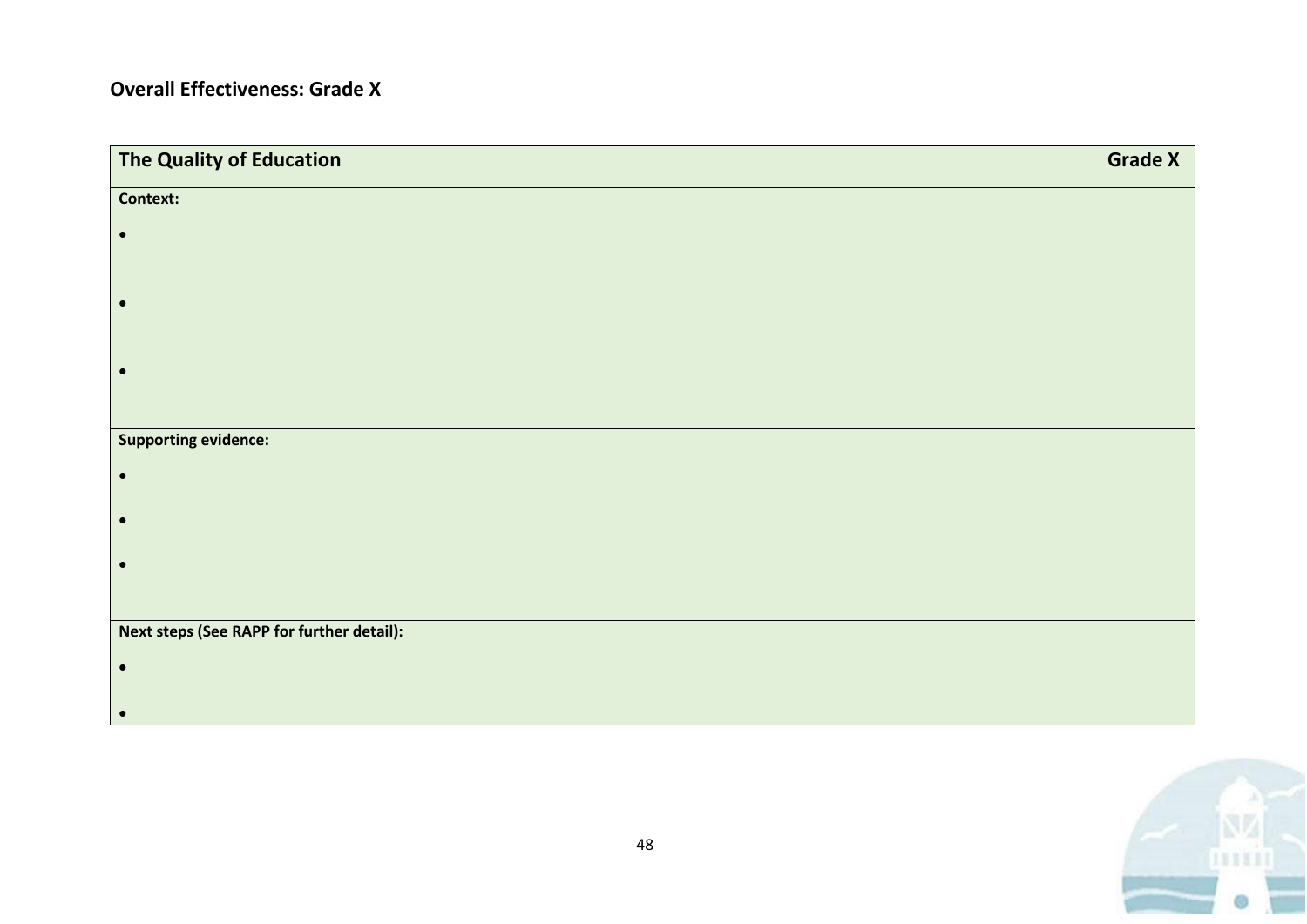| <b>Behaviour and Attitudes</b>            | <b>Grade X</b> |
|-------------------------------------------|----------------|
| Context:                                  |                |
| $\bullet$                                 |                |
|                                           |                |
| $\bullet$                                 |                |
|                                           |                |
| $\bullet$                                 |                |
|                                           |                |
| <b>Supporting evidence:</b>               |                |
| $\bullet$                                 |                |
| $\bullet$                                 |                |
|                                           |                |
| $\bullet$                                 |                |
|                                           |                |
|                                           |                |
| Next steps (See RAPP for further detail): |                |
| $\bullet$                                 |                |
|                                           |                |

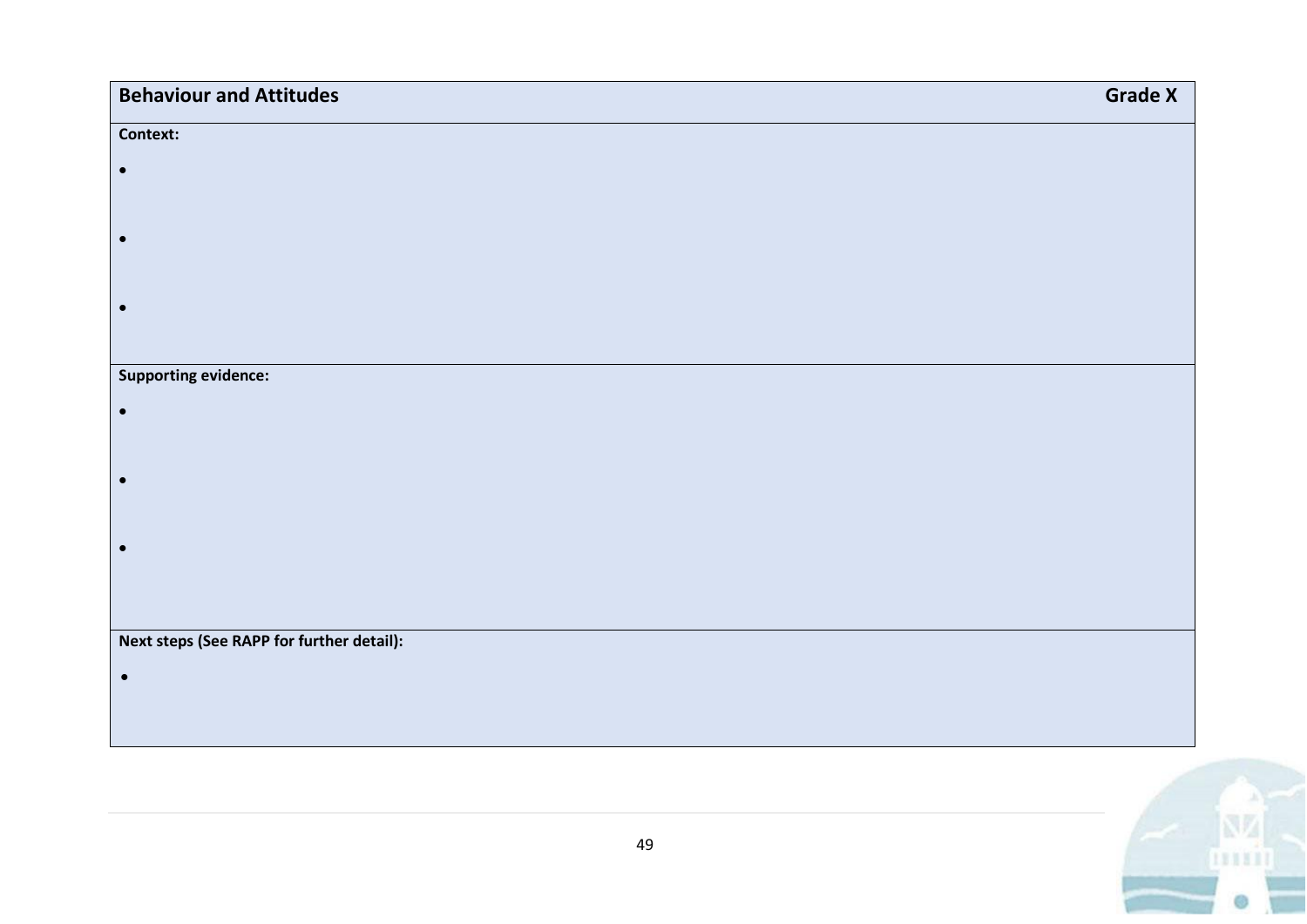| <b>Personal Development</b>               | <b>Grade X</b> |
|-------------------------------------------|----------------|
| <b>Context:</b>                           |                |
| $\bullet$                                 |                |
|                                           |                |
| $\bullet$                                 |                |
|                                           |                |
| $\bullet$                                 |                |
|                                           |                |
| <b>Supporting evidence:</b>               |                |
| $\bullet$                                 |                |
|                                           |                |
| $\bullet$                                 |                |
|                                           |                |
| $\bullet$                                 |                |
|                                           |                |
| Next steps (See RAPP for further detail): |                |
| $\bullet$                                 |                |
|                                           |                |
| $\bullet$                                 |                |

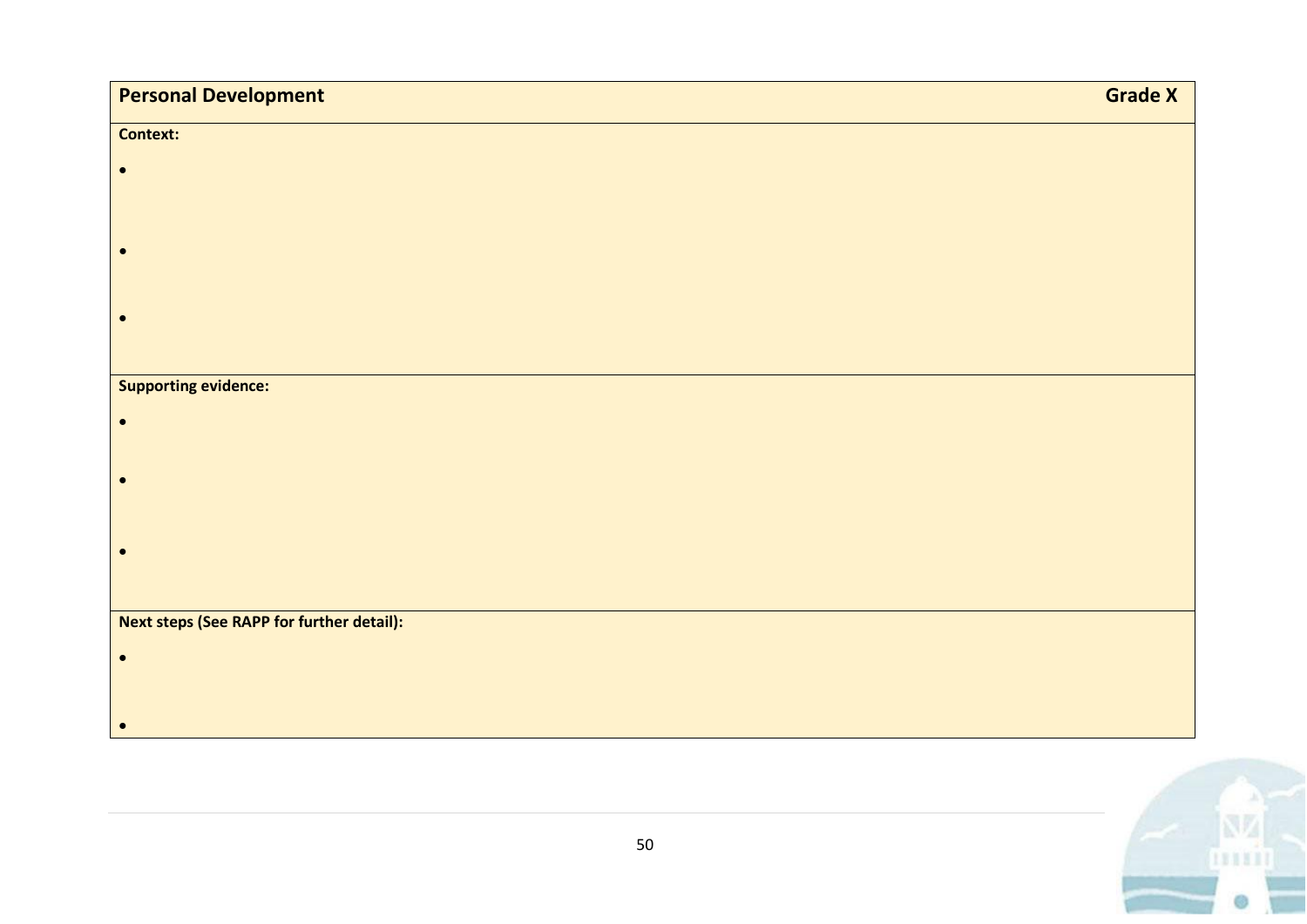| <b>Context:</b><br>$\bullet$<br>$\bullet$ |
|-------------------------------------------|
|                                           |
|                                           |
|                                           |
|                                           |
|                                           |
| $\bullet$                                 |
|                                           |
| <b>Supporting evidence:</b>               |
| $\bullet$                                 |
|                                           |
| $\bullet$                                 |
|                                           |
| $\bullet$                                 |
| Next steps (For further detail see RAPP): |
| $\bullet$                                 |
|                                           |
| $\bullet$                                 |
|                                           |